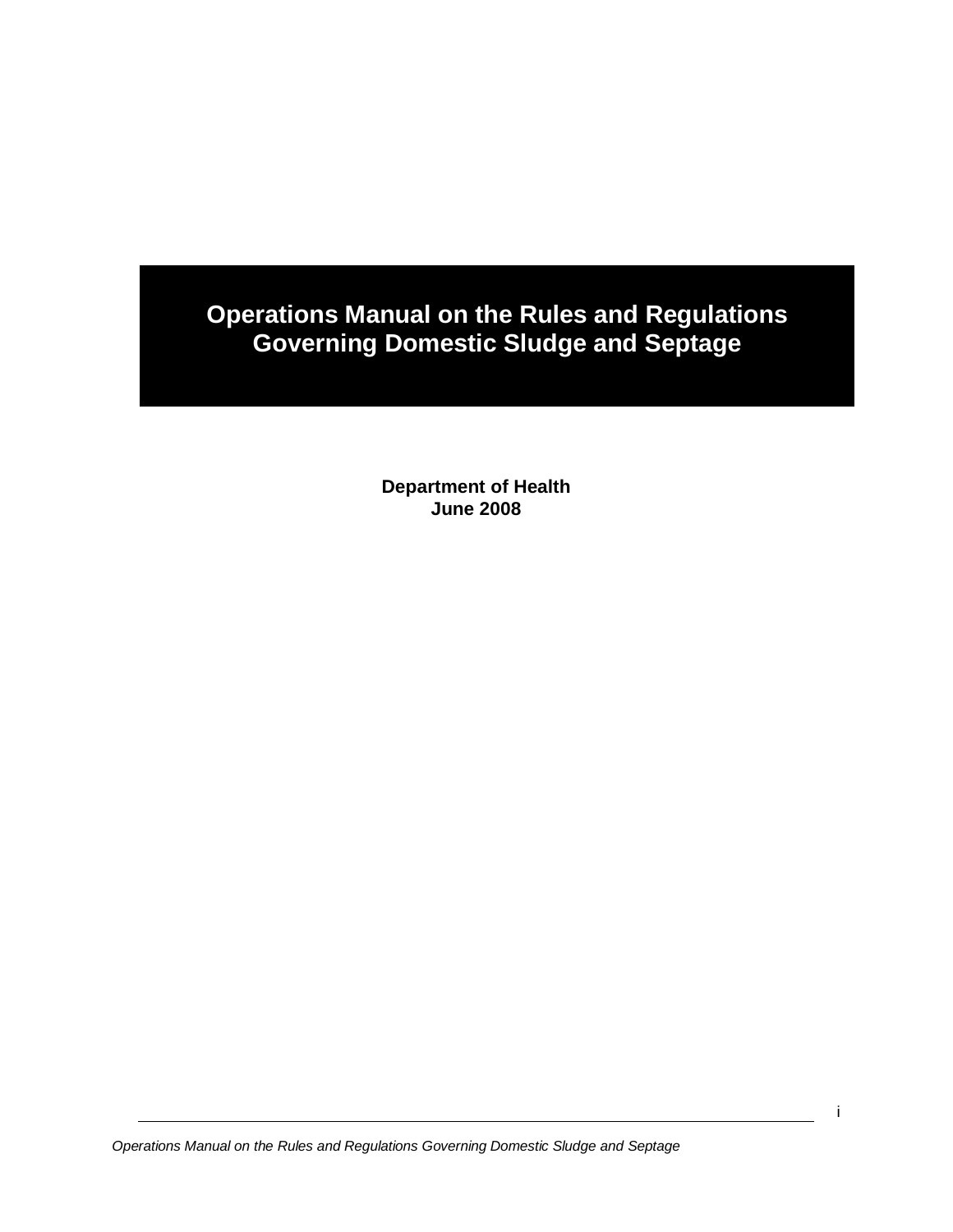The Philippine Department of Health (DOH) and the United States Agency for International Development (USAID) jointly funded the publication of this report. AECOM International Development provided technical assistance under USAID contract 486-C-00-05-00010-00. The views expressed in this publication do not necessarily reflect the views of DOH or USAID.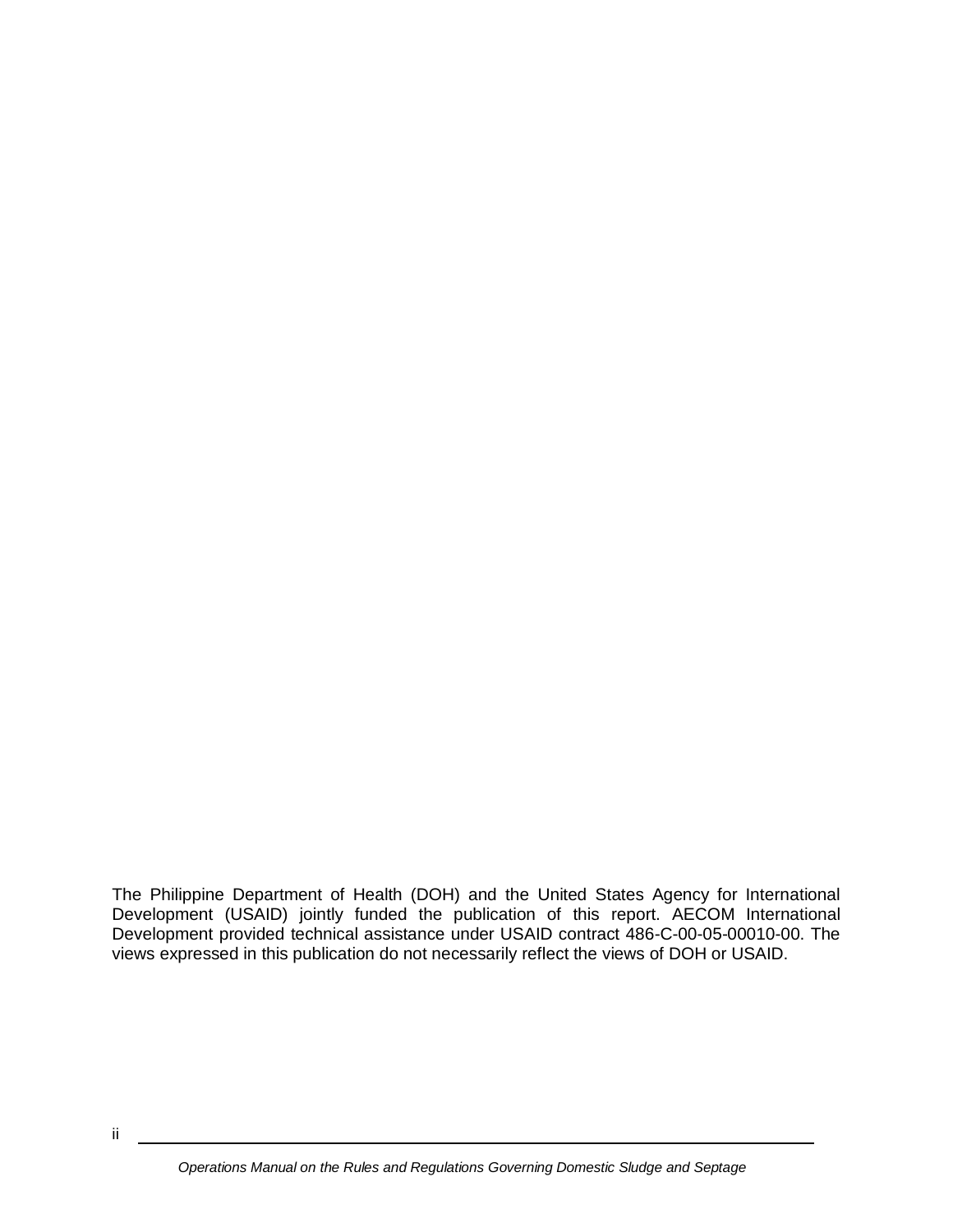# **ACKNOWLEDGEMENTS**

The National Center for Disease Prevention and Control of the Department of Health (DOH) recognizes the kind support of the Environmental Cooperation-Asia (ECO-Asia) program of the United States Agency for International Development (USAID) in facilitating the development of this publication, as well as the following organizations and their staff for participating in DOH's consultation workshops on sludge and septage management issues in the Philippines.

- Center for Health Development for Southern Tagalog
- Center for Health Development for Metro Manila
- Environmental Management Bureau, Department of Environment and Natural Resources
- Fertilizer and Pesticide Authority
- Health Department, City of Manila
- Laguna Lake Development Authority
- Manila Water Company, Inc.
- Maynilad Water Services, Inc.
- Metropolitan Manila Development Authority
- Metropolitan Waterworks and Sewerage System
- Marikina City Health Office
- Parañaque City Health Office
- Pasig River Rehabilitation Center, Department of Environment and Natural Resources
- House of Representatives, Congress of the Philippines
- Water Konsult
- World Bank's Water and Sanitation Program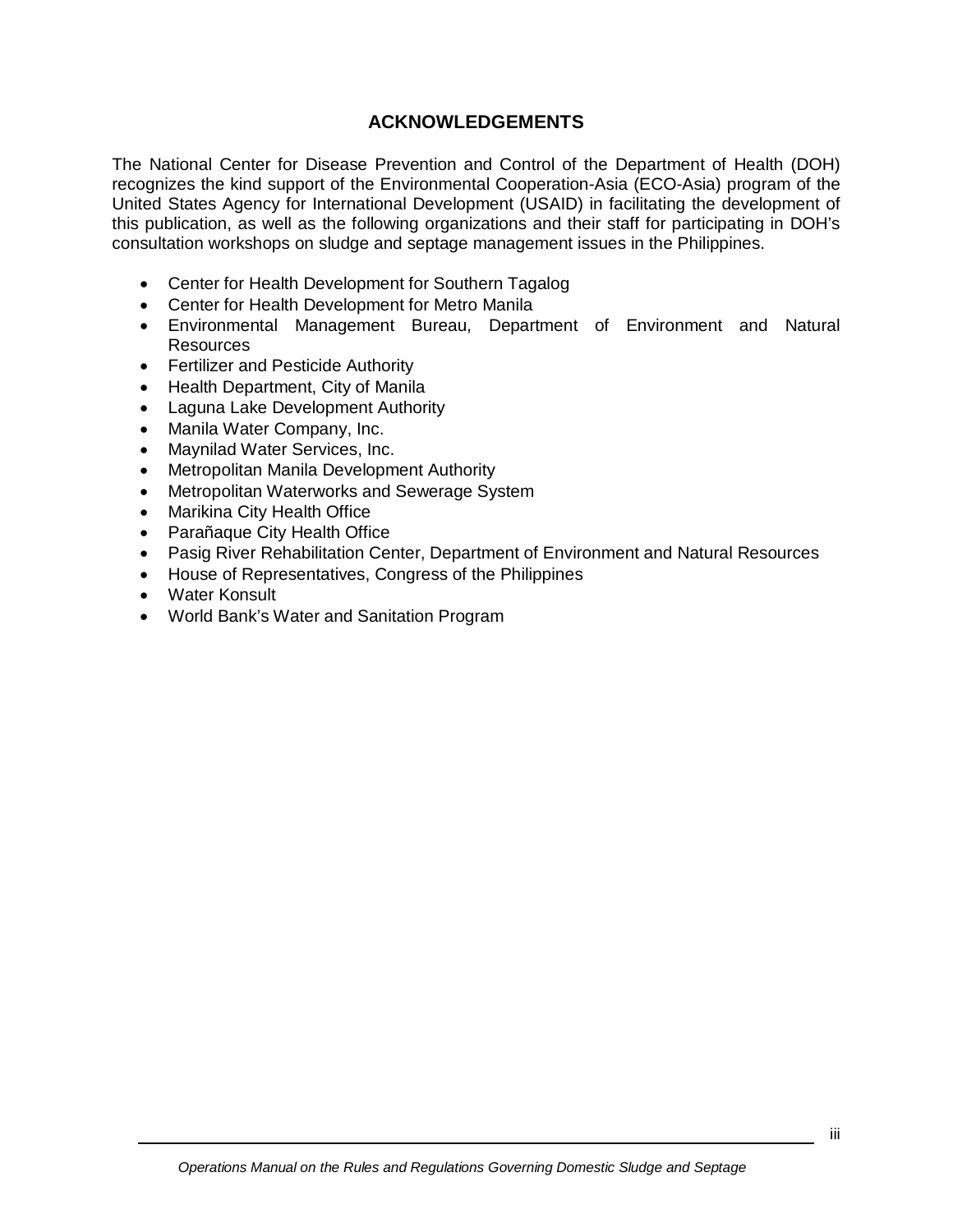# **TABLE OF CONTENTS**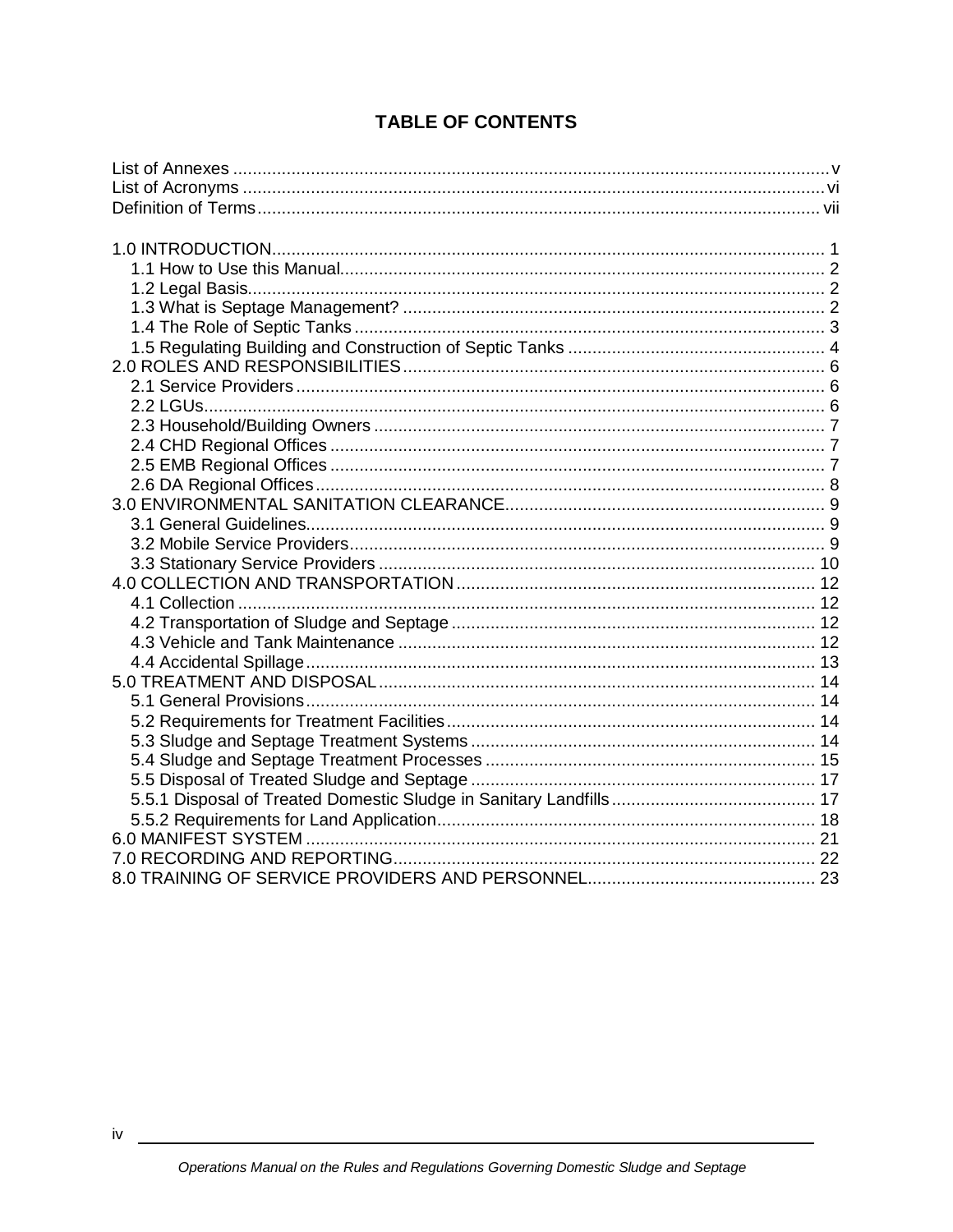# **LIST OF ANNEXES**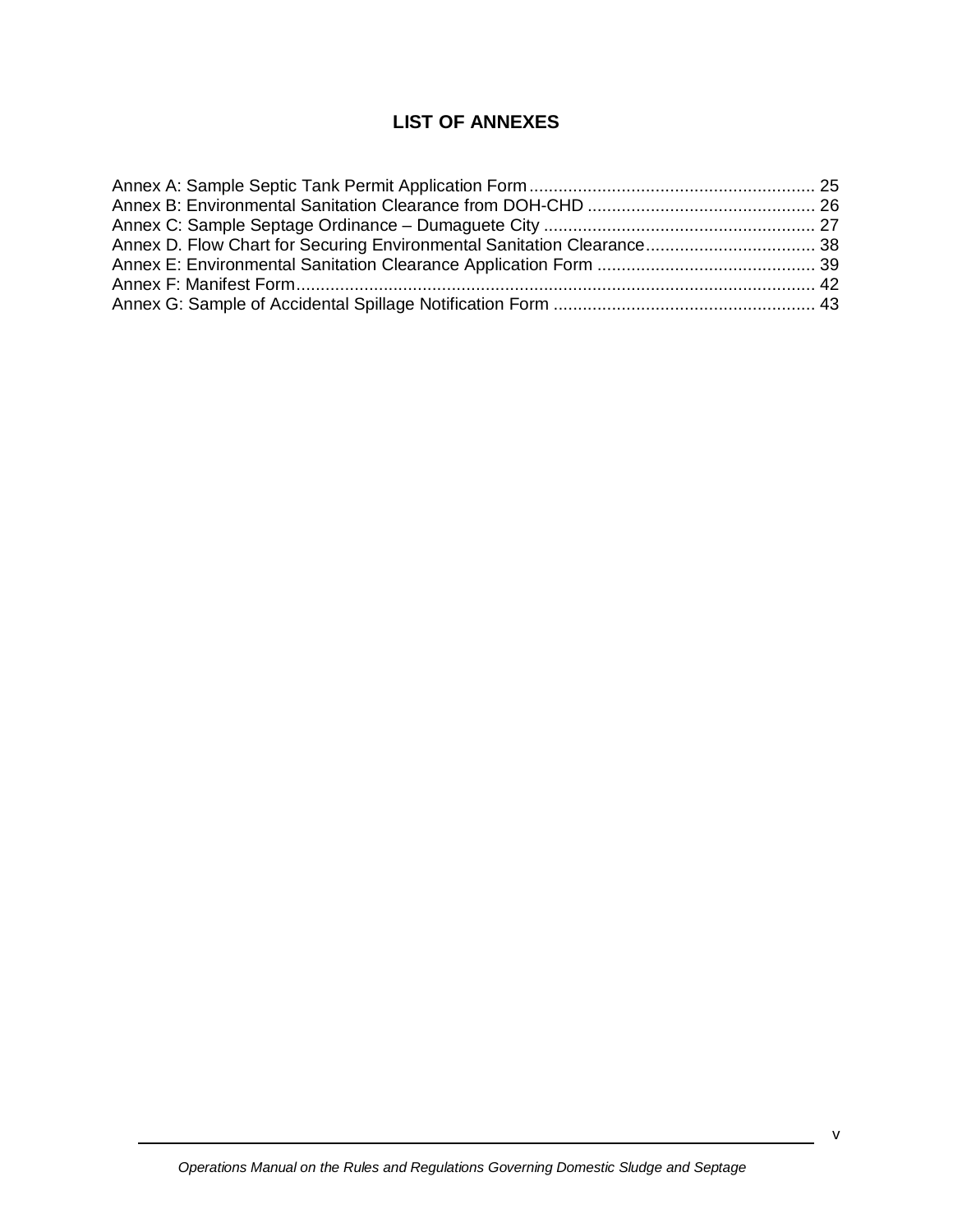# **LIST OF ACRONYMS**

| <b>AITECH</b> | $\overline{\phantom{0}}$     | <b>Accreditation for Innovative Technology</b>       |
|---------------|------------------------------|------------------------------------------------------|
| <b>CHD</b>    | $\overline{\phantom{0}}$     | Center for Health Development (Department of Health) |
| <b>DA</b>     | -                            | Department of Agriculture                            |
| <b>DENR</b>   | -                            | Department of Environment and Natural Resources      |
| <b>DOH</b>    | $\overline{\phantom{0}}$     | Department of Health                                 |
| <b>DOST</b>   | $\overline{\phantom{0}}$     | Department of Science and Technology                 |
| ECC           | $\overline{\phantom{0}}$     | <b>Environmental Compliance Certificate</b>          |
| <b>EMB</b>    | $\overline{\phantom{0}}$     | Environmental Management Bureau (DENR)               |
| <b>ESC</b>    | $\overline{\phantom{0}}$     | <b>Environmental Sanitation Clearance</b>            |
| <b>FPA</b>    | $\overline{\phantom{0}}$     | <b>Fertilizer and Pesticide Authority</b>            |
| <b>IRR</b>    | -                            | <b>Implementing Rules and Regulations</b>            |
| LGU           | -                            | <b>Local Government Unit</b>                         |
| <b>LLDA</b>   | -                            | Laguna Lake Development Authority                    |
| <b>LTO</b>    | $\qquad \qquad \blacksquare$ | <b>Land Transportation Office</b>                    |
| <b>NSSMP</b>  | $\overline{\phantom{0}}$     | National Sewerage and Septage Management Program     |
| <b>PD</b>     | $\overline{\phantom{0}}$     | <b>Presidential Decree</b>                           |
| <b>RA</b>     | $\overline{\phantom{0}}$     | Republic Act                                         |
| <b>USAID</b>  | $\overline{\phantom{0}}$     | United States Agency for International Development   |
| <b>USEPA</b>  | $\overline{\phantom{0}}$     | United States Environmental Protection Agency        |
| <b>WDP</b>    | $\overline{\phantom{0}}$     | <b>Wastewater Discharge Permit</b>                   |
| <b>WHO</b>    | $\overline{\phantom{0}}$     | World Health Organization                            |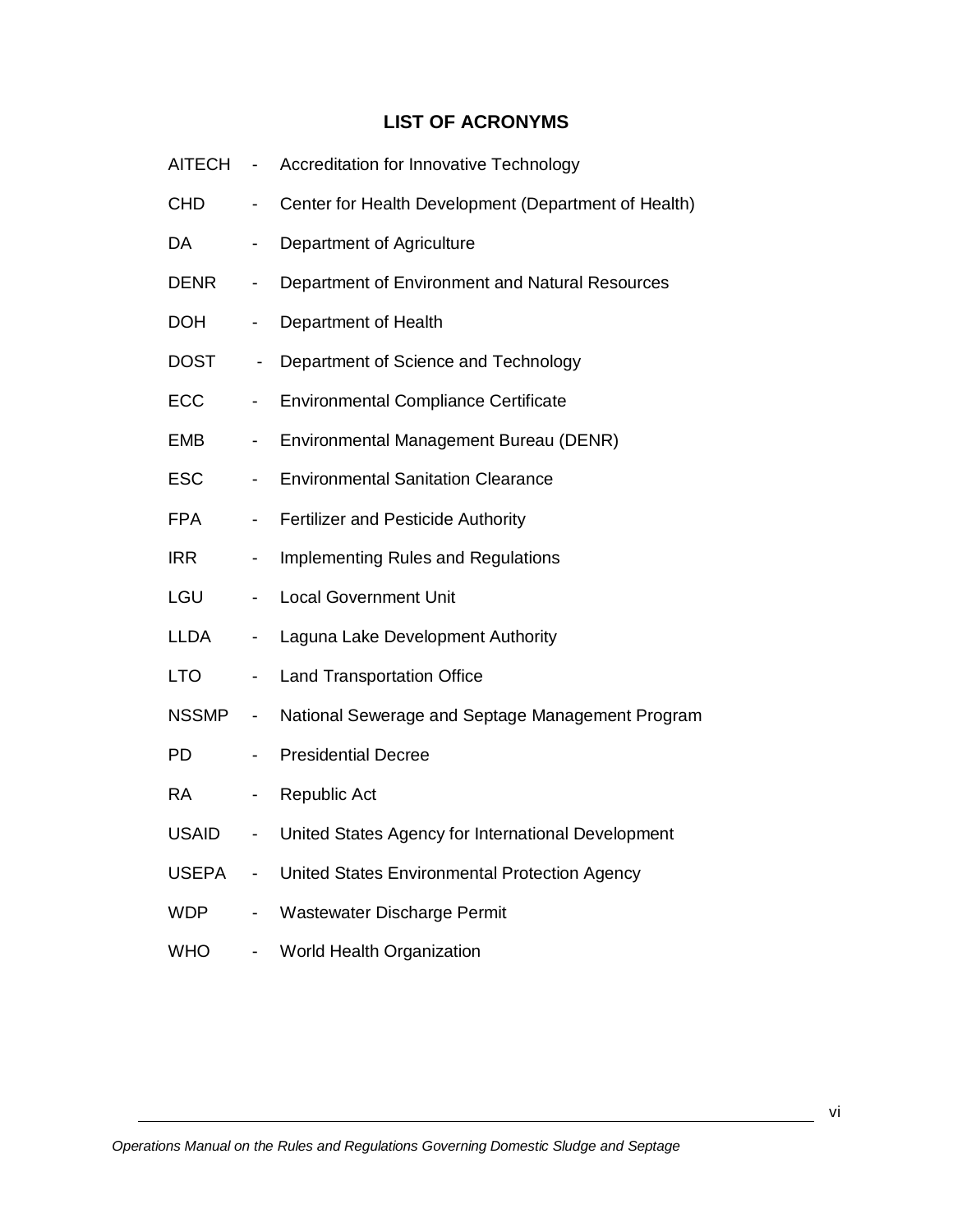# **DEFINITION OF TERMS**

**Baffle** – a wall or screen used to deflect, check, or regulate the flow of sewage and septage. It promotes preliminary and primary treatment of the incoming sewage by allowing the physical separation of solid and liquid components in the sewage.

*Biosolids* – the byproduct of the treatment of domestic wastewater in a domestic wastewater treatment plant. Biosolids consist primarily of dead microbes and other organic matter and can be used as organic fertilizer or soil amendments. Untreated septage or treated sludge with high concentrations of pathogens, metals, or other pollutants are not considered biosolids and should not be applied to soils.

*Desludging* – the process of cleaning or removing the accumulated sludge or septage from a septic tank or wastewater treatment facility.

**Destination** – the place or the facility where the septage/sludge is treated or disposed of, such as the treatment facility, sanitary landfill, or land application site.

*Digestion* – a microbiological process that converts chemically complex organic sludge to methane, carbon dioxide, and inoffensive humus-like material.

*Domestic Sewage* – wastewater composed of untreated human waste coming from residential and commercial sources. Domestic sewage does not include industrial and/or hazardous wastes.

*Effluent* – a general term for any wastewater, partially or completely treated, or in its natural state, flowing out of a drainage canal, septic tank, building, manufacturing plant, industrial plant, and treatment plant, etc.

*Environmental Sanitation Clearance* **(***ESC)* – the clearance issued by the Secretary of Health, or the duly authorized representative, allowing the collection, handling, transport, treatment, and disposal of domestic sludge or septage.

*Excreta* – human waste composed of urine and feces.

*Helminthes* – parasitic worm-like organisms that live and feed off living hosts and produce eggs that persist in wastewater effluent and septage sludge unless properly treated.

*Mobile Service Provider* – a public or private entity, operator or water utility that provides desludging services and transports the septage to treatment and disposal facilities.

*Pollution Control Officer (PCO) –* an officer of a private company that provides linkages between the company and the Environmental Management Bureau (EMB) of the Department of Environment and Natural Resources (DENR) and/or Laguna Lake Development Authority (LLDA). This officer possesses the qualifications of a PCO and is duly accredited by DENR or LLDA.

**Project Description** – a section of the ESC that contains information on the operational process, environmental sanitation measures, and site. It should provide sufficient details for the regulatory agency to review.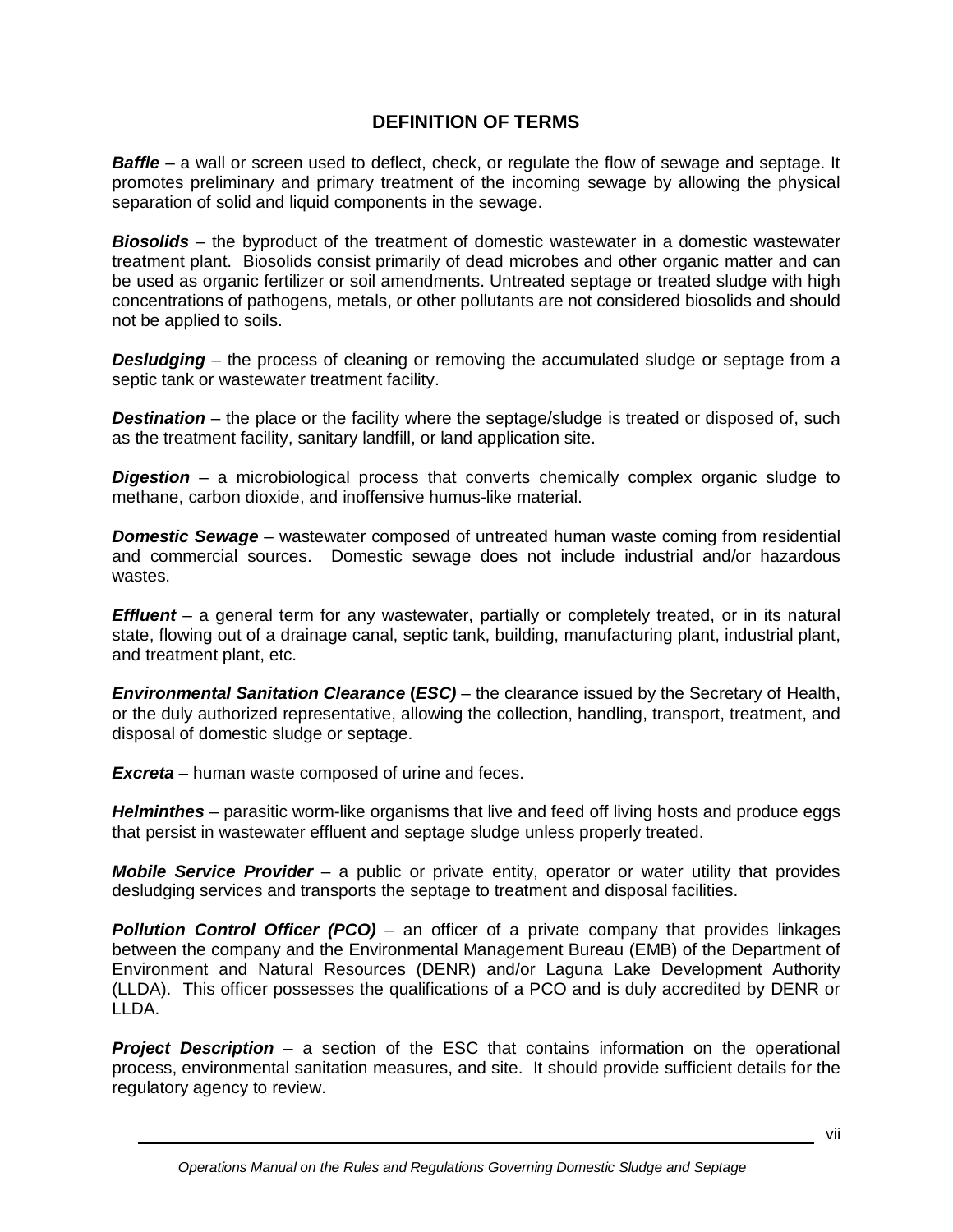*Project Proponent* – the service provider applying for the ESC.

*Scum* – the lighter fraction of sewage composed of fats, oils, and grease that floats.

**Seepage Pit** – a hole in the ground that receives the effluent from a septic tank and is designed to permit the effluent to seep through the pit bottom and sides. It may either be lined with bricks or filled with gravel.

*Septage* – the combination of scum, sludge, and liquid that accumulates in septic tanks.

*Septic Tank* – a watertight, multichambered receptacle that receives sewage from houses or other buildings and is designed to separate and store the solids and partially digest the organic matter in the sewage.

**Service Provider** – a public or private entity, operator or water utility that is engaged in the collection, desludging, handling, transporting, treating, and disposing of sludge and septage from septic tanks, cesspools, Imhoff tanks, portalets, sewage treatment plants.

*Sewage* – mainly liquid waste containing some solids produced by humans, which typically consists of washing water, feces, urine, laundry wastes, and other material that flows down drains and toilets from households and other buildings.

*Sewer* – a pipe or conduit for carrying sewage and wastewater.

*Sewerage* – a system of sewers that conveys wastewater to a treatment plant or disposal point. It includes all infrastructure for collecting, transporting, and pumping sewage.

**Sludge** – precipitated solid matter with a highly mineralized content produced by domestic wastewater treatment processes.

**Stabilization** – the process of treating septage or sludge to reduce pathogen densities and vector attraction to produce an organic material that may be applied to the land as a soils conditioner.

**Stationary Service Provider** – a public or private entity, operator or water utility that provides treatment and/or disposal of sludge and septage at a fixed location.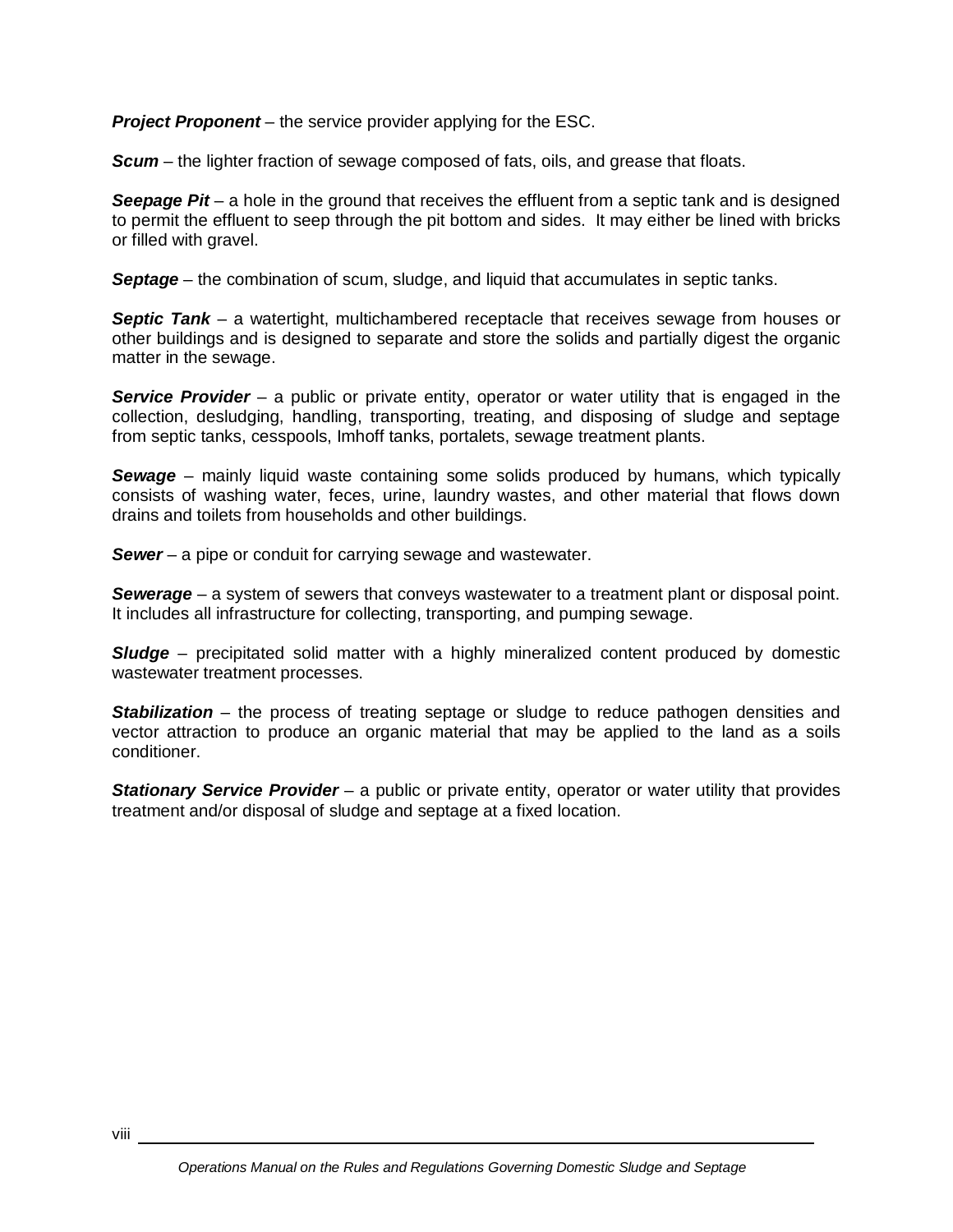## **1.0 INTRODUCTION**

Protecting water resources from pollution and people from water contamination are two of the most pressing challenges facing the Philippines today. The direct relationship between diseases, such as diarrhea, cholera, hepatitis and dysentery, and untreated household sewage, is well documented.<sup>1</sup> At least 31 Filipinos die every day from diarrhea alone,<sup>2</sup> and many more miss work and school or are hospitalized due to poor sanitation. The World Bank estimates that the economic losses associated with these health impacts, plus losses from the fisheries, tourism, agriculture, commercial, and industrial sectors, exceed PhP78 billion per year.<sup>3</sup>

The prevalence of waterborne diseases and pollution in water bodies, however, can be significantly reduced if comprehensive programs are implemented to regularly desludge septic tanks, and properly treat and dispose or reuse the septage. Capable national and local governments need to effectively regulate and implement septage management programs.

The Philippine Department of Health is responsible for prescribing the regulations governing septage management programs in the country. This manual gives detailed procedures and forms needed to fully comply with the Implementing Rules and Regulations (IRR) Governing the Collection, Handling, Transport, Treatment and Disposal of Domestic Sludge and Septage, which was issued in May 2004. This IRR is a supplement to the IRR of Chapter XVII "Sewage Collection and Disposal, Excreta Disposal and Drainage" of the Code on Sanitation of the Philippines (Presidential Decree or PD 856) issued in November 1995.

Septage is the material inside septic tanks. It includes the liquid; solids (heavier solids that accumulate at the bottom of the tank); and fats, oils, and grease (scum) that accumulate in septic tanks over time. When properly designed, installed, and operated, the septic tank is a simple, effective device that serves as the first step in the sewage treatment process. However, the septic tank must be properly designed and emptied regularly, and the septage must be treated to kill pathogens and then reused or disposed of properly. Secondary treatment of the liquid effluent coming out of the septic tank is also crucial in combating waterborne diseases and pollution.

Sludge, on the other hand, is generated by domestic sewage treatment plants. Unlike septage, which is specific to the contents of septic tanks, sludge is a broadly defined term that may include sand and grit from preliminary treatment operations, accumulated solids from Imhoff tanks for digesters; waste sludge from activated sludge; or other aerated treatment processes, and others.

Depending on the source, sludge may contain high levels of heavy metals or other contaminants that may make it unsuitable for land application, even when treated. For these reasons, and to protect public health, stringent testing for heavy metals and other pollutants are discussed in this manual as minimum requirements for demonstrating that treated sludge is suitable for land application.

 $\overline{\phantom{a}}$ 1 World Bank. 2003. Philippines Environmental Monitor. Manila: World Bank.

<sup>&</sup>lt;sup>2</sup> National Epidemiology Center. 2005. Field Health Service Information System Annual Report. Manila: NEC.

<sup>&</sup>lt;sup>3</sup> Rodriguez U.E., Jamora N., Hutton G. 2007. "Evaluation of the Economic Impacts of Sanitation in the Philippines." Manila: World Bank Water and Sanitation Program.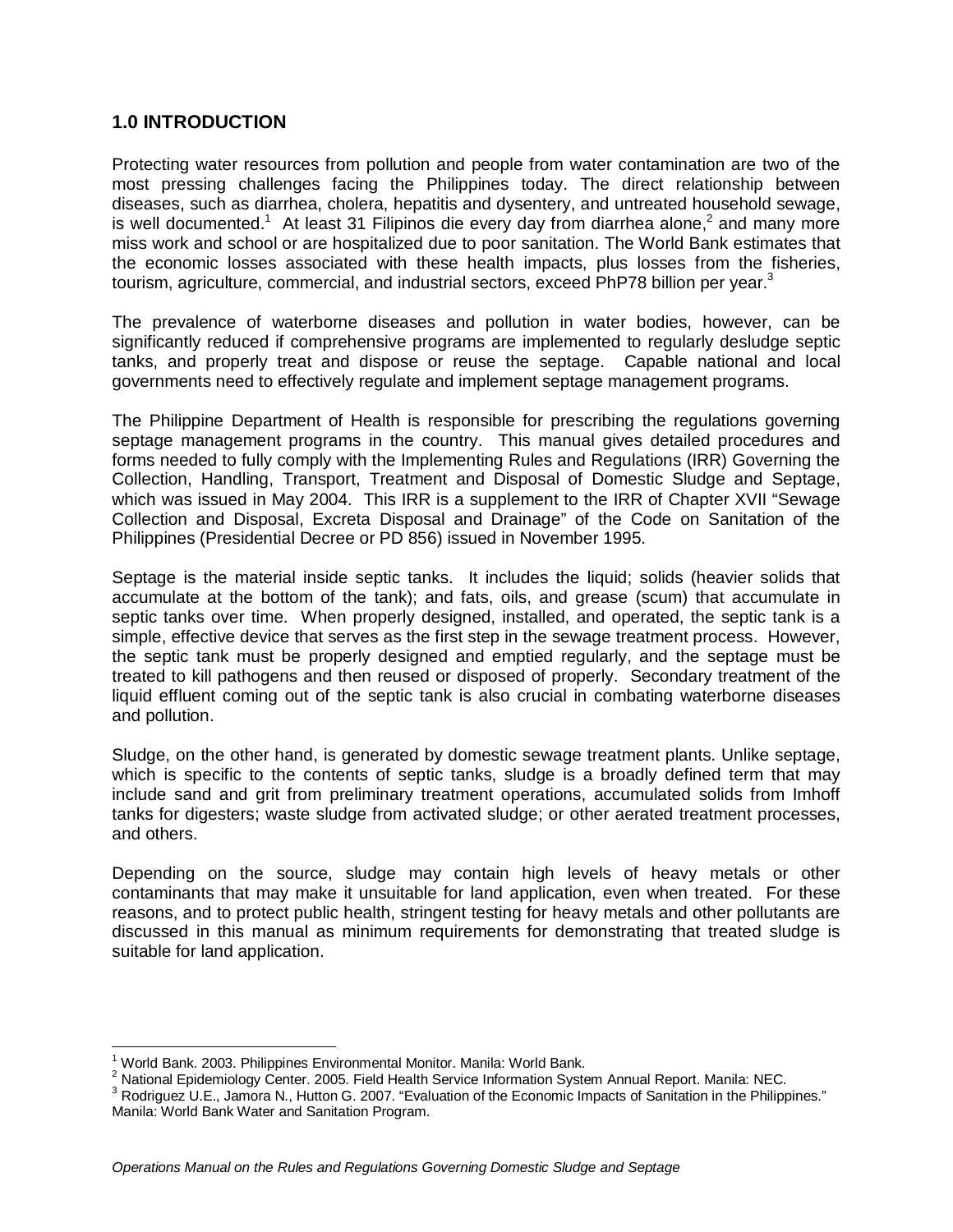# **1.1 How to Use this Manual**

This operations manual is for local government units (LGUs), desludging companies, septage treatment plant operators, or any other entity responsible for performing sludge or septage management activities such as:

- Desludging pumping out or siphoning septage from septic tanks and transporting it to treatment facilities;
- Treatment system and disposal facilities managing and operating treatment facilities and disposing of sludge and septage; and
- Land applications using treated septage for agricultural purposes or as a soil amendment.

This manual is also designed to guide private and public service providers and government regulators through the regulatory requirements for effective sludge and septage management programs in the Philippines. In particular, it provides step-by-step guidance for preparing and submitting applications for required permits and clearances.

# **1.2 Legal Basis**

Several Philippine laws provide the legal basis for septage management programs, including:

- Philippine Clean Water Act of 2004 (Republic Act (RA) 9275 Sec. 7.1.2, 7.2., 8)
- Code on Sanitation of the Philippines (PD 856 Chapter XVII)
- Local Government Code of the Philippines (RA 7160 Environmental Services Section)
- Water District Law (PD 198)

The Clean Water Act of 2004, for example, requires water utilities to provide sewerage or septage management services within five years of the law's passage. In the absence of a water utility, the LGU must provide these services, either on their own or through a service contract. In some instances, private entities may provide these services in the absence of LGU action, or in parallel with an LGU or a water utility. Since sewerage services are very limited and expensive to construct and operate, septage management is a practical first step for most utilities and LGUs.

Aside from the laws cited, the National Building Code of the Philippines (RA 6541) and the Revised National Plumbing Code of the Philippines also have provisions addressing proper design and operation of septic tanks and their maintenance. In all cases, municipalities, regulatory officials and service providers shall apply the most restrictive language in any law, rule, or regulation when interpreting the legal requirements for sludge and septage management. For the specific acts or codes, the latest version applies.

# **1.3 What is Septage Management?**

Septage management refers to comprehensive programs for managing septic tanks and the procedures for desludging, transporting, treating, and disposing of septic tank contents. Improper handling of septage may lead to environmental damage and severe public health impacts. To function properly, septic tanks must be cleaned or desludged before the solids occupy half of the tank's volume.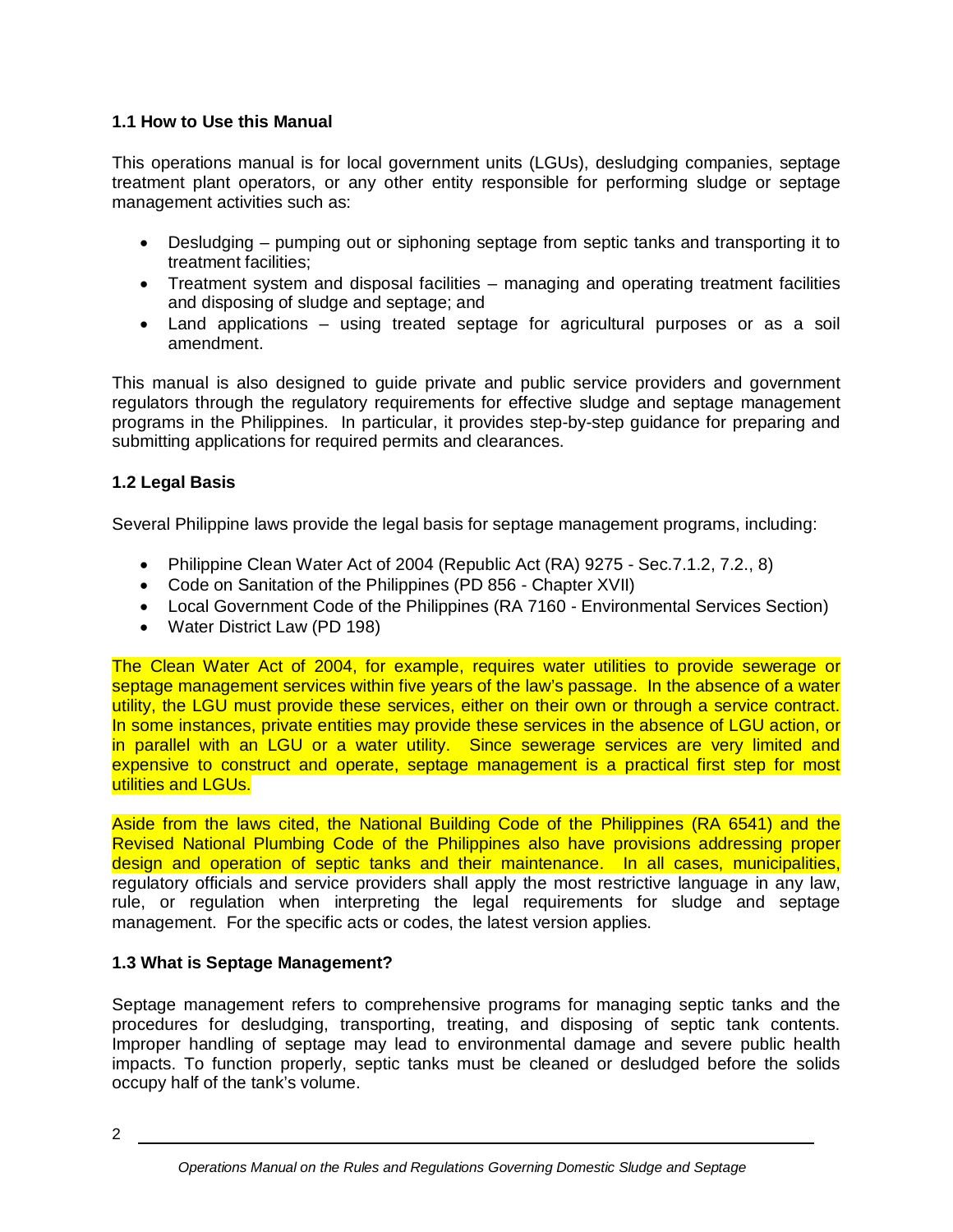A comprehensive septage management program includes the following elements:

- Septic tank design and construction Regulatory oversight for the design, installation, and use of septic tanks;
- Septic tank inspection and desludging Requirements for periodic inspection and desludging of septic tanks;
- Procedures for septic tank desludging and septage transportation Rules for transporting septage once it is removed from the tank;
- Record keeping and reporting Tracking mechanisms, such as use of manifests and self-monitoring reports; and
- Septage treatment and disposal Rules that prescribe the septage treatment and disposal requirements.

## **1.4 The Role of Septic Tanks**

It is estimated that more than 80% of households in the Philippines use septic tanks as their only form of sewage treatment. Many existing septic tanks, unfortunately, do not comply with the standards set by the Revised National Plumbing Code of the Philippines. The Code specifies that all tanks must be water-tight (no leaching compartments); be appropriately sized; located at least 25 meters from any well; and contain access ports for desludging. The reality, however, is that many tanks are too small; have open bottoms; are located underneath buildings; or do not have proper access ports. Some are not tanks at all but seepage pits or cesspools that contaminate groundwater with fecal bacteria. Due to the difficulty of renovating existing tanks, new regulations for septic tank construction should focus on permits for new septic tanks. Pre-fabricated septic tanks are required to be accredited by the AITECH (Accreditation for Innovative Technology) under the National Housing Authority, Department of Science and Technology (DOST), or Department of Health (DOH).

in the figure *Typical septic tank with access port inlet and outlets, and baffle* below, requires *separating two compartments*  Proper septic tank expression as shown<br>in the figure *Typical septic tank with access port inlet and outlets, and baffle* below, requires the following:

- The septic tank is **sized** properly with appropriate detention time and volume;
- There are proper **inlet and outlet** structures;
- There is at least one **baffle** separating the tank into multiple compartments;
- It is **water tight**; and
- There is an **access port** for each compartment that allows for inspection and pumping.

The Revised National Plumbing Code of the Philippines provides detailed sizing requirements for septic tanks.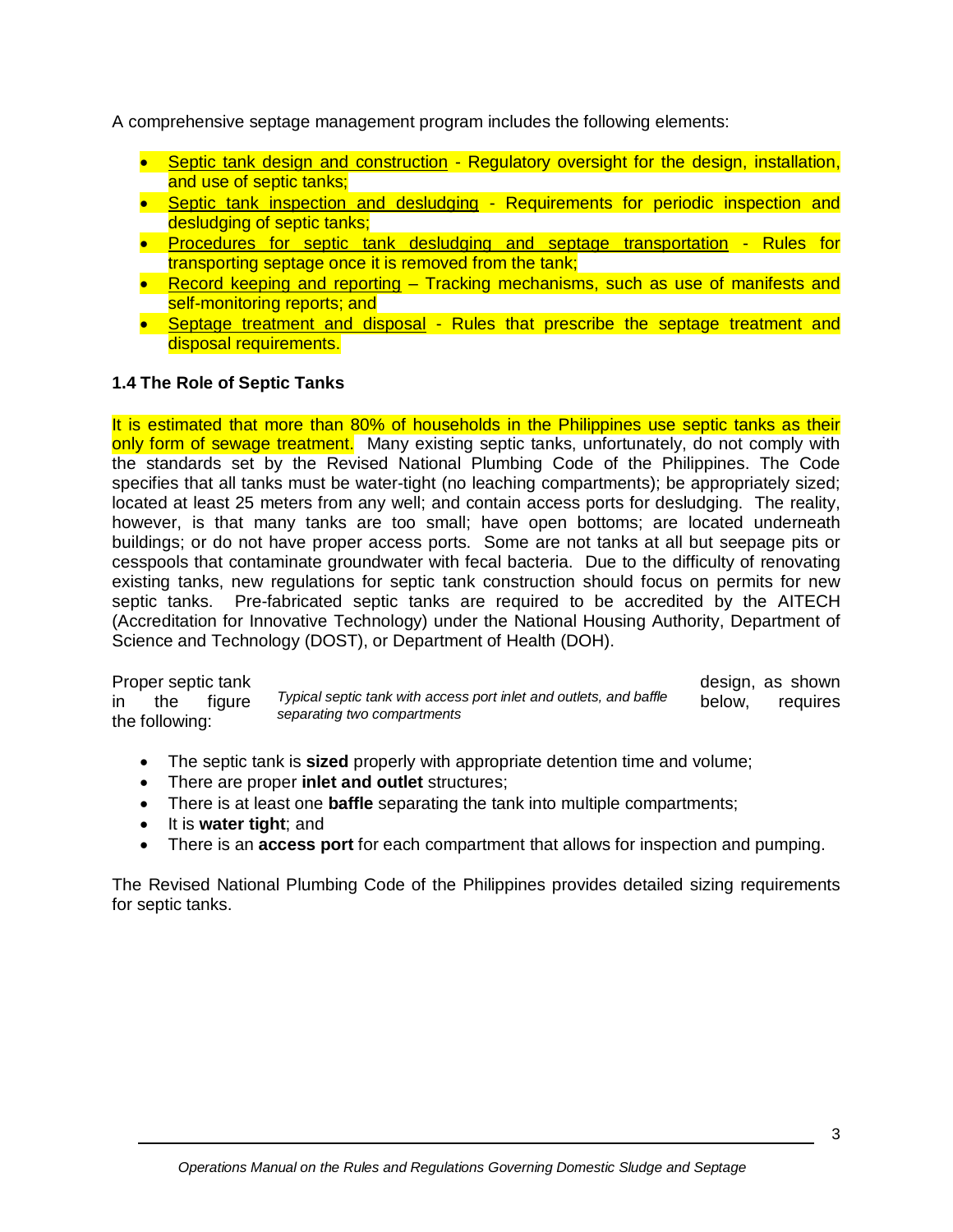

*Typical septic tank with access port inlet and outlets, and baffle separating two compartments*

#### **1.5 Regulating Building and Construction of Septic Tanks**

Based on the existing sanitation code, septic tanks can only be expected to perform properly when they are designed, constructed, and operated in accordance with standard practices. While the homeowner has the ultimate responsibility to ensure the septic tank functions properly, the LGU, building and health inspectors, and contractors also share this responsibility. LGUs with effective programs for issuing septic tank and building permits, and well-trained staff that perform plan review and construction inspections have greater compliance than those without these programs.

#### **Septic Permits**

LGUs can improve compliance if they require septic permits for all new septic tank construction, or where a change of use (for commercial properties) or a substantial remodeling or repair is proposed. A septic permit application should include:

- Information about the owner and the facility, including site address, mailing address, and contact phone number;
- Site plan drawn to scale showing the property lines, slopes, buildings, side walks and driveways, cut banks, water lines and other utilities, and any other feature of the property that might impact on the installation of the septic tank;
- Drawing of the septic tank showing materials of construction, baffles, inlet and outlet structure, cleanouts, and access ports;
- Schedule of proposed construction; and
- Contractor name and certification.

See Annex A for a Sample Septic Tank Permit Application Form.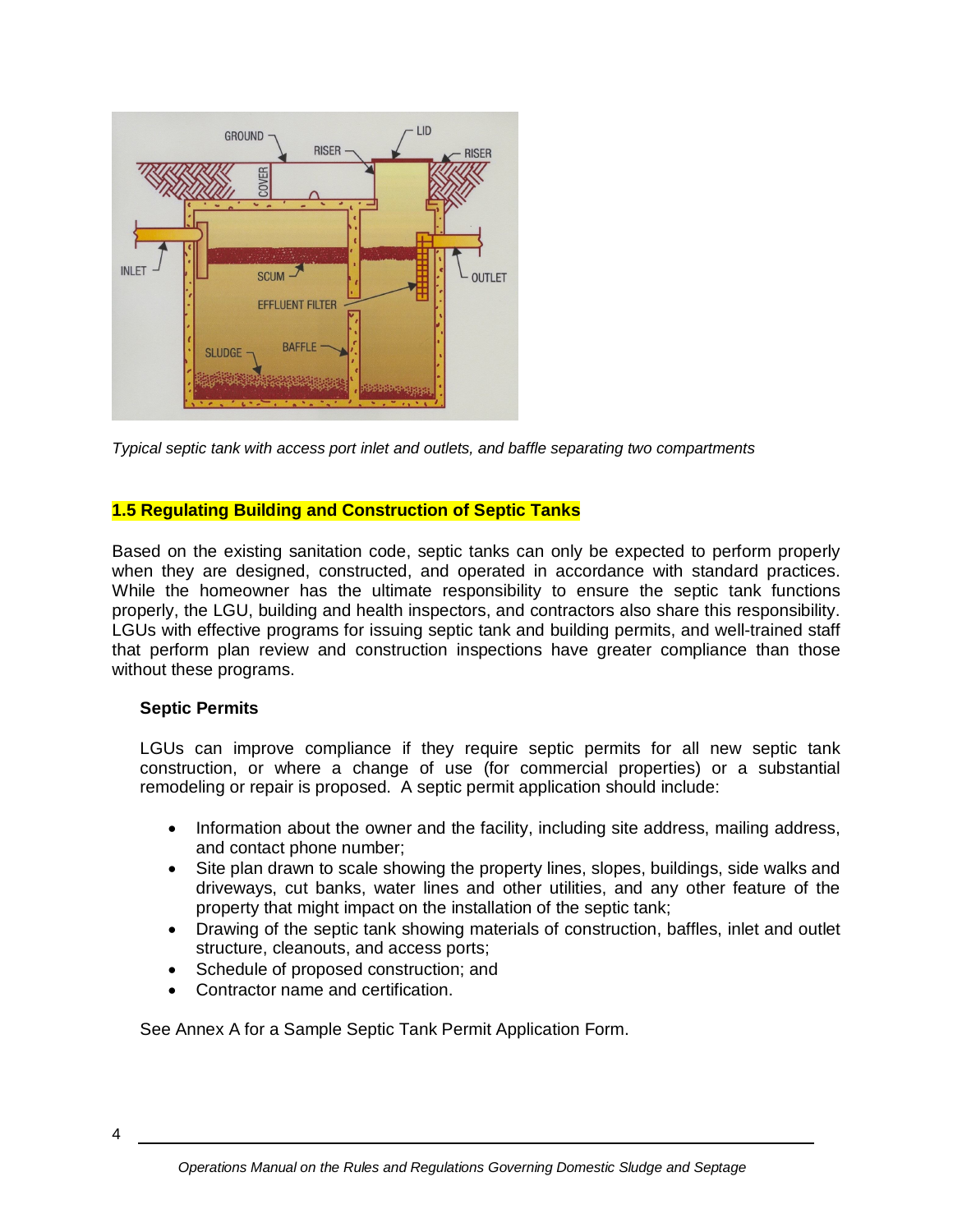#### **Role of the Local Health and Building Departments**

Local health authorities typically review and issue septic permit applications. The review stage includes an evaluation of the plans and application forms for compliance with local programs and national laws. A site visit is also conducted to verify that the drawings submitted match the field conditions. The permit is issued once local health authorities deem the plans to be acceptable and the health inspector has verified that the septic tank can be installed in accordance with the drawings and site conditions.

Inspecting the construction site is the next important step in the process. LGUs conduct septic tank construction inspections in three general ways:

- Inspections by Health Inspectors It is the health inspector that usually issues permits and then performs construction inspections to verify permit conformance. Health inspectors receive specialized training to deal with issues relating to wastewater treatment and disposal. This is especially important where septic permits include infrastructure for advanced treatment or effluent disposal, such as soils-based leaching systems. These facilities may be more sophisticated than a simple septic tank where the specialized training of the health inspector may be better utilized.
- Inspections by Building Officials Often, it is up to the building official to perform the construction inspection. Since the building inspector is monitoring construction of the building anyway, with a little more training on septic tank construction, that official can verify that construction of the system is in accordance with the issued septic permit. Having the building official responsible for septic tank construction inspections saves additional trips to the site and may provide further economic benefit to the LGU.
- Inspections by the Private Sector LGUs may wish to allow private sector inspections or inspections done by accredited service providers. To be effective, such programs incorporate "service provider approval" mechanisms, such as certifications, licenses, or other authorizations from the LGU that authorize a person or company to perform construction inspections. The LGU can also organize a licensure or review board to review complaint cases or sanction service providers for poor performance. Such programs minimize LGUs expenditures and helps build local capacity.

## **Fees and Fines**

LGUs may wish to consider adopting a fee structure to support septic system permit and inspection programs. Fees should be set to cover the costs associated with administering and implementing the program. Graduated fines and sanctions for non-compliance should also be considered.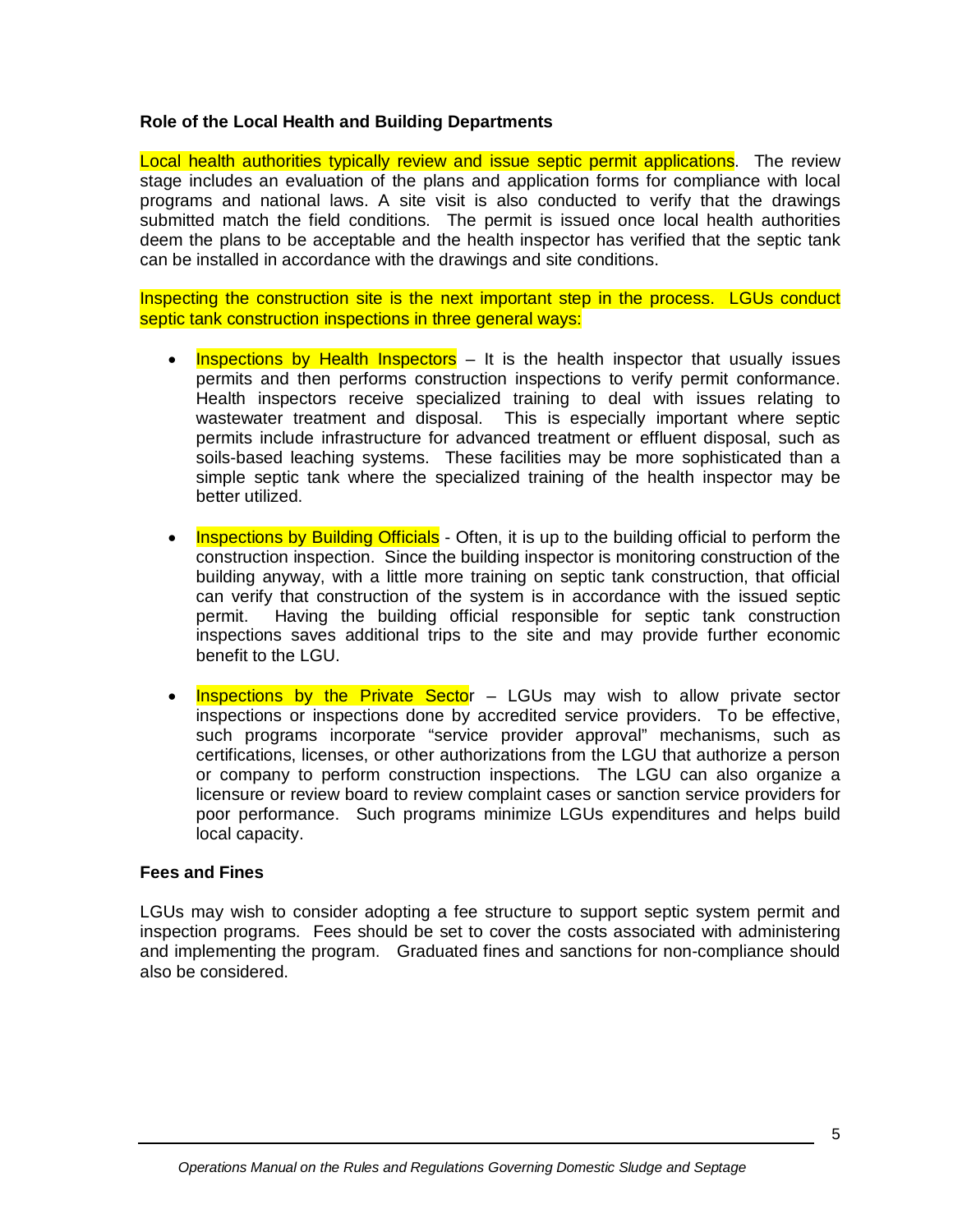# **2.0 ROLES AND RESPONSIBILITIES**

This section discusses the roles and responsibilities of service providers, LGUs, household and building owners, DOH Center for Health Development (CHD) Regional Offices, EMB Regional Offices, and DA Regional Offices, all of which are responsible in some way for performing sludge or septage management activities.

## **2.1 Service Providers**

- Apply for an ESC from the Center for Health Development (CHD) Regional Office for the operation of the business. The service provider first submits the application form (see Annex E) to the LGU. The LGU will determine if the application is complete and meets all local requirements. If these conditions are met, the LGU will forward the ESC application and documentary requirements to the CHD for processing.
- Comply with national and local government regulatory and permitting requirements relevant to the operation of the business;
- Submit quarterly environmental reports to each LGU within their approved area of operation for monitoring purposes (*Quarterly self-monitoring report forms will be provided by CHD upon issuance of the ESC).*
- In the case of agents or sub-contractors, submit an authenticated copy of the ESC issued to the principal operator and copy of the Memorandum of Agreement between the principal and the agent/representatives authorizing the latter to transact on their behalf.
- All service providers for treatment and disposal facilities shall have a full-time pollution control officer (PCO) duly accredited by the Environmental Management Bureau (EMB) of Department of Environment and Natural Resources (DENR) or Laguna Lake Development Authority (LLDA), who shall be responsible for all operations and submission of required reports.
- Service providers should coordinate with the barangay and LGU for scheduling of desludging activities.

# **2.2 LGUs**

The LGU should develop a septage management plan with supporting ordinances to promote regular desludging within the covered area, thereby ensuring the protection of the environment and citizens' health. The plan should comply with the National Sewerage and Sanitation Management Program (NSSMP) framework (see Annex C - Septage Ordinance for Dumaguete City).

In some instances, the LGU is the service provider. Under such situations, quarterly reports shall be submitted to EMB (see Section 9.0 on reporting requirements). As with other service providers, LGUs shall submit applications for discharge permits directly to EMB.

## **For ESC Application and Evaluation**

- Receives and evaluates notarized applications for ESCs and the supporting documents from service providers;
- Conducts project site inspections; and
- Upon compliance with all the required documents, endorses the ESCs to CHD.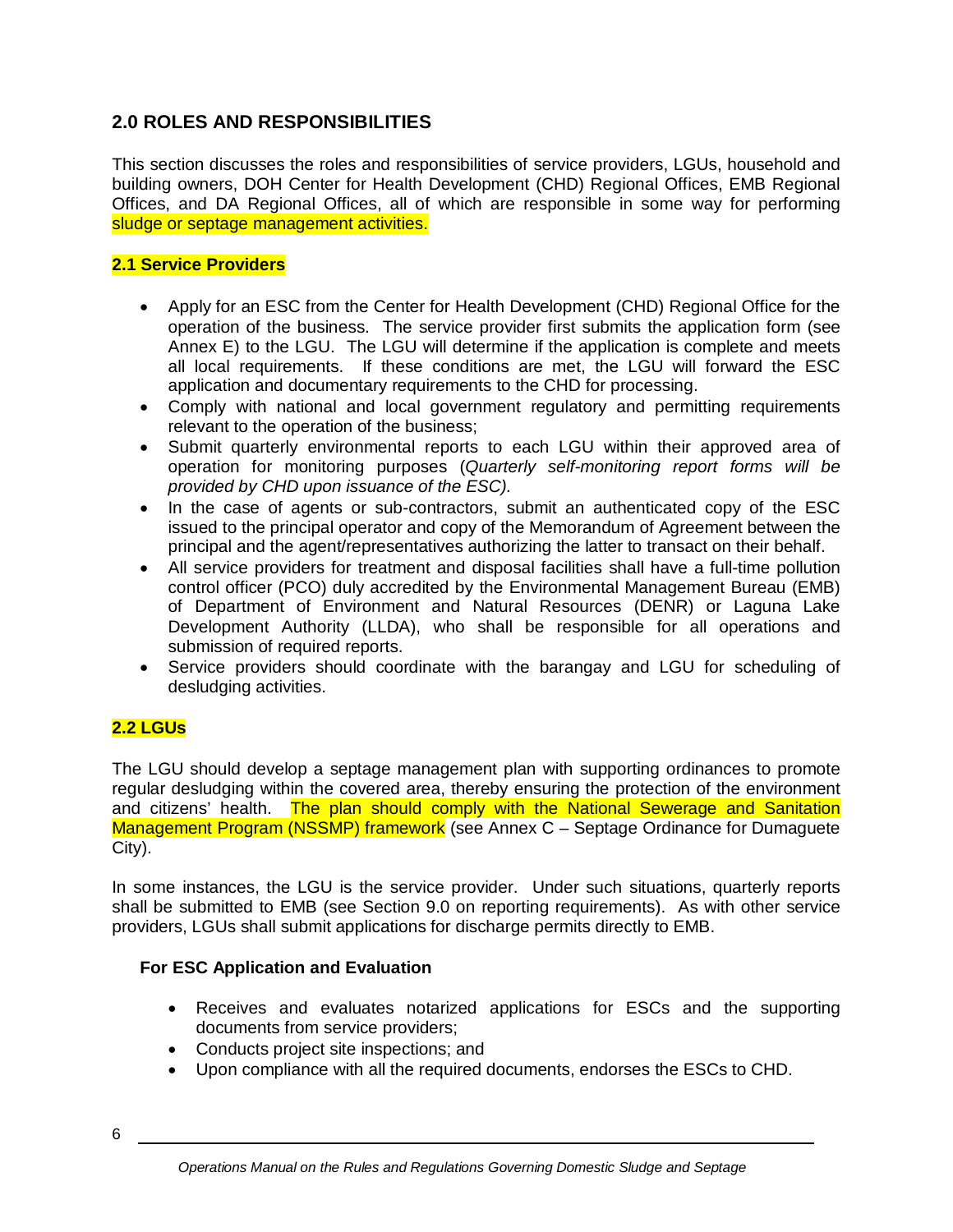## **For Sanitary Permit Issuance and Evaluation**

- Issues sanitary permits to service providers upon compliance with environmental sanitation requirements, including presentation of a valid ESC and a copy of the contract with a treatment facility and disposal site for mobile service providers;
- Monitors facility operations and assesses/evaluates compliance with sanitation requirements on a quarterly basis or as the need arises;
- Revokes Sanitary Permits for violations of environmental sanitation requirements, and recommends to CHD the revocation of the ESCs; and
- Evaluates the quarterly environmental reports submitted by service providers.

#### **For Collection and Transport**

• The barangay captain or his/her representative should assist the service providers in maintaining orderly conduct of traffic during the collection and transport of sludge and septage within the jurisdiction. The captain or representative shall also sign the manifest form to certify that collection was completed in his/her area of jurisdiction.

#### **2.3 Household/Building Owners**

- Ensure that new or previously constructed septic tanks comply with the provisions of the Revised National Plumbing Code of the Philippines;
- Provide access ports for inspecting and desludging. One port per compartment is required, with a minimum size of at least 0.5 m x 0.5 m; and
- Ensure the septic tank is desludged before the solids exceed 50% of the tank volume, or is desludged every three to five years, whichever comes first.

## **2.4 CHD Regional Offices**

- Receives and reviews notarized applications for ESCs, inspection reports, and recommendations and findings of the LGU concerned;
- Conducts site evaluations in coordination with the concerned provincial health office;
- Issues ESCs to project proponents following compliance with all the required documents;
- Suspends or revokes ESCs following violation of any provisions of the rules and regulations; and
- Provides technical assistance and facilitates training for personnel of service providers and LGUs.

## **2.5 EMB Regional Offices**

 Reviews applications for and issues Environmental Compliance Certificates (ECCs), including Wastewater Discharge Permits (WDPs). The ECCs and WDPs are required for septage treatment and disposal facilities. Applications are technical in nature and full descriptions of the proposed treatment and disposal infrastructure are required.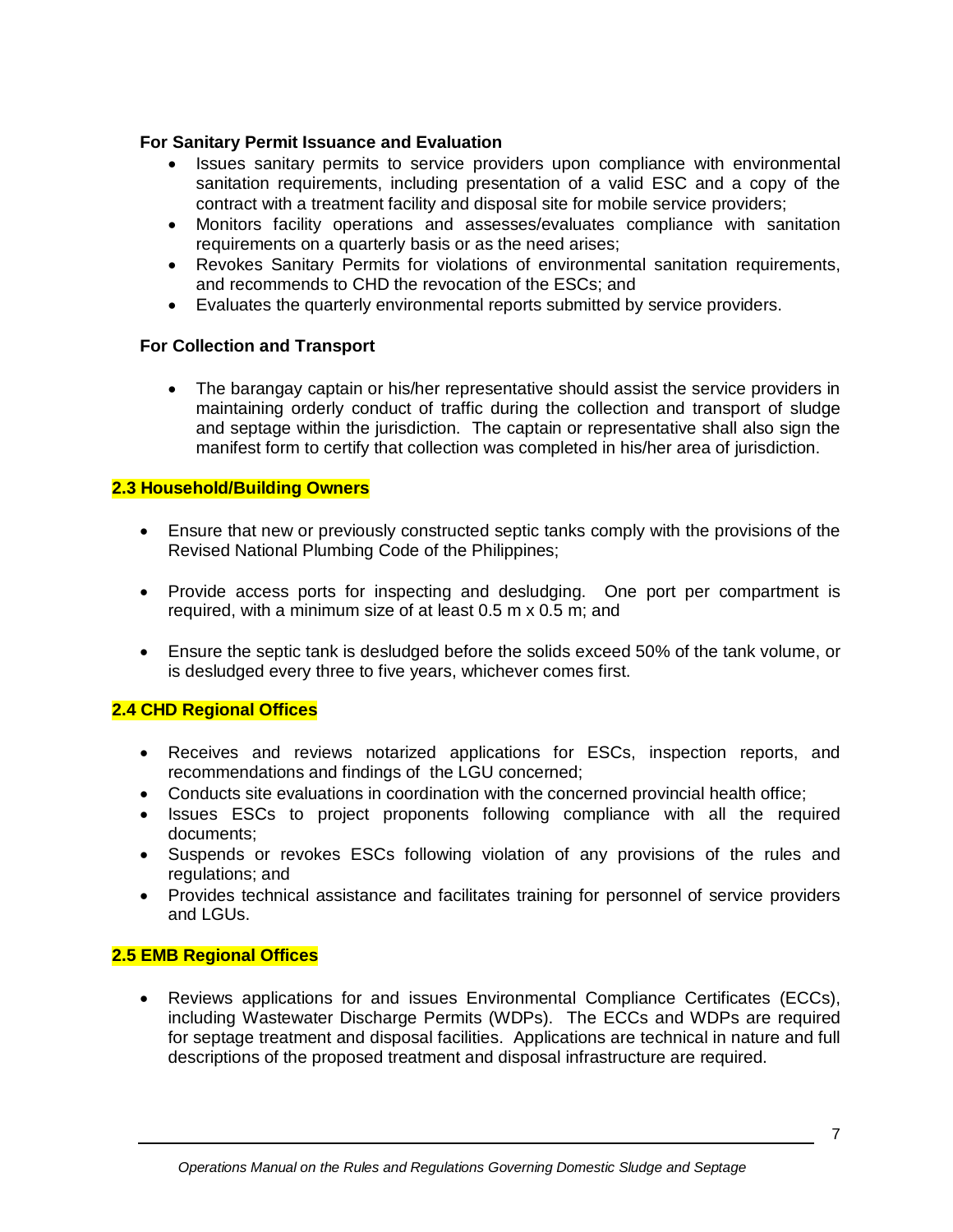Regulates sludge disposal of septage treatment and disposal facilities, in coordination with relevant agencies such as DA for land application. In areas where LLDA has jurisdiction, LLDA shall perform the above-mentioned roles.

# **2.6 DA Regional Offices**

• Regulate use of treated sludge for land application.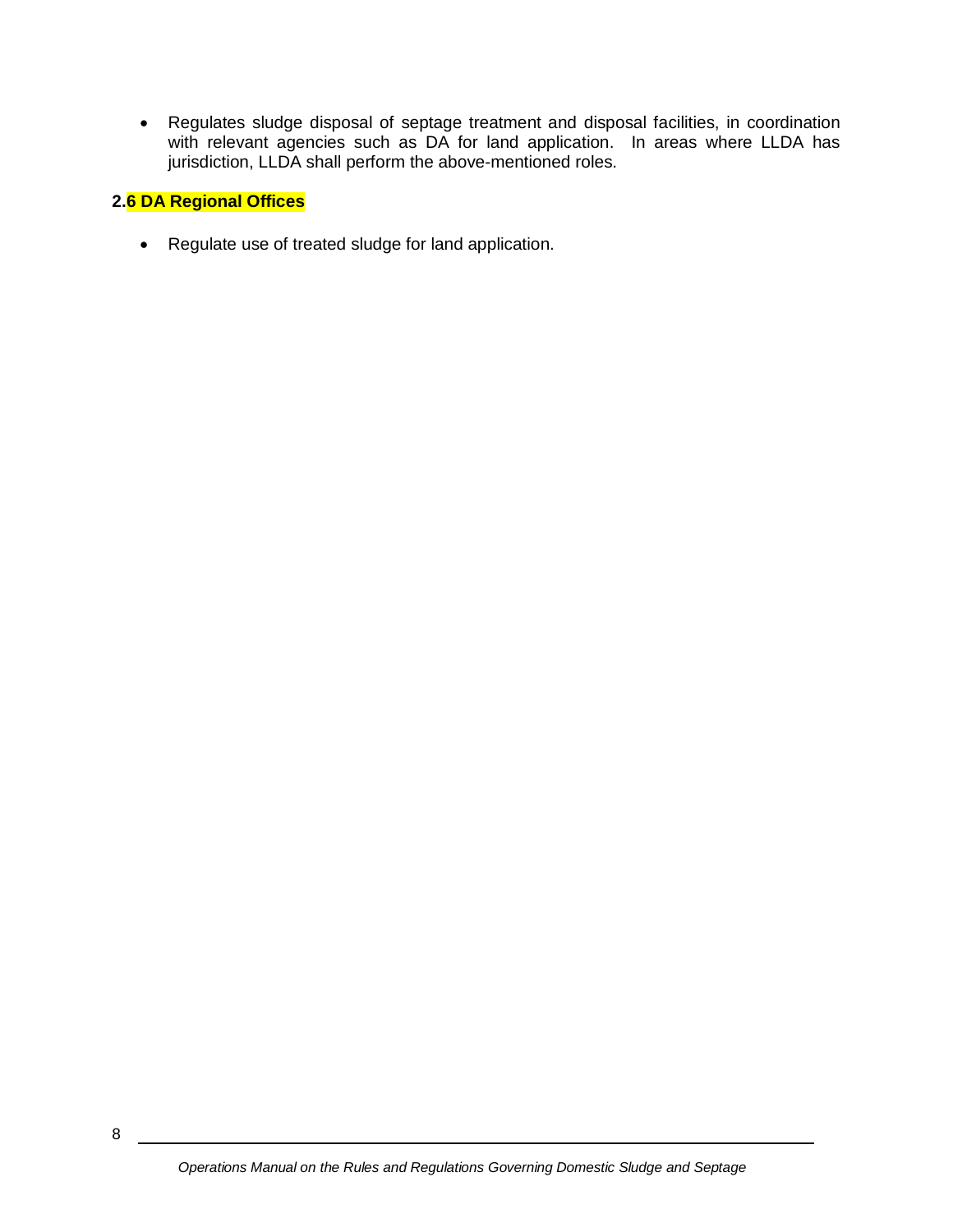# **3.0 ENVIRONMENTAL SANITATION CLEARANCE**

#### **3.1 General Guidelines**

Prior to the implementation of septage management programs, the project proponent or service provider must secure an Environmental Sanitation Clearance (ESC) from the Center for Health Development (CHD) of the Department of Health (see Annex B: Environmental Sanitation Clearance from CHD). This requirement applies to all new septage management activities, expansion, or modification of permitted facilities, and those existing activities that have not secured ESCs.

First step: The LGU initially evaluates all ESC applications - checking for completeness and returning them to applicants if deficiencies are found (see Annex D: Flow Chart for Securing an Environmental Sanitation Clearance). If the application is complete, the LGU will receive, evaluate, and transmit it to the CHD within fifteen (15) working days. Even if the LGU recommends disapproval of the project, the application will still be forwarded to the CHD for final decision.

Second step: The CHD evaluates and decides to approve or disapprove ESC applications within 30 working days. If the CHD disapproves the project, the project proponent will have an opportunity to correct the deficiencies and re-submit the ESC application to the LGU.

For treatment and disposal facilities, the project proponent/service provider must secure an Environmental Compliance Certificate (ECC) from the EMB Regional Office or LLDA. In operating treatment and disposal facilities, the operator must secure a Wastewater Discharge Permit (WDP) from the EMB Regional Office.

#### **3.2 Mobile Service Providers**

This section outlines the requirements for an ESC application for a service provider that provides desludging services and transports the septage to treatment and disposal facilities. As part of an ESC application, the applicant must complete all sections and notarize the form (see Annex E: Environmental Sanitation Clearance Application Form).

#### **Project Description**

When providing the project description, the applicant should include the following information:

- Proponent information and contact details
- Scope of activities
- Area covered
- Method of collection
- Type of vehicles and equipment
- Occupational and health safety measures
- Staffing plan
- Mitigating/control measures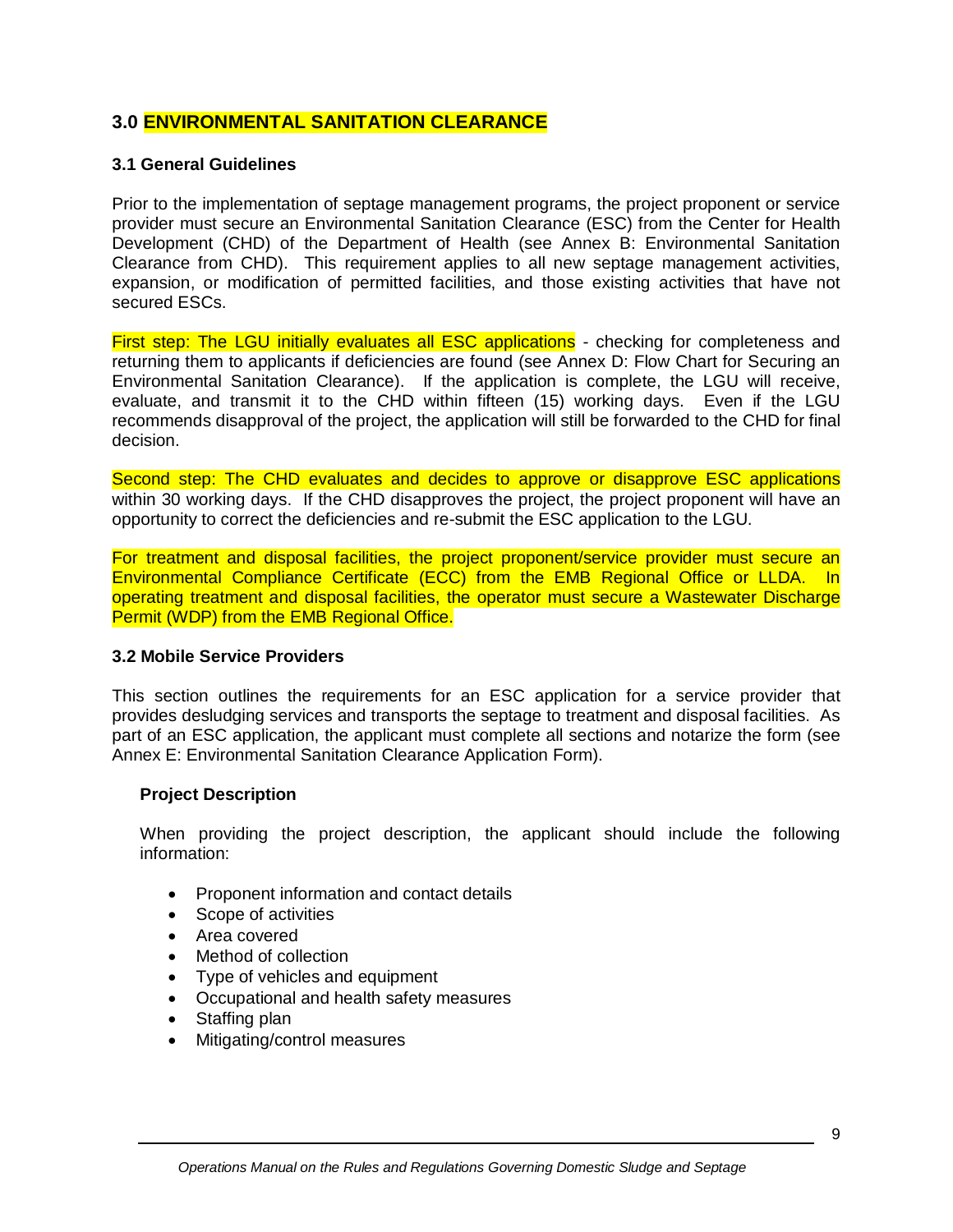## **Detailed Maps**

- Service area indicating residential, commercial, industrial, and agricultural lands with major routes for septage hauling indicated
- Location of proposed septage treatment and disposal sites

## **Others**

- Target market of septage pumping activities, including planned volume per month
- Make and model of septage pumping trucks
- Staffing plan indicating number of employees, job descriptions, and organizational chart
- Business plan indicating anticipated costs of providing services and expected revenues from grants, loans, and tariffs

## **3.3 Stationary Service Providers**

This section outlines the requirements for an ESC application for a service provider that provides treatment and/or disposal of sludge and septage at a fixed location. As part of an ESC application, the applicant must complete all sections and notarize the form (see Annex E: Environmental Sanitation Clearance Application Form).

## **Project Description**

When providing the project description, the applicant should include the following information:

- Basic project information
- Site information (including neighboring parcels with land ownership information and information on wells and drinking water intakes)
- Project rationale/objective
- Project type and area covered
- Operational processes
- Plans and specifications (including site plan for septage treatment facilities including all treatment and disposal components)
- Project component
- Description of existing environment
	- Topography
	- Hydrology (including information on surface waters like streams, lakes, coastal water resources)
	- Geological condition
- Environmental sanitation measures
- Environmental and health impacts
- Mitigating/control measures
- Occupational and health safety measures
- Monitoring and evaluation plan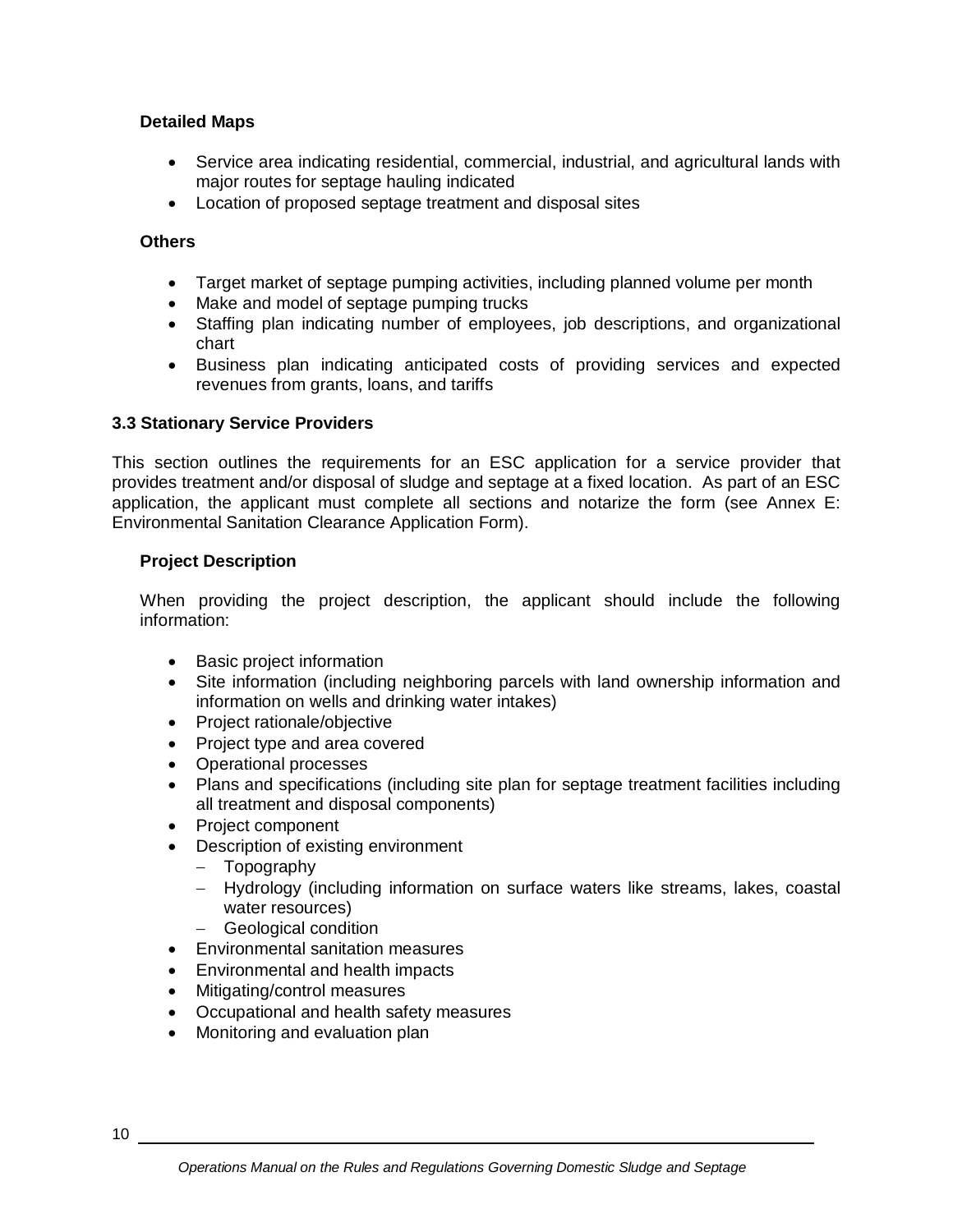## **Others**

- Design report and detailed plans and specifications for domestic sludge and septage treatment and disposal facilities that are signed and sealed by a licensed civil or sanitary engineer
- Target market of septage pumping activities, including planned volume per month;
- Staffing plan indicating number of employees, job descriptions, and organizational chart
- Business plan indicating anticipated costs of providing services and expected revenues from grants, loans, and tariffs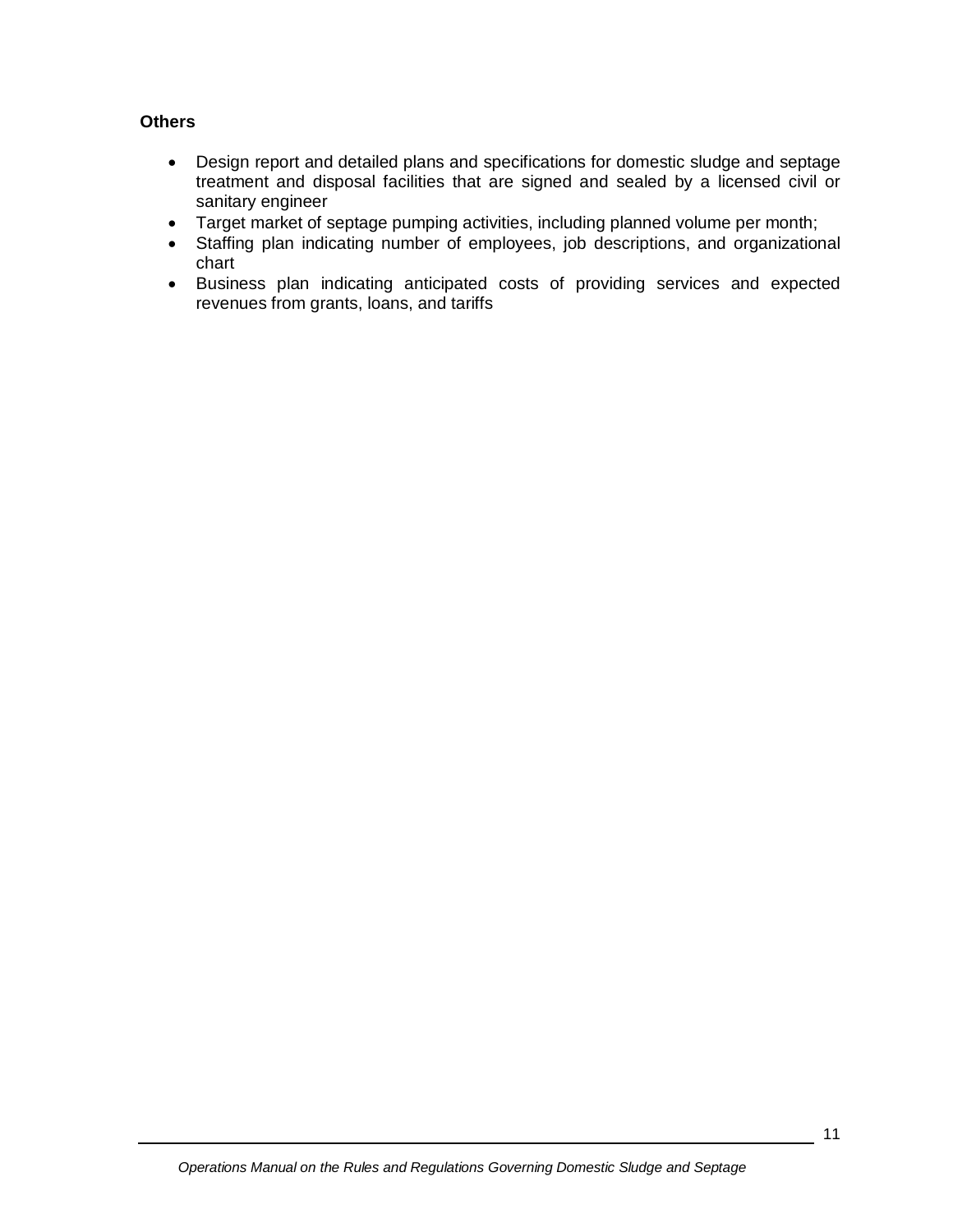# **4.0 COLLECTION AND TRANSPORTATION**

## **4.1 Collection**

Collection should be done in coordination with the Barangay Captain or his/her duly authorized representative who shall sign the manifest form (see Annex F: Manifest Form). The use of the Manifest Form is further discussed in Section 8 of this manual.

Preferably, collection should be done when traffic is light in the area. All collection vehicles should have traffic cones or an early warning device. Traffic cones should be placed behind and in front of the vehicle during operation. It is the responsibility of the collection operator to check the safety equipment daily before proceeding to a collection site . Any safety equipment deficiencies should be reported to the supervisor.

After the desludging operation, the operator should clean and disinfect any spills with a bleach solution or by spreading lime on the spillage. It is the collection operator's responsibility to verify that sufficient disinfectant (bleach or lime) is on the truck before it goes to a collection site. .

Desludging workers must wear appropriate personal protective equipment, including rubber gloves, rubber boots, a face mask, and eye protection. After pumping, operators must wash their hands with soap.

Only operators with a valid ESC and sanitary permit are authorized to collect and transport domestic sludge and septage. Only drivers with Land Transportation Office (LTO) License Restriction Code #3 can operate the desludging tanker/truck.

## **4.2 Transportation of Sludge and Septage**

The driver and service providers are responsible for safe operation of the vehicle and equipment at all times. Traffic rules must be followed at all times. All accidents and citations shall be reviewed and investigated by management to ensure adequately trained and competent drivers are employed for sludge and septage transportation. Additional requirements are:

- Drivers inspect all trucks prior to transport on public roads to ensure that septage will not leak, spill, or run out of the tank;
- All vehicles used to transport septage shall be equipped, at all times, with spill control or absorbent materials and disinfectant materials, such as lime or chlorine bleach;
- No discharge of septage or sludge shall be allowed in manholes, drainage areas, canals, creeks, rivers or other receiving bodies of water or land; and
- Manifest forms must be properly filled out.

# **4.3 Vehicle and Tank Maintenance**

Each septage transporter/hauler should display the company name, contact number, company logo, and body number of the septage hauler or transporting vehicle on both sides of the vehicle used to transport septage. The information should be marked using permanent and legible lettering at least 3 inches high and made of a reflective material.

All vehicles should display the names of all the cities and municipalities covered by their permits.

12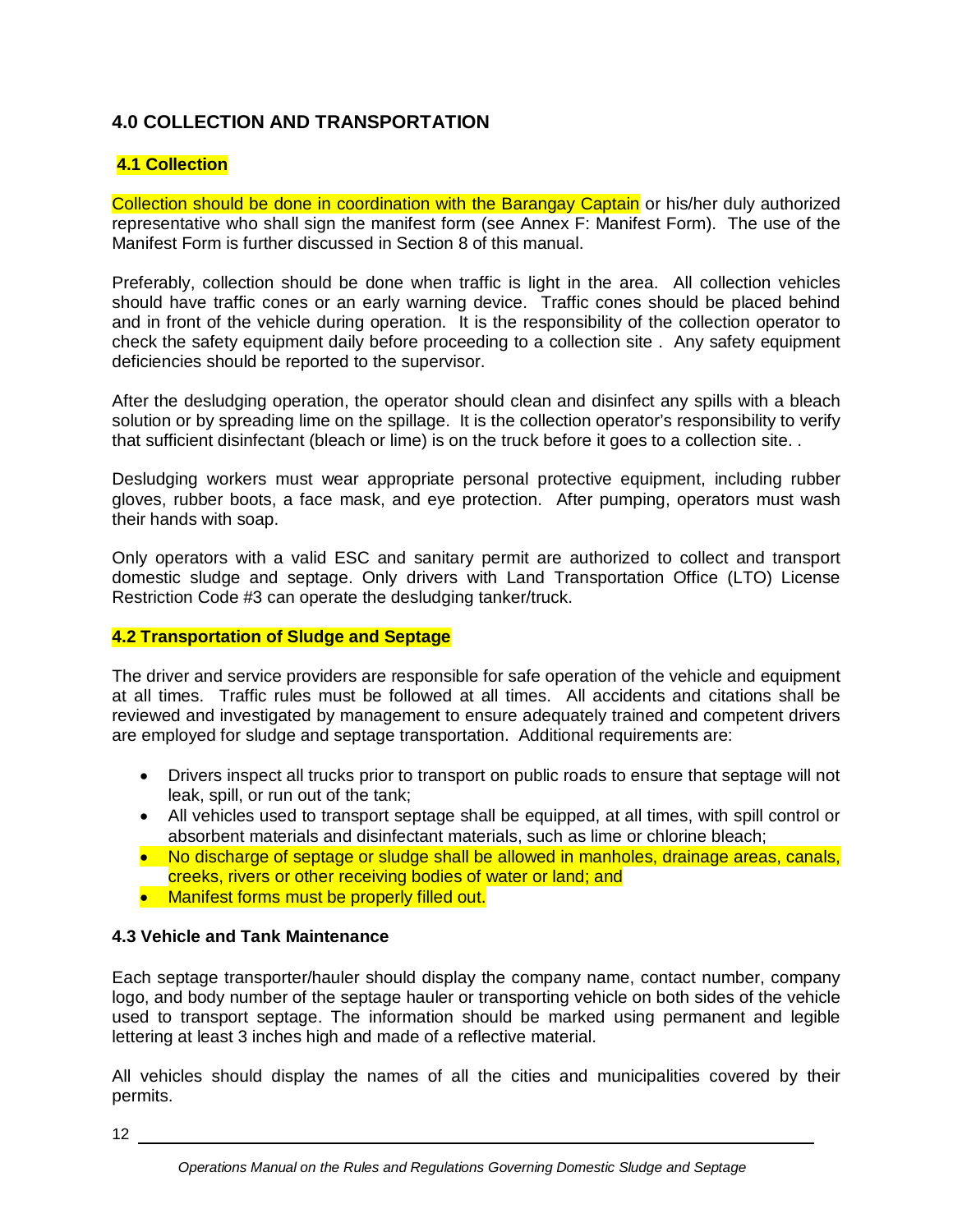Any transporter/hauler with a valid permit should maintain all vehicles and tanks used to transport septage in accordance with the following requirements:

- The collection vehicle used for the transport of septage and domestic sludge should have a leak-proof body and lock to secure the sludge and septage, and should be able to withstand a collision with another vehicle or any permanent structure.
- The collection vehicle should be in good running condition in accordance with the LTO safety standards on roadworthiness.
- The collection vehicle and tank should be maintained to prevent excessive odors or public health hazards. To prevent these, the following needs to be done::
	- The collection tank must be watertight;
	- All piping, valves, and connections should be accessible for cleaning
	- All inlet and outlet connections should be constructed and maintained such that no material will leak, spill, or run out of the tank during transfer or transportation; and
	- Discharge outlets should be designed to control the flow of discharge without spraying or flooding the receiving area.
- The discharge pipe must protrude from the end of the tank at least 6 inches.
- The end of the discharge pipe must have a screwed-on end cap installed.
- A parking and dispatching area for collection vehicles.

## **4.4 Accidental Spillage**

In the event of an accidental spillage of sludge/septage, the operator shall:

- Immediately take action to contain the sludge/septage, minimize the environmental impact, and begin clean-up procedures. To the extent possible, the operator should contain the spill by using a shovel to dig a containment trench or build berms, then disinfect by applying bleach solution or lime to the area. Then, with a rake, broom or shovel, the operator should pick up solids and dispose as solid waste.
- The operator must notify the LGU (where the accident occurred) within 24 hours, using the Accidental Spillage Notification Form (see Annex G: Sample of Accidental Spillage Notification Form).
- In the event that a private service provider fails to perform clean-up operations, the LGU should perform the clean-up and charge all related expenses incurred to the service provider.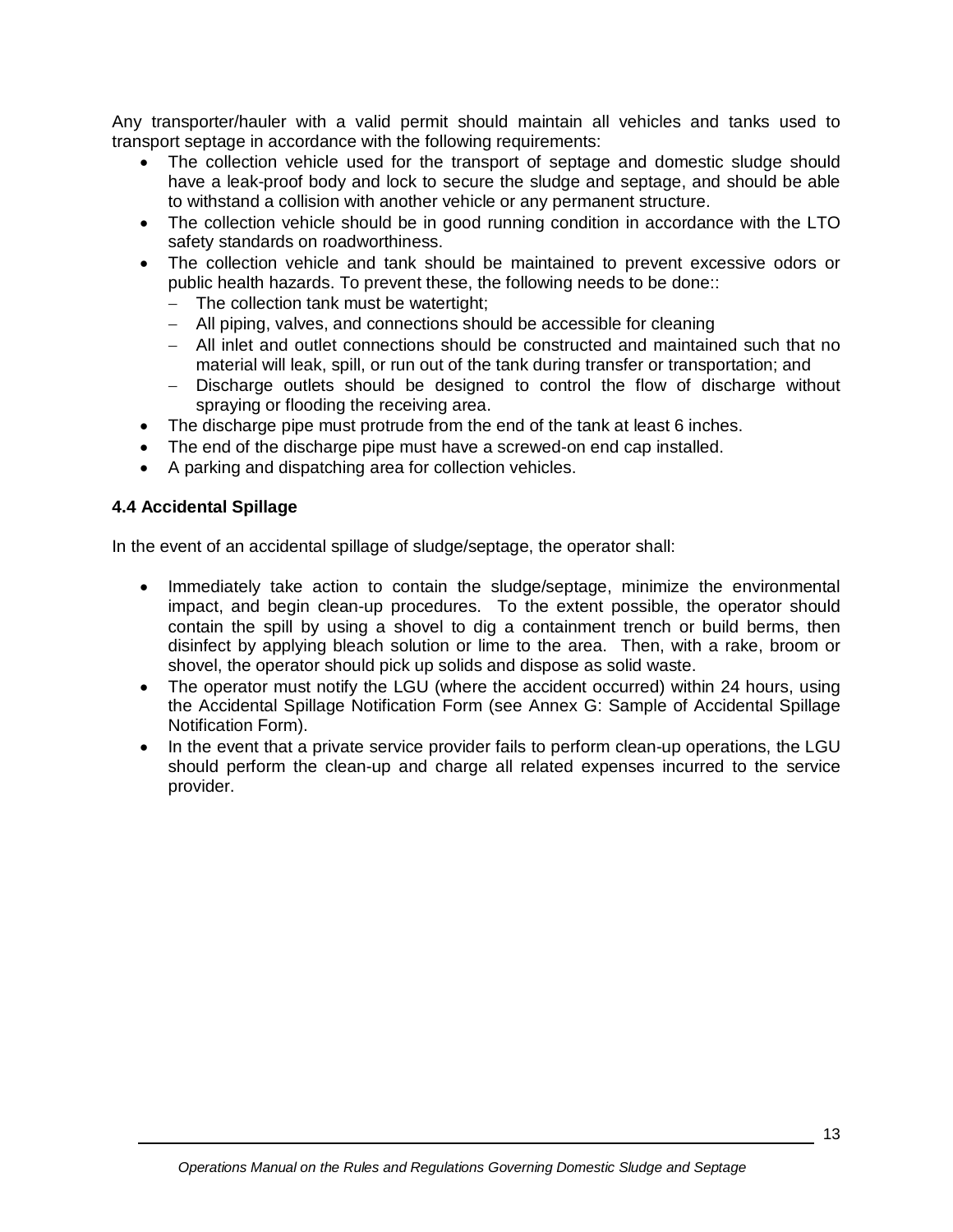# **5.0 TREATMENT AND DISPOSAL**

## **5.1 General Provisions**

All domestic sludge/septage shall be processed and treated before disposal. Septage facilities, including treatment and disposal facilities and septage truck yards, must maintain a hygienic and safe work environment. Facilities and equipment must be properly designed, installed, and maintained.

## **5.2 Requirements for Treatment Facilities**

- Only those applicants with valid ESCs and sanitary permits are authorized to operate domestic sludge and septage processing and treatment facilities.
- These operators shall also obtain all other necessary permits as required by existing regulations.
- The designated Pollution Control Officer (PCO) of the service provider shall be responsible for the operation of the facility.
- Only sludge and septage with corresponding manifest forms shall be accepted by the facility.
- The treatment facility shall comply with existing standards and regulations of regulating agencies, including disposal of treated effluent to the receiving environment.
- Treatment facilities shall comply with hygienic and sanitation requirements as specified in Section 4.0.

The following are the minimum sanitation requirements for treatment facilities:

- Hand washing facility (1)
- $\bullet$  Toilet (1)
- $\bullet$  Bathroom (1)
- Drinking water fountain/dispenser (1)
- Utility sink (1)
- Ventilation and lighting
- Flooring and walls shall be made of impervious materials
- All plumbing fixtures must be in accordance with the National Plumbing Code (R.A. 1378)
- Soap and any approved hand-drying device/material
- There must be adequate and separate changing rooms for both male and female users with individual lockers for clothes and personal belongings. The changing room must be at least 1.9 sq.m/user.

## **5.3 Sludge and Septage Treatment Systems**

There are a number of facility configurations for treating septage or sludge. They include, but are not limited to, the following systems:

## **Lagoon Systems**

A lagoon system consists of several ponds that are lined with plastic sheets or clay. They can be designed so they require no energy or chemical inputs. However, they require large land areas. Odor and mosquitoes can be controlled through best management practices.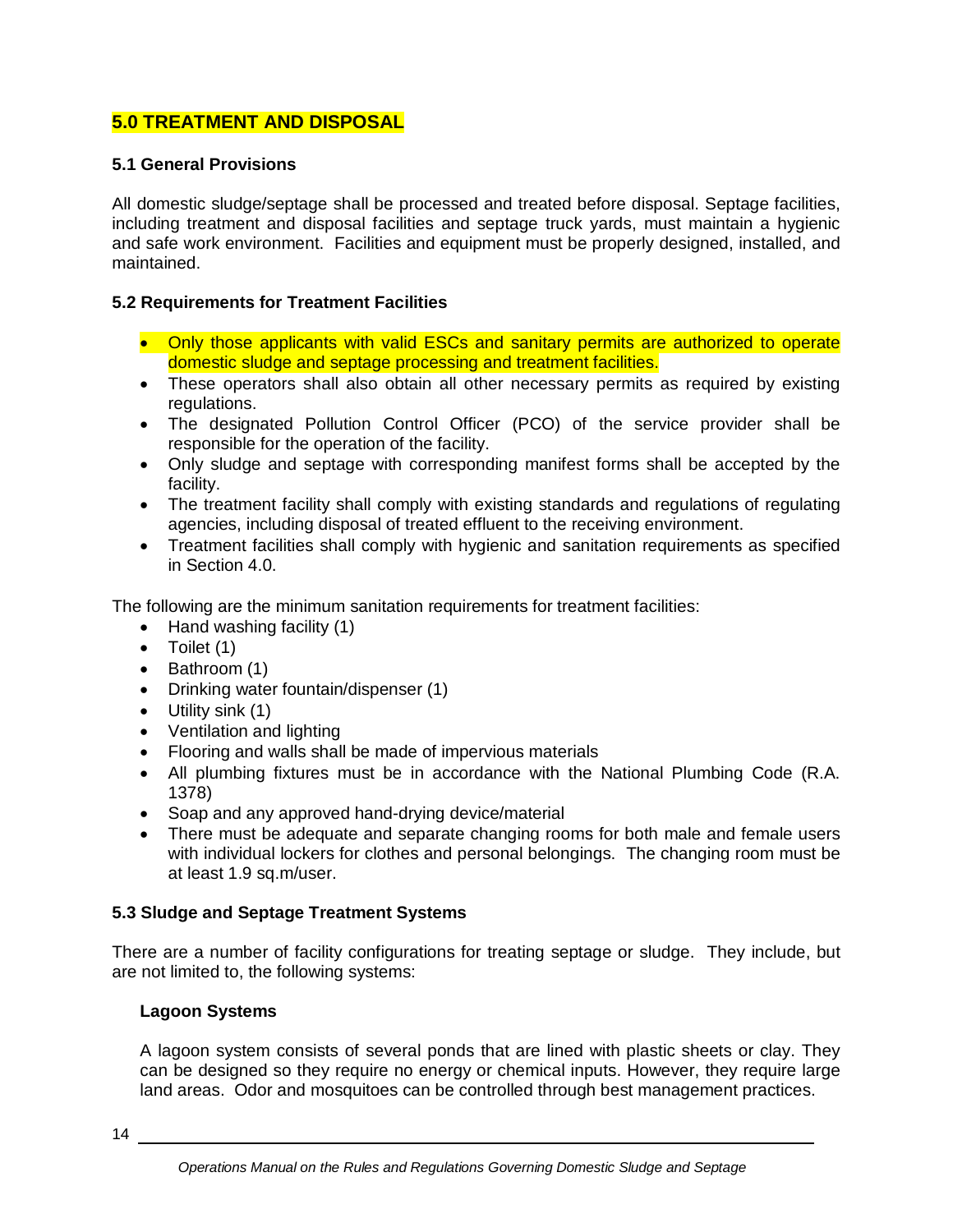## **Electro-Mechanical Systems**

These systems include activated sludge or other aerobic treatment processes. While these systems require high energy inputs, they require less space than other technologies.

#### **Integrated Systems**

These systems use a combination of technologies, both natural systems and mechanical, to treat wastewater. Natural systems include lagoons, constructed wetlands and bioreactors.

## **Waste-to-Energy Systems**

These systems capture methane and other biogases and use bioreactors to create energy for use within the facility or neighboring homes or businesses. However, domestic waste may need to be mixed with higher strength waste such as from animals to make the process cost efficient.

## **5.4 Sludge and Septage Treatment Processes**

Septage must be stabilized prior to disposal on the land surface. Stabilization refers to treatment processes that reduce the pathogens to levels safe for land application. According to guidelines released by the United States Environmental Protection Agency (USEPA), one of the following recommended methods should be used to treat sludge and septage before agricultural land application:

- Aerobic digestion between 40 days at 20 degrees Celsius and 60 days at 15 degrees Celsius.
- Anaerobic digestion between 15 days at 35 to 55 degrees Celsius and 60 days at 20 degrees Celsius.
- Air dry for at least three months. Two of the months must have average daily temperatures above freezing.
- Compost at temperatures greater than 40 degrees Celsius for five days. The temperature of all of the material being composted must be greater than 55 degrees Celsius for four hours during the five days.
- Lime stabilization to bring the pH higher than 12 for 30 minutes.

These methods have been found to reduce the number of helminth eggs to levels that are acceptable to the World Health Organization (WHO) for land application purposes for food crops.

• The WHO guideline is 1 nematode egg/liter of treated wastewater used for vegetable irrigation (WHO, 1989), and on an average application rate of 2–3 tons/ha/year.

Testing for nematode eggs is a relatively simple procedure to check if the septage or sludge has been treated to a level that is safe for disposal on agricultural land. This should become an integral component of any program that reuses the treated product as a soils amendment for agricultural purposes.

Treatment of domestic sludge and septage shall undergo best applicable and cost-effective processes, including, but not limited to, the treatment options described below: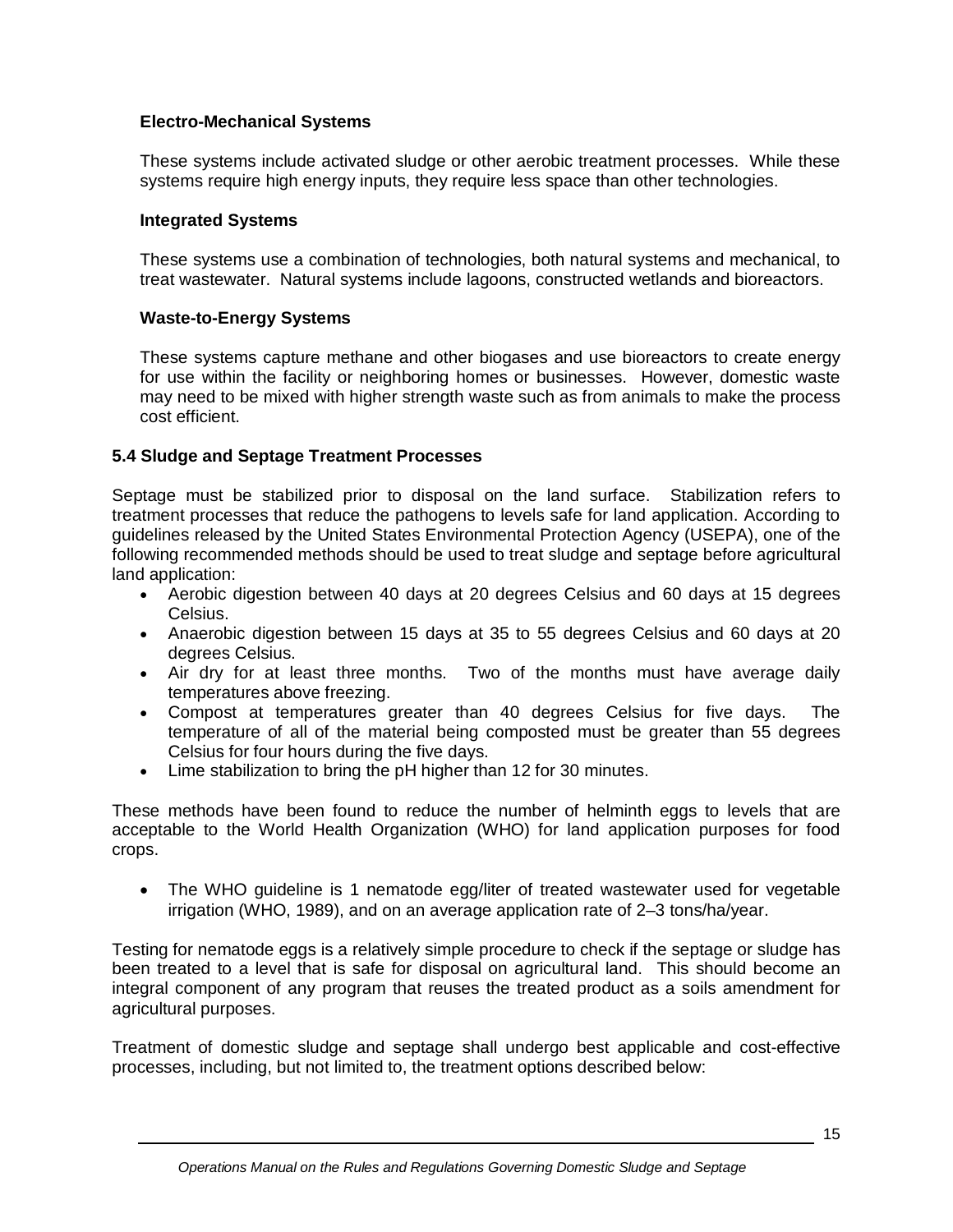# **Conditioning**

Conditioning processes include addition of chemicals, thermal conditioning (heat treatment), elutriation, and freezing. These processes are used prior to dewatering to produce drier sludge, which is easier to dispose of. Some conditioning processes also disinfect the sludge, deodorize, physically alter the sludge, improve solids recovery, and reduce the solids content.

## **Dewatering**

When treating septage or sludge, it is imperative to remove the liquid portion of the sludge. The reduction of the liquid in sludge will lessen sludge trucking costs. Moreover, liquid reduction is normally required prior to composting to reduce the amount of leachate. Leachate is produced at landfill sites where the sludge is disposed. The amount of water can be reduced from 20 to 40 percent depending on the process used and whether or not the sludge is conditioned. Simple natural processes to sophisticated mechanical processes can be used, including drying beds, lagoons, vacuum filters, pressure filters, belt filter presses, centrifuges, solar inclined beds, perched beds, and solar dryers. Reliability of the dewatering process is a key factor in choosing which process to use.

## **Biological Sludge Thickening**

Generally, the first process in the sludge treatment is the thickening of the sludge. Waste activated sludge usually has solid concentrations near one percent and primary sludge concentrations near four percent. The primary purpose of thickening is to reduce the overall waste volume. By reducing the quantity of water in the sludge, capital and operating costs of subsequent processing units may be decreased. Thickening can also provide additional benefits, such as blending, sludge equalization, storage, grit removal, gas stripping, and clarification. Thickening is generally performed using one of these types of processes: gravitational, flotation, or centrifugal concentration.

# **Biosolids Disinfection**

Wastewater sludge contains significant quantities of pathogenic organisms, including viruses, bacteria, parasites, and fungi. These pathogens come from human and animal wastes, biological laboratory wastes, industrial wastes, and food wastes. These pathogens must be removed before sludge can be applied to land as a fertilizer or soil conditioner. Disinfection is the deactivation or destruction of these pathogens. Sludge stabilization processes previously discussed can significantly reduce the number of pathogens in the sludge. Other processes that kill or reduce pathogen levels include: air drying, pasteurization, long-term storage, and high-energy radiation. Another method of disinfecting septage is to add 25 kg of hydrated lime (calcium hydroxide) to 4,000 liters of septage. Hydrated lime at this application ratio increases the pH to 12 and effectively disinfects septage when kept at this level for 30 minutes.

# **Thermal Processes**

Thermal processes use heat to either remove the water from the sludge (e.g., heat drying) or reduce the sludge volume by both evaporation of water and the destruction of organic matter (e.g., incineration or starved air combustion (pyrolysis)). Temperatures range from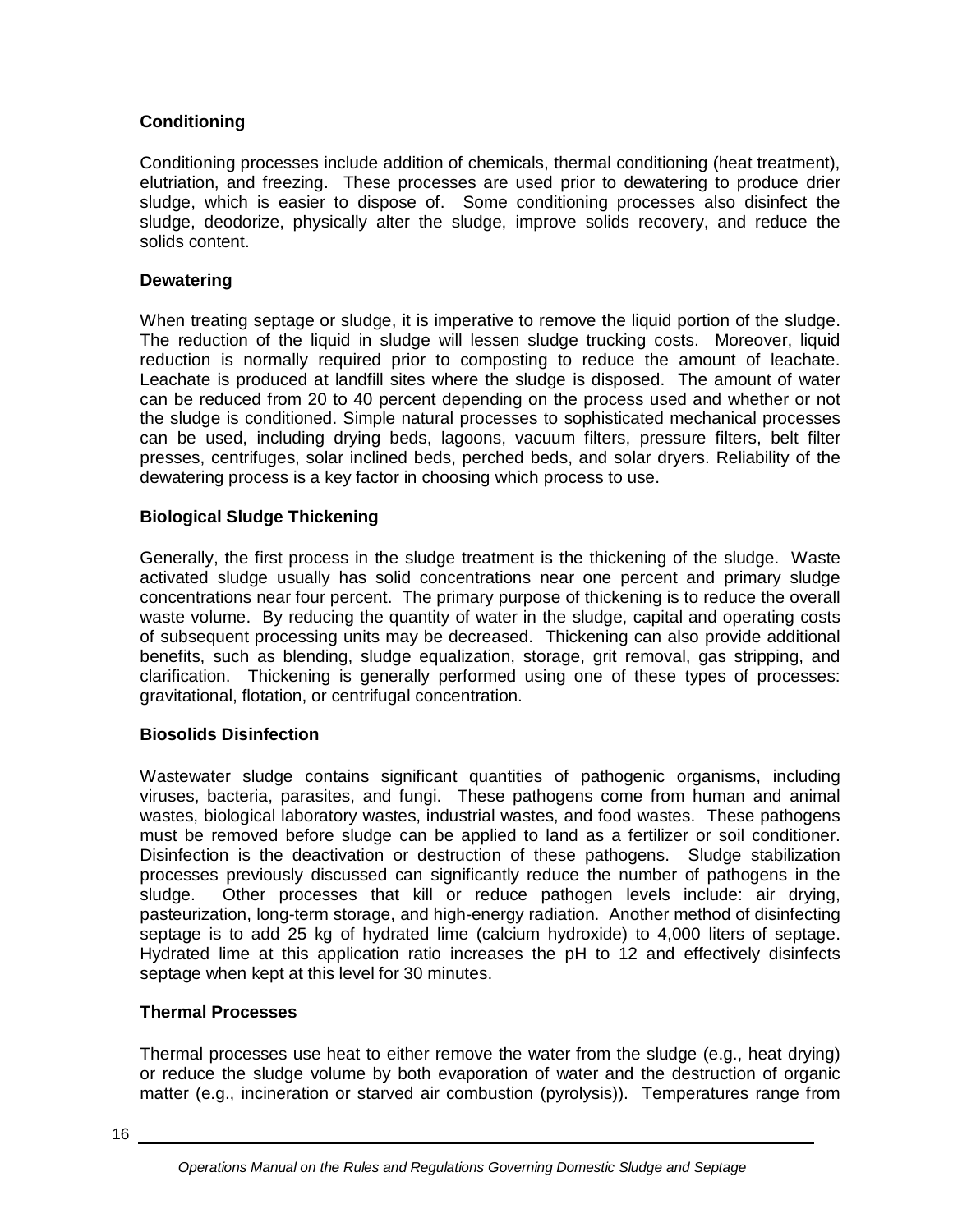300-400° C for heat drying, which kills all the pathogens in the sludge. These processes require a great deal of energy to produce high temperatures, have high capital costs, and require extensive air pollution equipment.

# **Composting**

Composting is the aerobic decomposition of the organic matter in the sludge to a relatively stable humus-like material similar to fertilizer. The compost derived from the process can supply some of the nutrients required for most soils and can help the soil retain moisture. The compost is musty in odor, brown in color, and relatively pathogen free. Techniques can be divided into three processes: (1) windrow composting; (2) aerated static pile composting; (3) and various mechanical composting. No matter which process is used, several basic principles apply. The sludge is dewatered, then a bulking agent comprised of wood chips, sawdust, or dried compost is added to bring the solids content of the mixture up to 40-50 percent. The mixture must be stable, porous, and capable of sustaining decomposition without added fuels.

Certain composting processes use temperatures ranging from 54 to 65° C to destroy pathogens and reduce the moisture content. The compost is stored for a lengthy period of time to further stabilize the compost. Additional air drying may be necessary if the compost is too wet. A separation process is necessary to recycle the bulking agent, if desired.

# **5.5 Disposal of Treated Sludge and Septage**

Treated sludge and septage shall be disposed by landfilling (as per RA 9003), spread on land, or using other new technology options that may be accepted by DOH. The sludge may be applied to agricultural land, forestland, lahar areas, coconut, bamboo and rubber plantations, etc. as organic fertilizer and/or soil conditioner to facilitate nutrient transport and increase water retention. If applied to land where food crops will be grown, special precautions must be taken to prevent contamination. The amount of nitrogen, phosphorus, potassium, pathogens, essential trace elements and heavy metals shall be within the allowable/acceptable limits set by the DA Bureau of Soils and Water Management. In cases where the operator intends to sell its treated sludge, product registration shall be secured from DA.

# **5.5.1 Disposal of Treated Domestic Sludge in Sanitary Landfills**

Sanitary landfills are often used for the disposal of treated septage or sludge. However, under no circumstances may untreated sludge or raw septage be placed in a sanitary landfill. All septage or sludge must be treated or stabilized prior to land filling.

# **Evaluation Criteria for Environmental Considerations**

The following environmental considerations should be addressed when evaluating and developing a sanitary landfill:

- The base of the landfill should be located above the high groundwater table and avoid all contact with groundwater. Sole-source aquifer and areas of groundwater recharge similarly must be avoided.
- It should be located in such a way that will minimize fugitive emissions and odor impacts.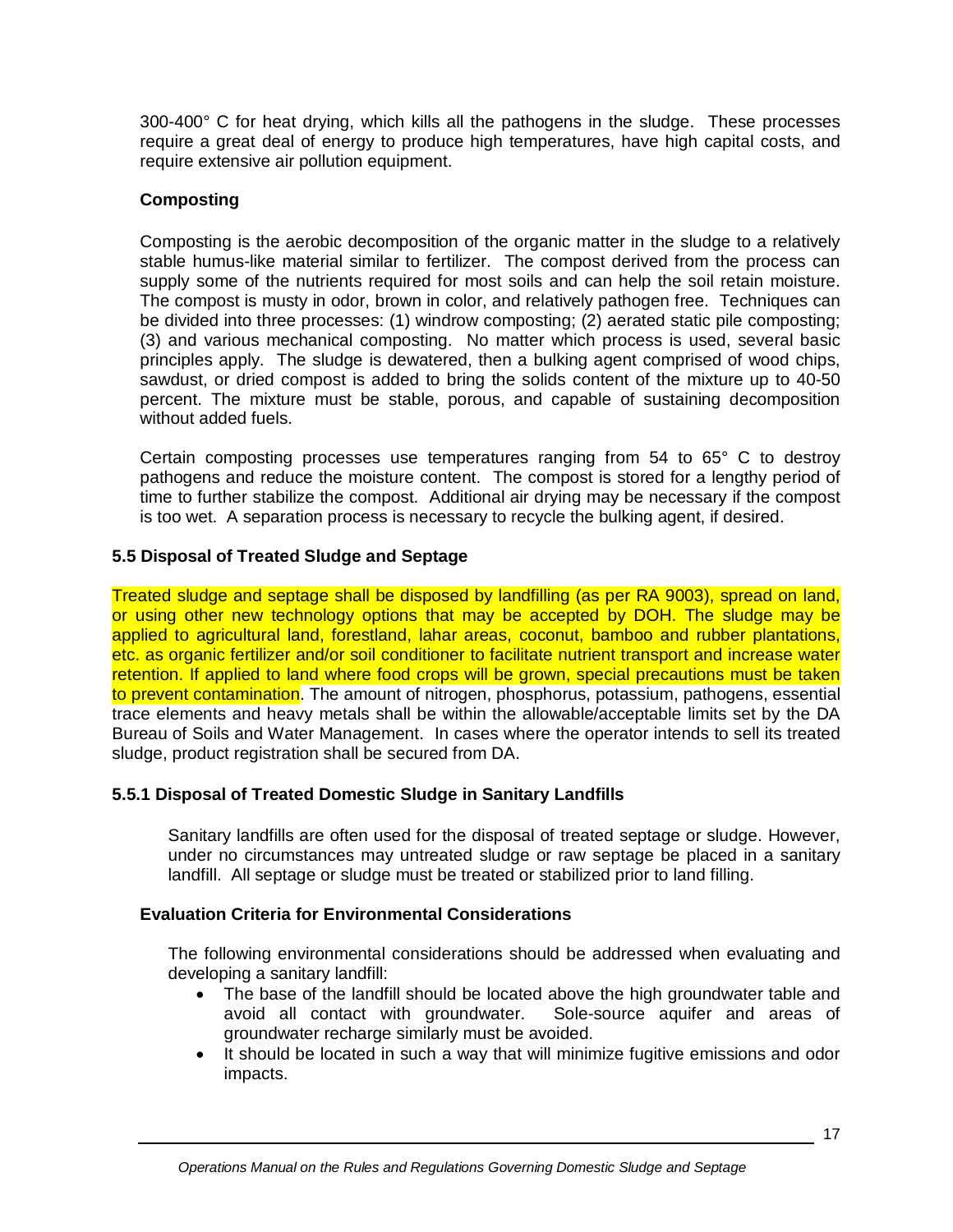- Wetlands and habitat areas, which are important to the propagation of rare and endangered species, should be avoided.
- The landfill should avoid populated areas of conflicting land use, such as parks and scenic and areas in site selection.
- The landfill should avoid areas of unique archaeological, historical, and paleontological interest to preserve cultural resources.
- Social acceptability of the project should also be given due consideration.

## **Evaluation Criteria for Engineering Considerations**

The physical site should be large enough to accommodate waste for the operational life of the facility.

The landfill location should be as close as possible to the treatment facility to reduce handling and transport costs. It must be located in an area that will not contaminate any nearby water sources.

The access road should be all-weather; have adequate width and load capacity; and with minimum traffic congestion.

Earth-moving should be minimized; however, natural topography, such as valleys, may not be ideal if such placement threatens to cause groundwater contamination due to high water tables or overly porous soil.

The landfill should avoid areas prone to landslides, or near earthquake faults, underlying mines, sinkholes, and solution cavities.

The landfill should have a clay liner or synthetic liner at least 1.0 mm in thickness and soil available for cover material.

## **5.5.2 Requirements for Land Application**

Only treatment plant operators or their authorized agents with valid ESCs and sanitary permits are allowed to dispose of treated septage or sludge on land. Project proponents must specify which parcels of land are intended for such uses. This information, along with approval from the landowner, shall accompany any application made to the Department of Agriculture (DA) for land application.

For agricultural land application, DA will enforce the standards set in the tables below. In certain circumstances, land application for non-agricultural purposes may be requested. Such non-agricultural uses may include disposal to:

- Tree farms or landscape nurseries
- Lahar reclamation sites

For non-agricultural land, DA will consider land disposal on a case-by-case basis. In some instances, when the potential for public health effects or impact upon groundwater is minimal, waivers of the standards may be permitted.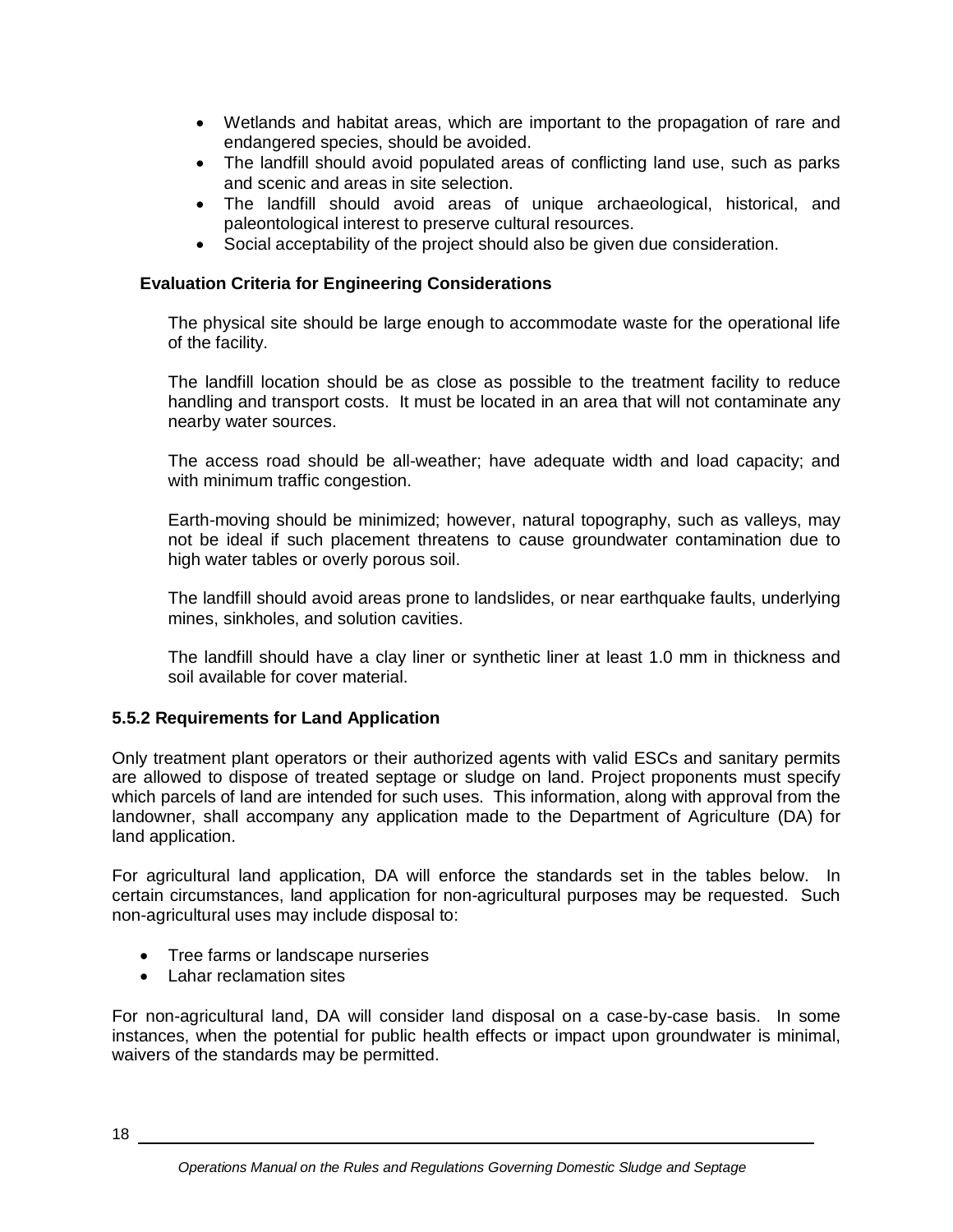## **Table 1. Specifications for Fertilizers and Compost/Soil Conditioner**

|                         | <b>Plain Organic</b><br><b>Fertilizer</b> | <b>Compost/Soil</b><br><b>Conditioner</b> | <b>Fortified Organic</b><br><b>Fertilizer</b> |
|-------------------------|-------------------------------------------|-------------------------------------------|-----------------------------------------------|
| <b>Total NPK</b>        | $5 - 7%$                                  | $3 - 4%$                                  | 8% minimum                                    |
| C: N                    | 12.1                                      | 12.1                                      | 12.1                                          |
| <b>Moisture Content</b> | $< 35\%$                                  | $< 35\%$                                  | $< 35\%$                                      |
| <b>Organic Matter</b>   | $> 20\%$                                  | $> 20\%$                                  | $>20\%$                                       |

NPK - nitrogen, phosphorous, potassium

C:N – carbon nitrogen ratio

#### **Table 2. Test for Pathogens for Organic Fertilizer/Soil Conditioner**

| Fecal streptococci  | $<$ 5 x 10 <sup>3</sup> /g compost |
|---------------------|------------------------------------|
| Total coliforms     | $<$ 5 x 10 <sup>2</sup> /g compost |
| Salmonella          |                                    |
| Infective parasitic |                                    |

#### **Table 3. Allowable Levels of Heavy Metals in Organic Fertilizer/Compost Soil Conditioner**

| <b>Heavy Metals</b> | mg/kg dry weight |
|---------------------|------------------|
| Zn                  | 1000             |
| Pb                  | 750              |
| Cu                  | 300              |
| Cr                  | 150              |
| Ni                  | 50               |
| Hg                  | 5                |
| Cd                  | 5                |

Soil samples from each field used for land application of sludge shall be collected on a yearly basis not more than 90 days prior to the initial application for that year, and analyzed by accredited laboratories of the Department of Agriculture Fertilizer and Pesticide Authority (DA-FPA) using standard methods on the following parameters:

- Soil acidity, measured as pH
- Buffer pH
- Texture
- Calcium
- Magnesium
- Potassium
- Phosphorus
- Organic matter

As a general guide, land application of stabilized septage or treated sewage sludge shall conform to the following conditions:

• Keep land application a minimum of 10 meters away from irrigation return flow ditches, rivers, streams, lakes, or wells;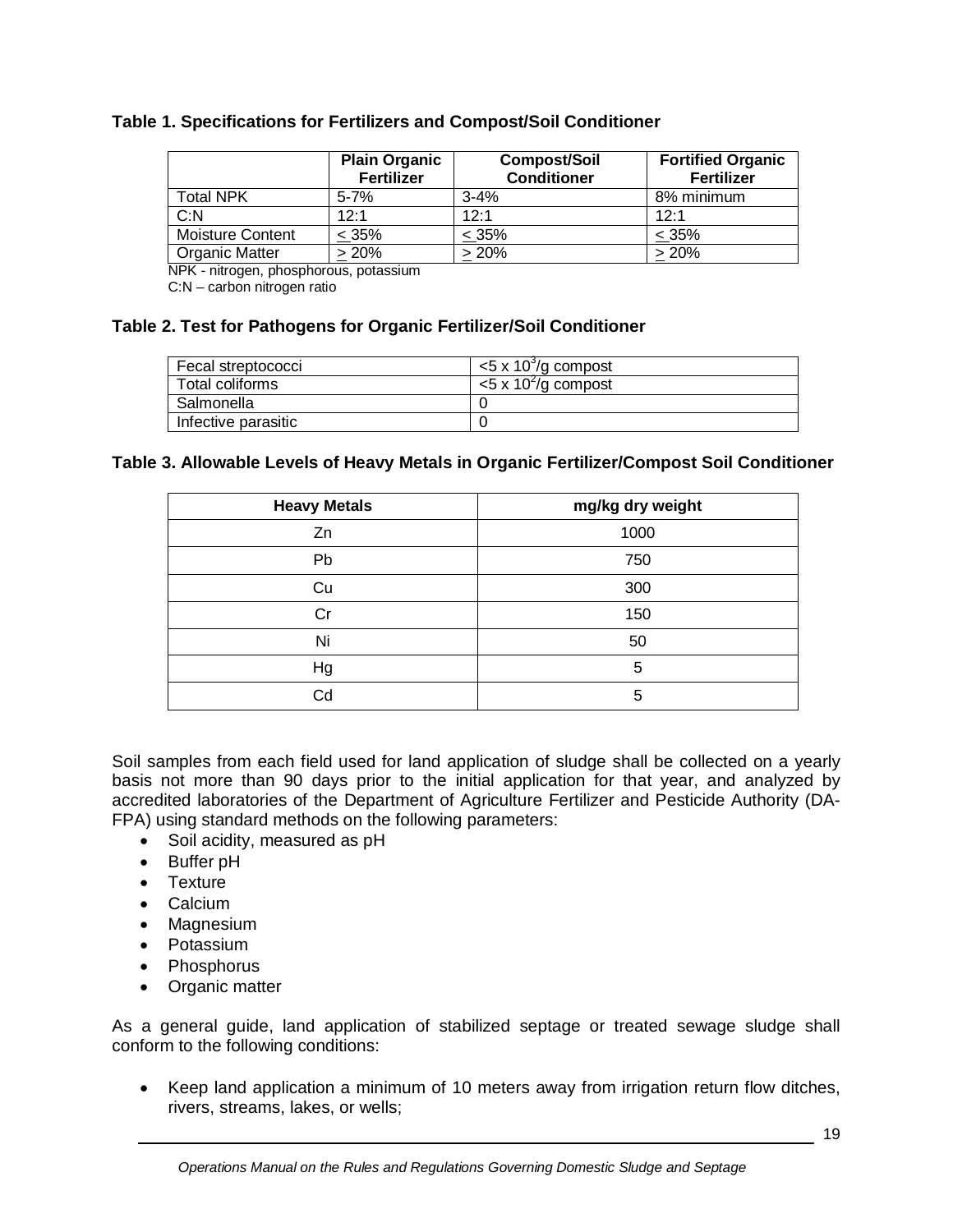- Spread a maximum of 264 m<sup>3</sup>/ha/year;
- Spread the material evenly, on or just below the soil surface, do not dump it all in one place where it can easily get washed off in heavy rain;
- Avoid applications on soils that are highly permeable, have a low water holding capacity, have a shallow depth to bedrock or a hardpan, have a high water table, or have a slope steeper than six percent;
- Follow good irrigation water management practices to prevent surface runoff or leaching of nutrients; and
- Keep good records of application rates, management practices, and field conditions at the time of application.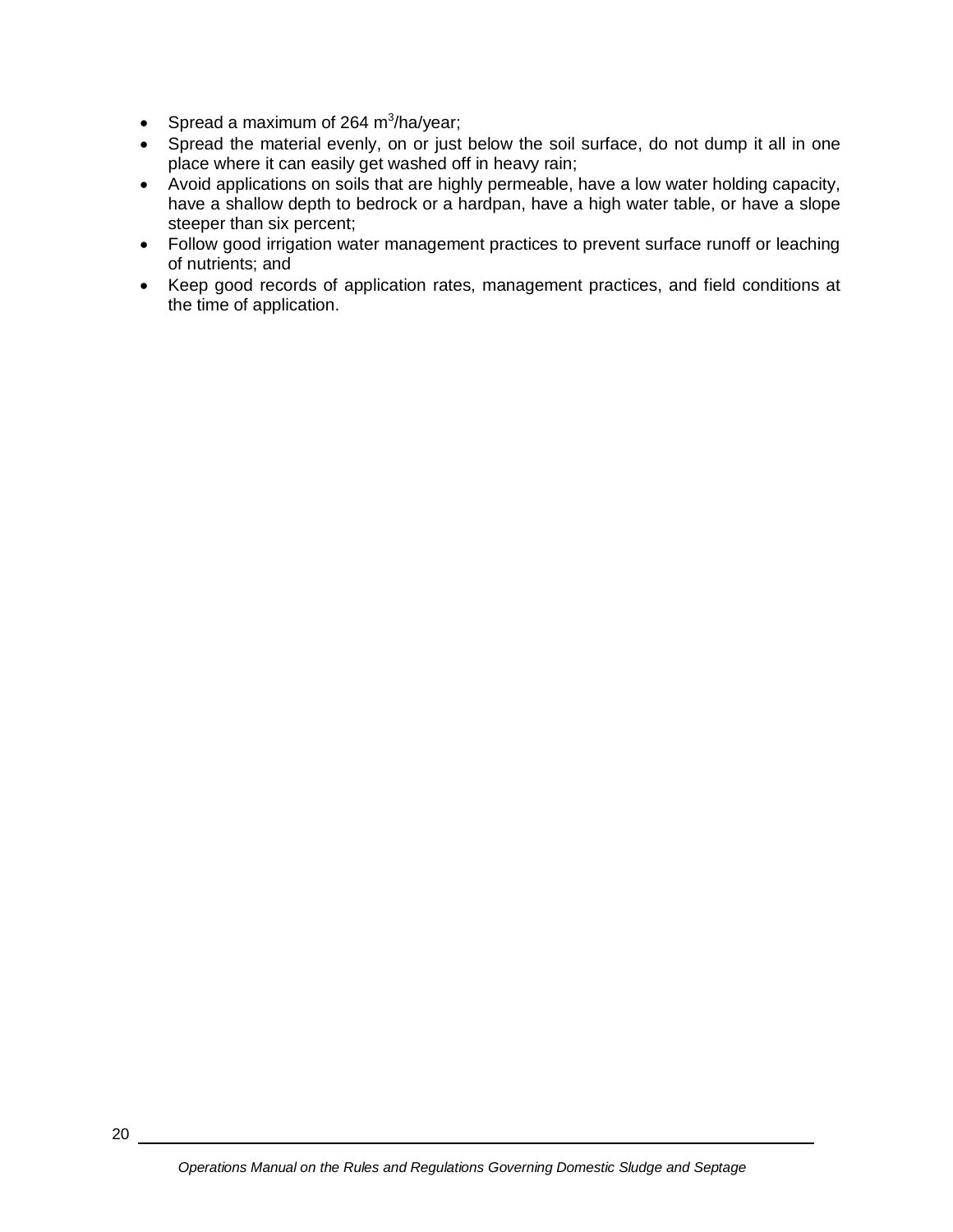# **6.0 MANIFEST SYSTEM**

All transport of domestic sludge and septage requires a manifest form (see Annex F: Manifest Form). The collection and transport service provider must complete the manifest form by providing the following required information:

- Origin of sludge and septage indicating the name of the client, complete address, and contact numbers;
- Date and time of collection;
- Source of sludge and septage (whether it is residential, commercial, or institutional);
- Estimated volume of sludge and septage collected (in cubic meters);
- Identity of transporter/hauler including the name of the operator, company, address, storage capacity of vehicle, plate number, body number, and name of driver;
- Destination (treatment/disposal facility) of collected sludge and septage, (the manifest form must be signed by the receiving facility, including the name and address of the facility);
- Date and time when the sludge and septage is received by the treatment/disposal facility; and
- Other applicable conditions:
	- $-$  If the destination is a treatment plant, the form shall be signed by the treatment facility owner and indicate, that it is a treatment plant, and not a disposal facility.
	- If the treated sludge will transported to a disposal site after treatment or application of any of the treatment processes mentioned in the IRR, a separate manifest form should be completed.
	- The name and signature of the disposal facility owner or his authorized representative shall be affixed, without which, the manifest form shall be considered void.

The service providers (including collection and transport and the treatment and disposal facilities) are required to retain copies of the manifest forms for a minimum of 3 years. See Section 9.0 on reporting requirements.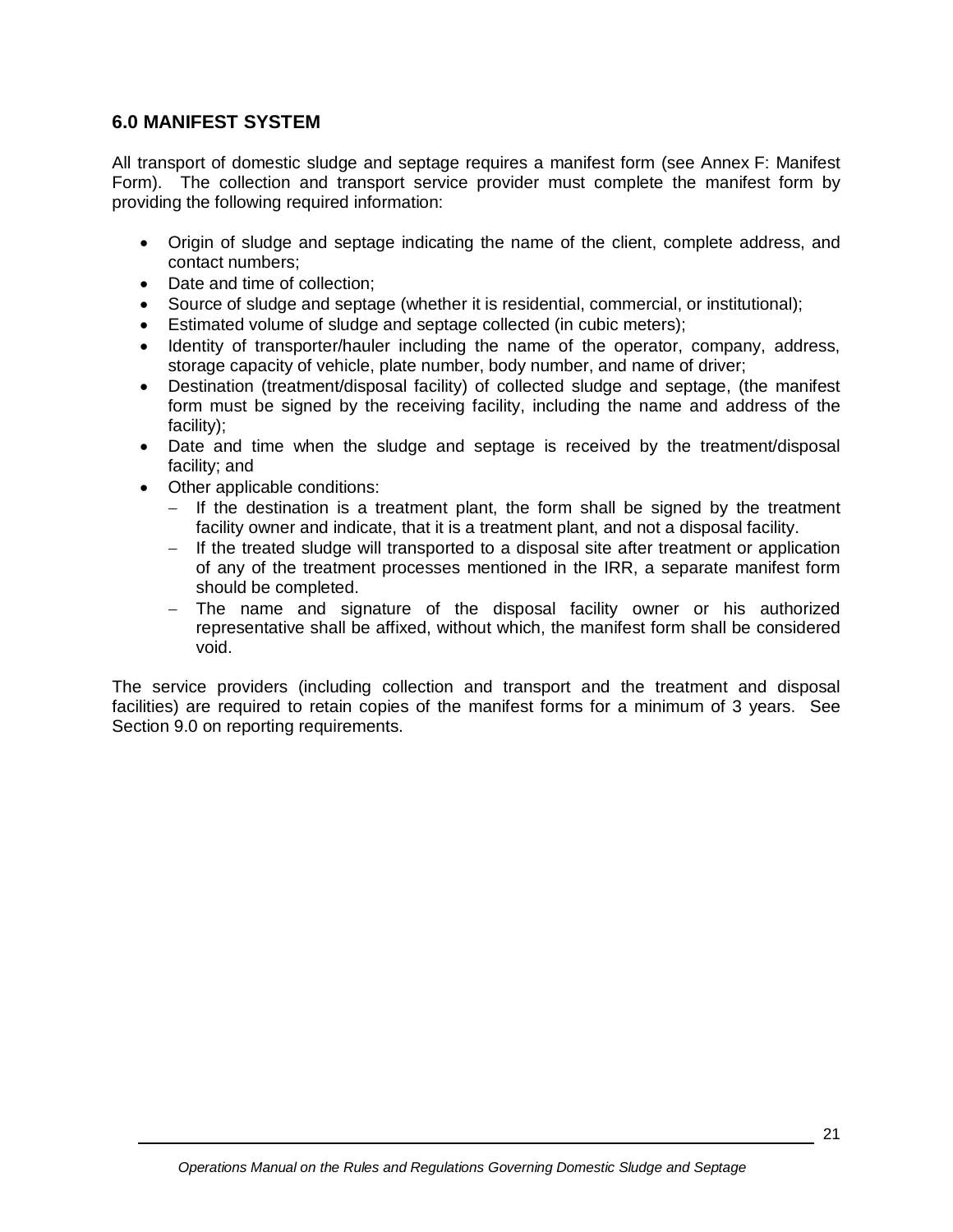# **7.0 RECORDING AND REPORTING**

Recordkeeping is a crucial part of an effective septage management system. Keeping accurate records as to which tanks were pumped and the volume is important for billing purposes and overall compliance.

The IRR requires all service providers to accomplish

The documentation system accomplishes two main goals. Firstly, it provides an incentive for haulers to bring collected septage to the treatment facility. Secondly, it provides an incentive for the service provider to pump as much septage out of the septic tank as possible. This is important because simply removing the liquid fraction of the septage does not remove the sludge, which is the primary goal of the desludging service.

The requirements for recordkeeping and manifest forms should become part of the comprehensive septage management program and codified into the rules and regulations developed by the local government unit and the records of service providers. Information for recordkeeping may include, but are not limited to, the following:

- Pumping activity and volume recorded in log book;
- Filled out manifest forms:
- Notes about deficiencies with the septic tank. Cracks, missing pipes or fittings, improper manholes or access ports should be recorded as the homeowner will need this information for making any required upgrades;
- Inventory of tools; and
- Desludging schedule.

The service provider shall retain its records for a minimum of 5 years. Each service provider shall submit the quarterly report to the concerned LGU on or before the 15<sup>th</sup> of the month following the end of the quarter.

This completed document should be given to the local government for their records. The manifest form and the self-monitoring report (SMR) are tracking and compliance tools. They help to ensure that all of the septage pumped is sent to a disposal site, thereby minimizing the opportunity for illegal discharge. Some septage programs may choose to use records for paying septage hauling subcontractors.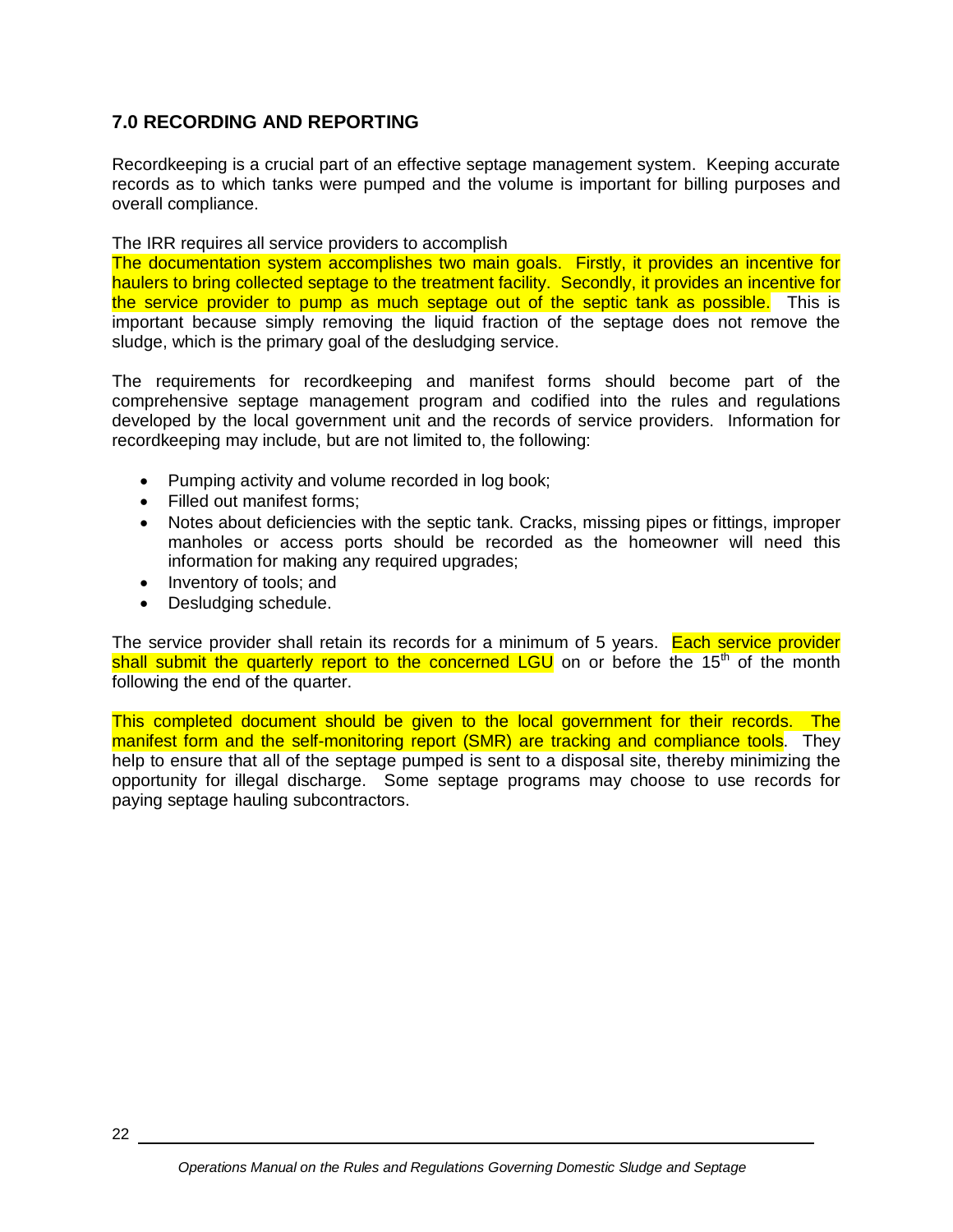# **8.0 TRAINING OF SERVICE PROVIDERS AND PERSONNEL**

Septage is biologically active material that must be handled with care. Operators must always employ good hygienic practices when handling or working with septage.

Operating the septage pumping equipment is a dangerous job. The operator is not responsible for their own personal safety, but for safety on the road during transport.

All service providers and personnel directly involved in the operations are required to undergo training on health, safety, and hygiene from DOH or DOH-recognized academic institutions, or professional organizations.

See box below for further information on safety issues.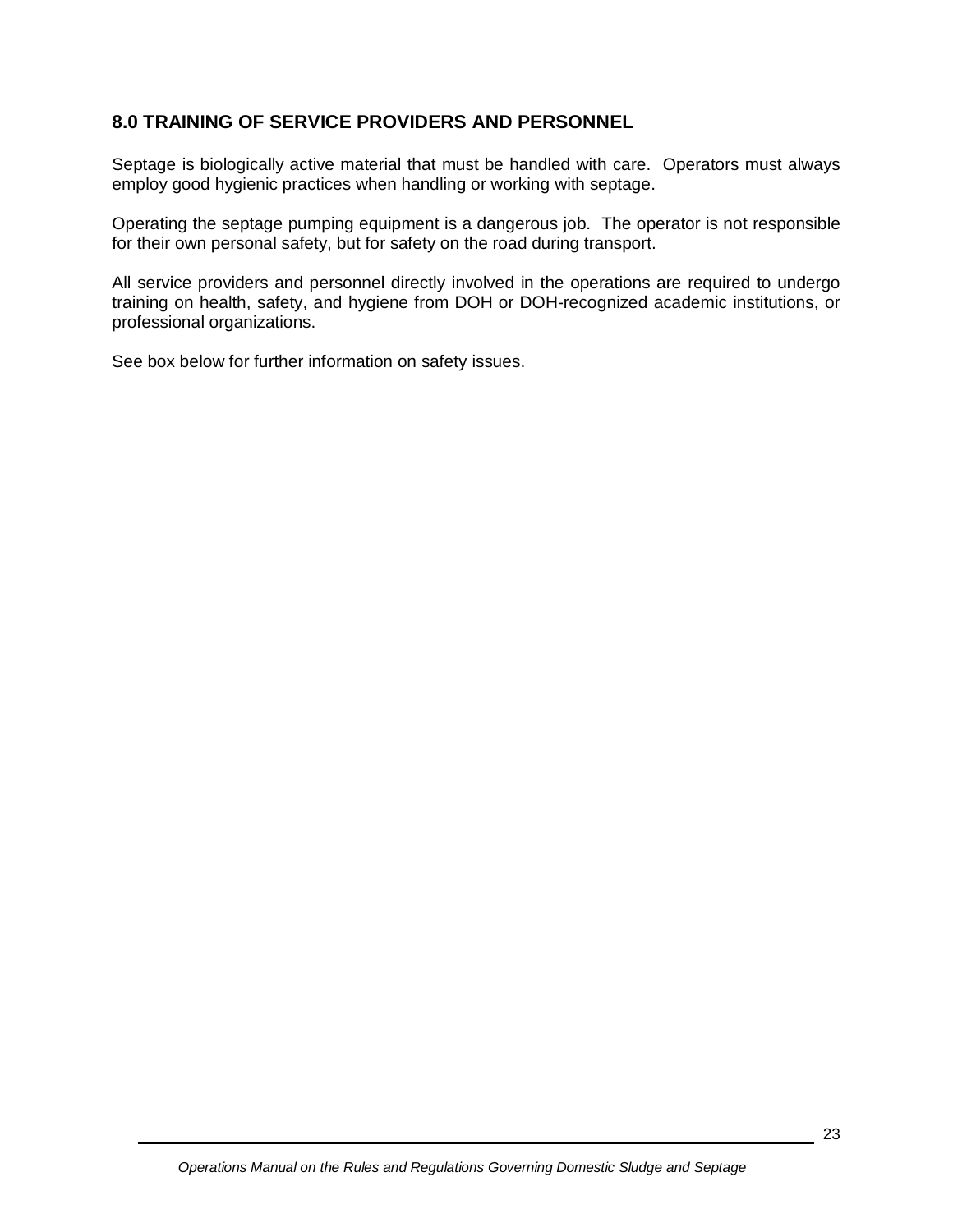# **Safety Issues**

- Septage is an infectious material. It can cause disease if ingested or when it comes in contact with broken skin. Always wash hands immediately with soap after contacting septage or tools and equipment that may have contacted septage, and always before eating or drinking.
- Septage workers should be immunized for tetanus, hepatitis A, and hepatitis B.
- Never smoke while operating septage equipment. Septic tanks may generate methane, an explosive gas. Smoking also promotes the hand to mouth route of infection.
- Use caution around the septic tank. Never enter a septic tank. Every year people are killed because they enter tanks, which are confined spaces that may contain toxic gas or too little oxygen. Use caution when walking around septic tanks. Septic tanks may cave in or break when excessive weight is place on the lid or manhole cover.
- Always secure septic tank lids with screws or locks. Keep children safe by securing septic tank lids.
- Personal protective equipment All employees are responsible for maintaining their personal protective equipment in good condition. These protective equipment include among others,
	- **Gloves**
	- **Boots**
	- Hard hat and face mask
- Disinfecting and spill control equipment Operators should be trained on identifying spills and proper methods of disinfecting pavement and equipment in the event of a spill. In Asia, septic tanks are oftenlocated in the home. Should spills occur while desludging septic tanks in homes, special care to clean and disinfect surfaces is important in maintaining good customer relations and avoiding complaints. Examples of disinfecting methods and safety measures are:
	- Bleach solution Typically one cup of bleach to 2 liters of water is a good solution for disinfecting surfaces.
	- Lime only use outside. Sprinkle over spilled area, wait 15 minutes, then wash with water
	- Safety cones set up safety cones around spilled areas until properly disinfected

When using the lime stabilization method for treating septage, follow the recommendations below:

- Avoid contact with skin or eyes to avoid severe burns.
- Keep bags of hydrated lime dry. A wet bag can start a fire.
- Do not put water on a fire involving hydrate lime. The water will react with the hydrated lime and cause it to release more heat.

The following safety equipment should be used when handling quicklime:

- Safety goggles;
- Half-mask respirator with cartridge;
- Shoulder-length, fully coated neoprene gloves;
- Emergency eyewash, in case lime gets on the face or in the eyes; and
- Carbon dioxide fire extinguisher, in the event of a fire.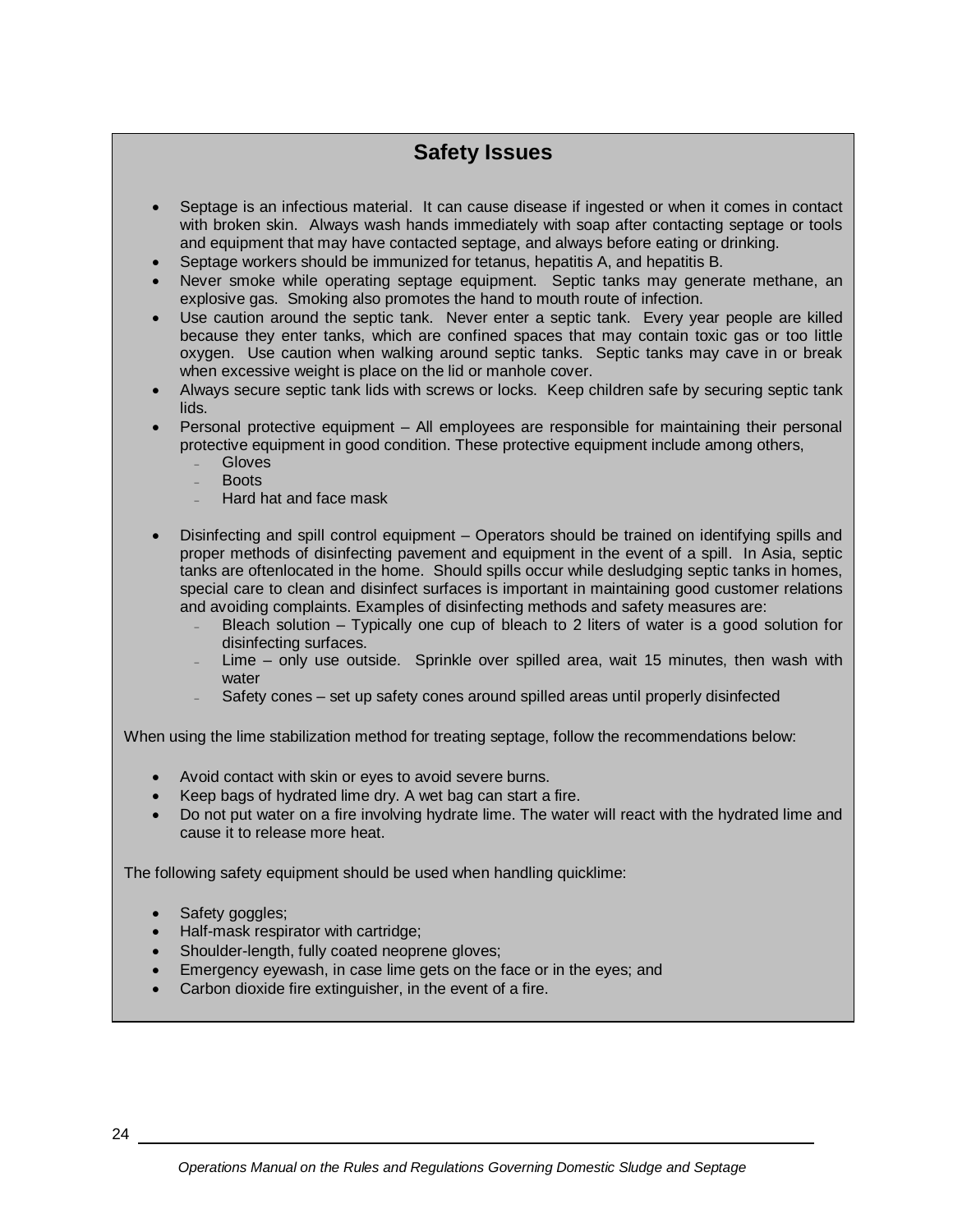**Annex A: Sample Septic Tank Permit Application Form**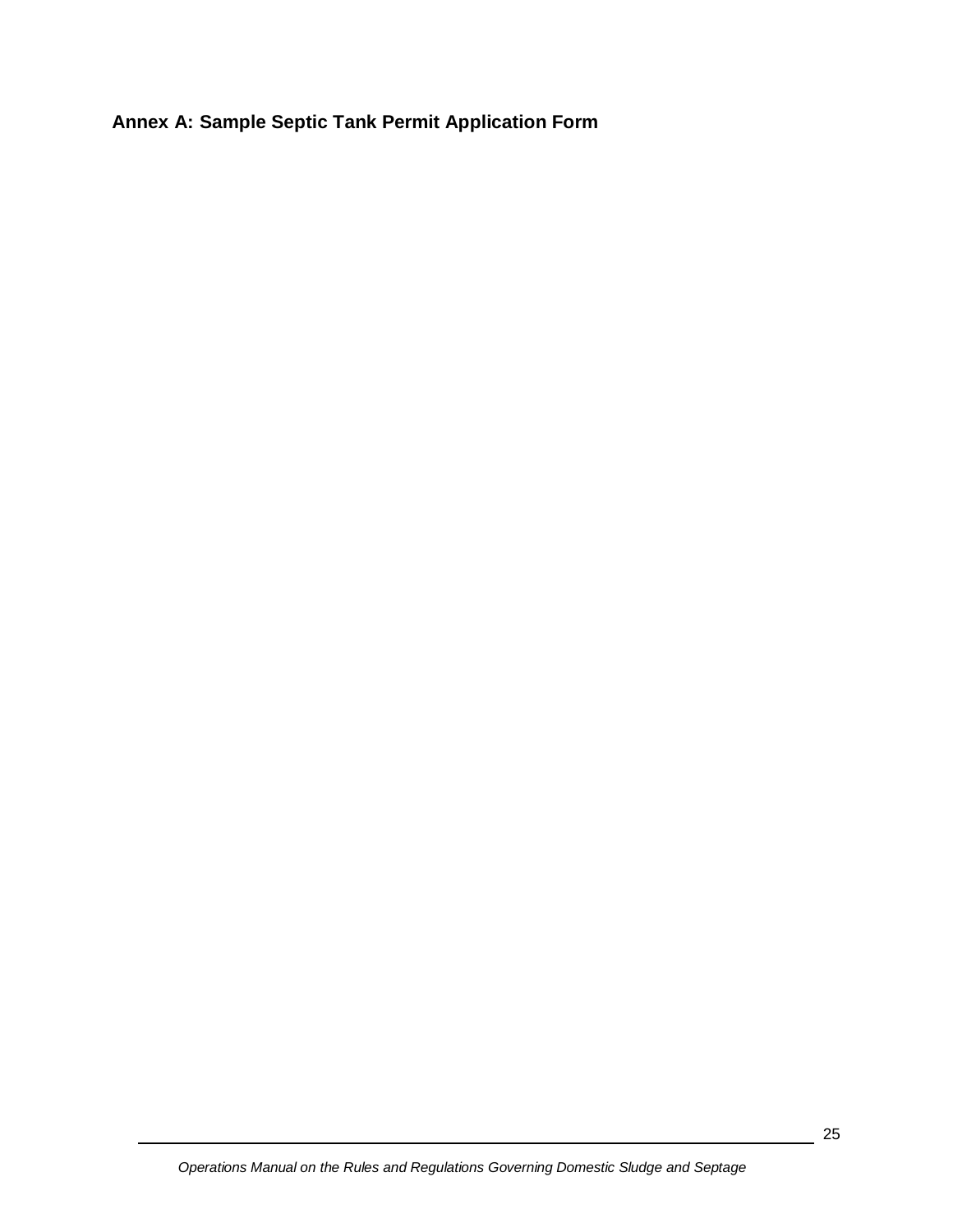## **Annex B: Environmental Sanitation Clearance from CHD**

CONTROL NO.\_\_\_\_\_

#### **Republic of the Philippines Department of Health CENTER FOR HEALTH DEVELOPMENT FOR** \_\_\_\_\_\_\_\_ Telephone Nos. \_\_\_\_\_\_\_\_\_

#### **ENVIRONMENTAL SANITATION CLEARANCE**

Issued to: \_\_\_\_\_\_\_\_\_\_\_\_\_\_\_\_\_\_\_\_\_\_\_\_\_\_\_\_\_\_\_\_\_\_

(Name of Owner/Operator)

Address: \_\_\_\_\_

(No., Street, City/Municipality, Province)

Nature of Business Activities: (Check appropriate space)

- a.) Collection and Transport \_\_\_\_\_\_\_\_
- b.) Treatment \_\_\_\_\_\_\_\_
- c.) Disposal 2000

Operational Service Area: \_\_\_\_\_\_\_\_\_\_\_\_\_\_\_\_\_\_\_\_\_\_\_

Recommending Approval: \_\_\_\_\_\_\_\_\_

Supervising Sanitary Engineer

Approved: \_\_\_\_\_\_\_\_\_\_\_\_\_\_\_\_\_\_\_\_\_\_\_\_\_\_\_\_\_\_\_\_\_\_\_\_ Director IV

> ESC No.: \_\_\_\_\_\_\_\_\_\_\_\_<br>Date issued: \_\_\_\_\_\_\_\_\_\_ Date issued: \_\_\_\_\_\_\_\_\_\_\_ Official Receipt No.: \_\_\_\_\_\_\_\_\_\_\_\_ Date Issued: \_\_\_\_\_\_\_\_\_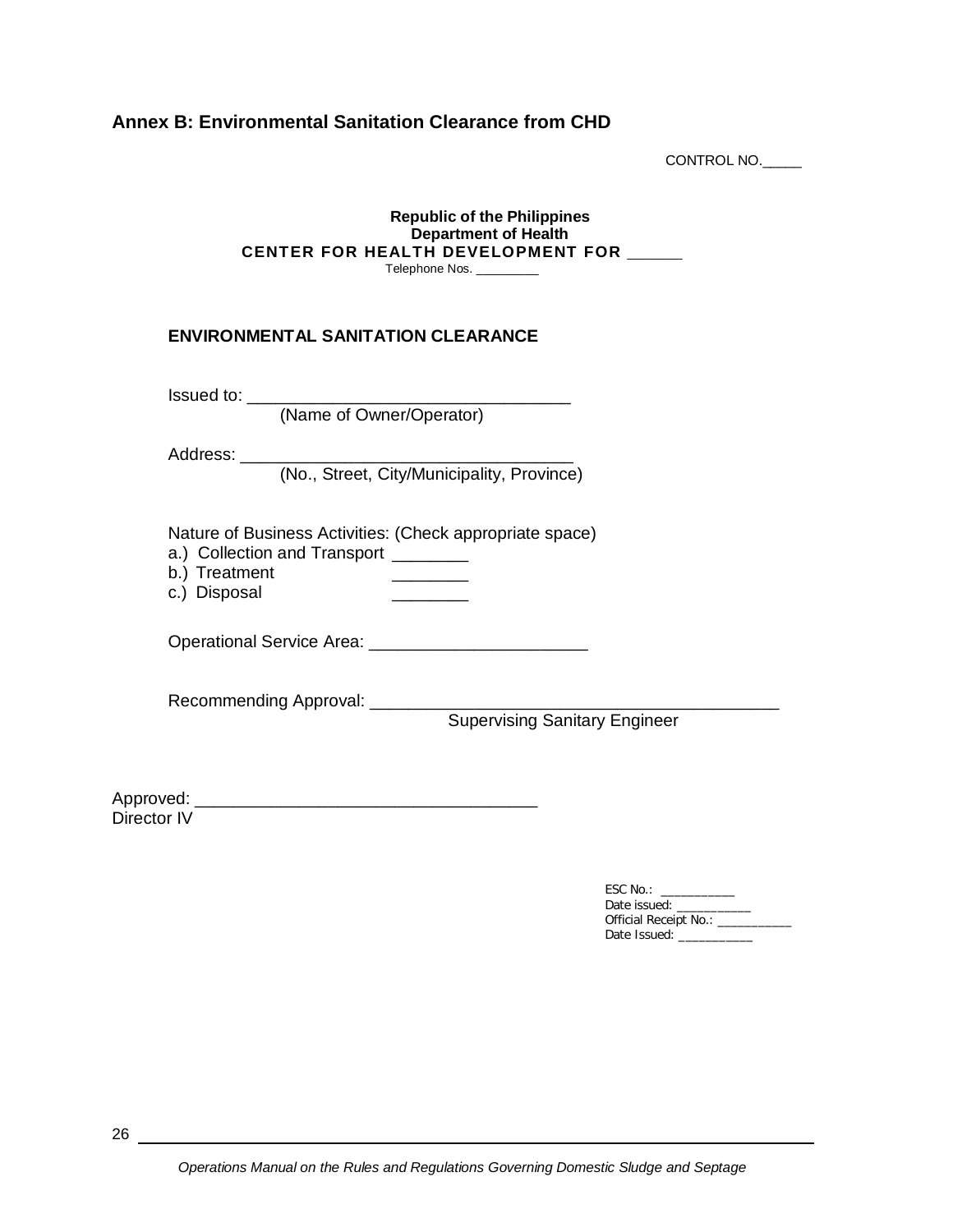# **Annex C: Sample Septage Ordinance – Dumaguete City**



# **REPUBLIC OF THE PHILIPPINES** *City of Dumaguete* **OFFICE OF THE CITY COUNCIL**

EXCERPT FROM THE MINUTES OF THE REGULAR SESSION OF THE CITY COUNCIL HELD AT THE SESSION HALL ON APRIL 6, 2006

PRESENT:

HON. WILLIAM E. ABLONG, *Presiding Officer* CITY VICE-MAYOR<br>HON. ROTELIO U. LUMJOD CITY COUNCILOR HON. ROTELIO U. LUMJOD HON. MANUEL T. SAGARBARRIA CITY COUNCILOR HON. NOEL C. DE JESUS CITY COUNCILOR HON. FRANKLIN O. ESMEÑA CITY COUNCILOR HON. URBANO E. DIGA, JR. CITY COUNCILOR HON. SALETO J. ERAMES CITY COUNCILOR HON. ESPIRIDION V. CATAN CITY COUNCILOR HON. MANUEL C. PATRIMONIO CITY COUNCILOR HON. HARRISON K. GONZALES, *Liga President* CITY COUNCILOR HON. KARISSA FAYE R. TOLENTINO, *SK Chairman* CITY COUNCILOR

ABSENT:

HON. SAMUEL D. DICEN CITY COUNCILOR

#### **RESOLUTION NO. 141** *Series of 2006*

WHEREAS, mandated by the new *Clean Water Act of 2004 (R.A. 9275)* and other existing laws and ordinances related directly or indirectly to wastewater and septage management, the City of Dumaguete, as a non-highly urbanized city, is establishing a septage management system;

WHEREAS, untreated wastewater affects health by spreading diseases, making water unfit for human consumption and other uses, contaminating groundwater, threatening biodiversity, and reducing the quality of life of the citizens;

WHEREAS, most of the residences, businesses and institutions in Dumaguete City use septic tanks for wastewater treatment and disposal;

WHEREAS, most of the septic tanks in the city are not properly designed, constructed or regularly desludged;

WHEREAS, groundwater is the city's water source;

WHEREAS, the construction and operation of a sewerage network and treatment system is beyond the financial capacity of the city government at this time;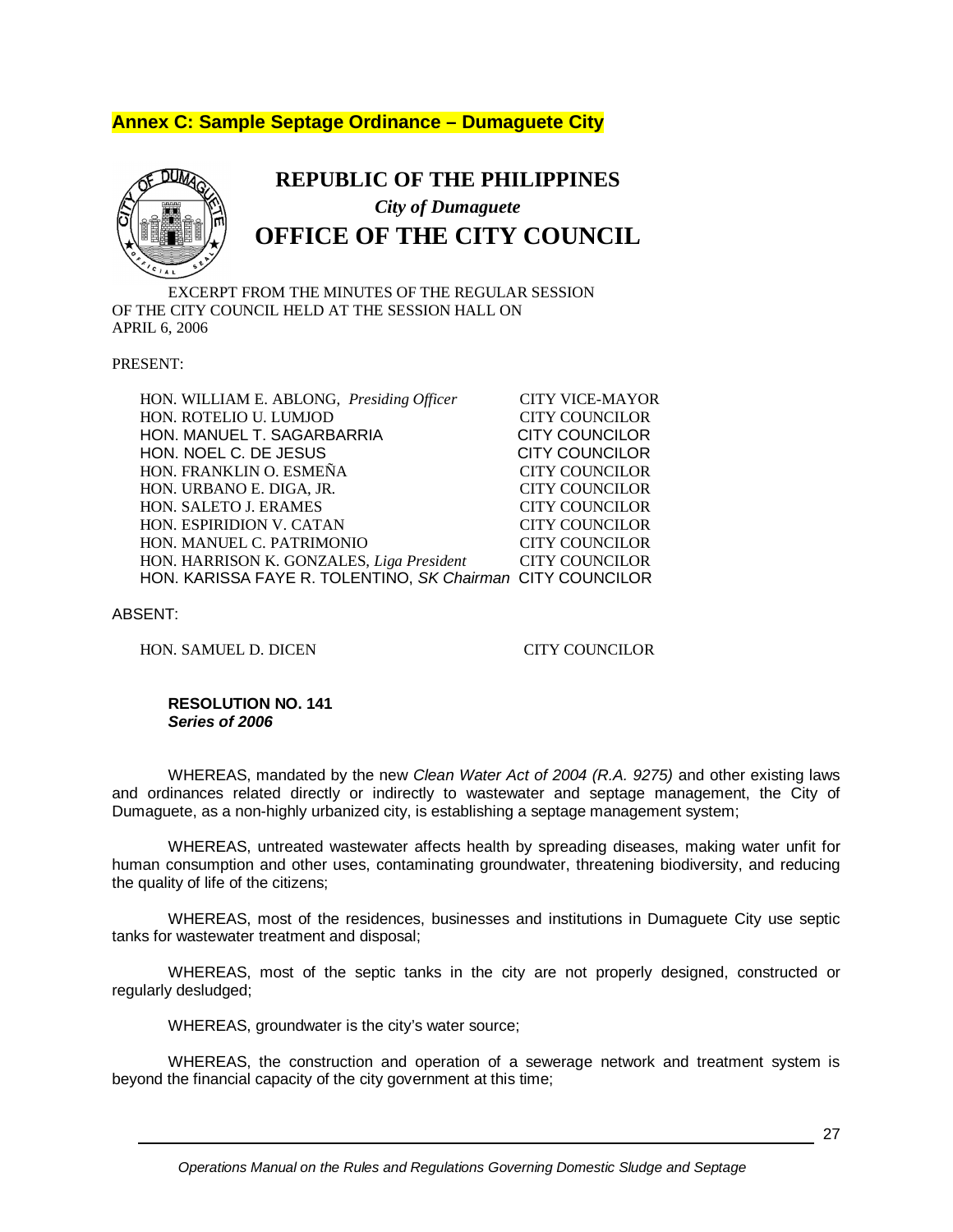#### Resolution No. 141/Ord. No. 18 Page 2

WHEREAS, the City is committed to the improvement, maintenance and conservation of the ecosystem and the protection of public health;

WHEREAS, Section 7 of the Clean Water Act (RA 9275) provides, among others, that each LGU may raise funds to subsidize necessary expenses for the operation and maintenance of sewage treatment or septage facilities servicing their area of jurisdiction through local property taxes and enforcement of a service fee system;

WHEREFORE, on motion of *Councilor Manuel C. Patrimonio*, duly seconded by *Councilor Harrison K. Gonzales*, the City Council in session assembled.

RESOLVED, AS IT IS HEREBY RESOLVED, to enact the following ordinance:

#### **ORDINANCE NO. 18**

*Series of 2006*

#### **AN ORDINANCE ESTABLISHING A SEPTAGE MANAGEMENT SYSTEM IN THE CITY OF DUMAGUETE.**

*Be it ordained by the City Council of Dumaguete that:*

#### **ARTICLE I**

*Title of the Ordinance*

#### **AN ORDINANCE ESTABLISHING A SEPTAGE MANAGEMENT SYSTEM IN THE CITY OF DUMAGUETE.**

#### **ARTICLE II**

*Scope*

**Section 1**. This ordinance shall apply to all buildings and structures whether public or private, residential or commercial, proposed/planned or existing. However, properties or businesses that have onsite wastewater treatment facilities approved by the City Environment and Natural Resources Officer (CENRO) shall be exempted from this ordinance.

**Section 2.** *Pretreatment for Commercial Facilities*. Septage from a commercial or other nonresidential facility is acceptable if the septic tank only receives wastewater typical of a household (i.e., from toilets and sinks). If the wastewater contains substances of a commercial nature such as oil or fuel residue, metals, or high volumes of fats and grease, an appropriate pretreatment program, approved by the CENRO, must be in place.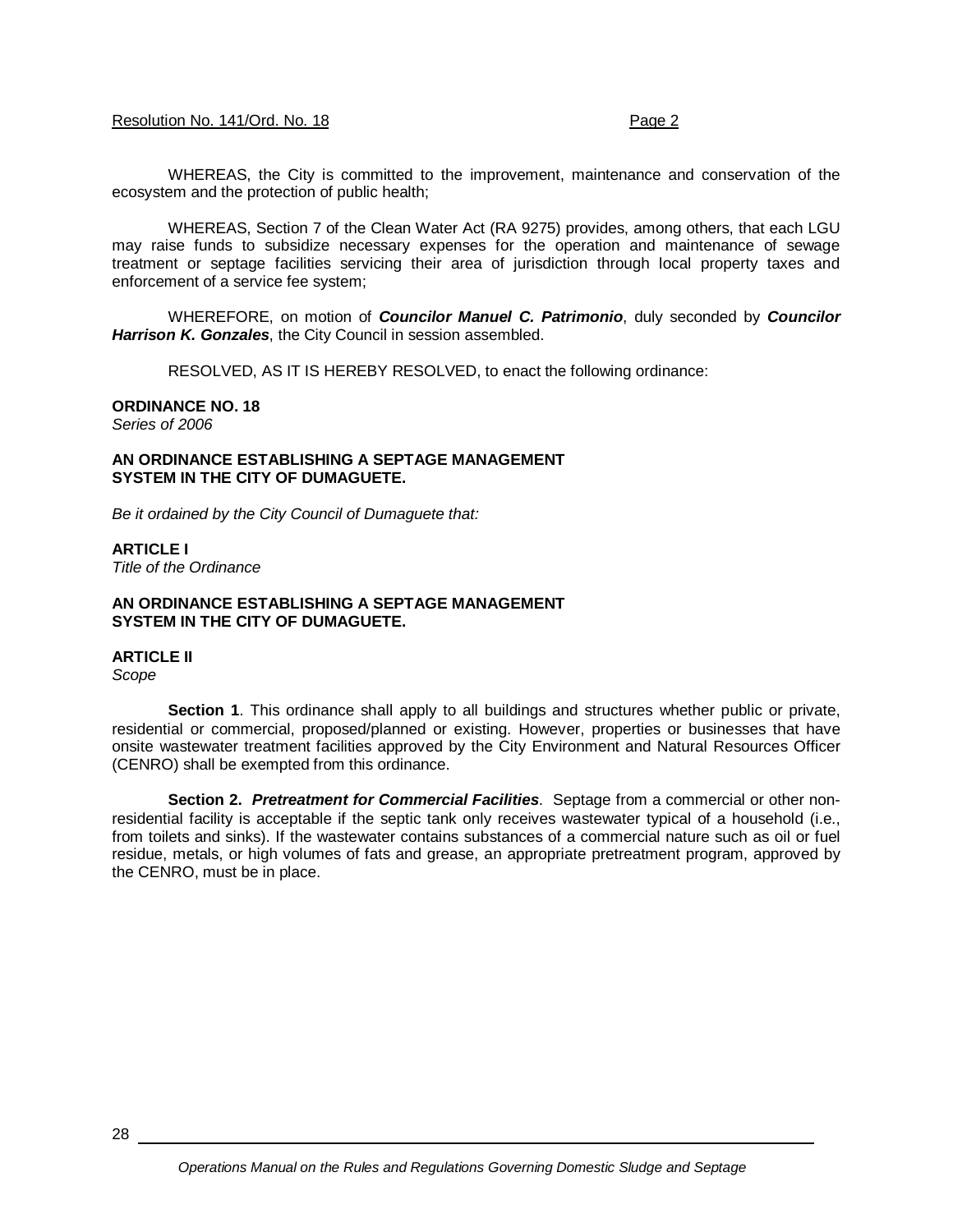## **ARTICLE III**

*Authority*

**Section 3**. This ordinance is enacted to supplement the provisions and specifications of existing laws and ordinances related to septage management and complement existing laws on clean water and building and plumbing regulations.

#### **ARTICLE IV**

*Definitions* 

**Section 4**. The words and phrases used in this Ordinance shall mean as follows:

- *Anaerobic ponds* are deep stabilization ponds used to treat high-strength organic wastewater that also contains high concentration of solids. Anaerobic treatment does not require the presence and use of oxygen and encourages the growth of bacteria, which breaks down the waste material, releasing methane and carbon dioxide.
- **Baffle** a device (as a wall or screen) to deflect, check or regulate the flow of sewage and septage. It promotes preliminary and primary treatment of the incoming sewage by allowing the physical separation of solid and liquid components in the sewage.
- *CENRO* City Environment and Natural Resources Office.
- *Chamber* an enclosed space, cavity or compartment of a septic tank.
- *Communal Excreta Disposal System* an excreta disposal system serving a group of dwelling units.
- **Desludging** the process of removing the accumulated sludge or septage from the septic tank.
- *Digestion* a microbiological process that converts the chemically complex organic sludge to methane, carbon dioxide, and inoffensive humus-like material.
- *Disposal Field or Leaching Bed* a soil-based effluent disposal system composed of pipes and shallow trenches leading from the outlet of the septic tank, consisting of open jointed or perforated pipes so distributed that effluent from a septic tank is oxidized and absorbed by the soil. The surrounding bedding material of the network of pipes should be of high enough permeability to effect treatment by seepage.
- *Domestic Sewage* sewage containing human excrement and liquid household waste. Also called sanitary sewage.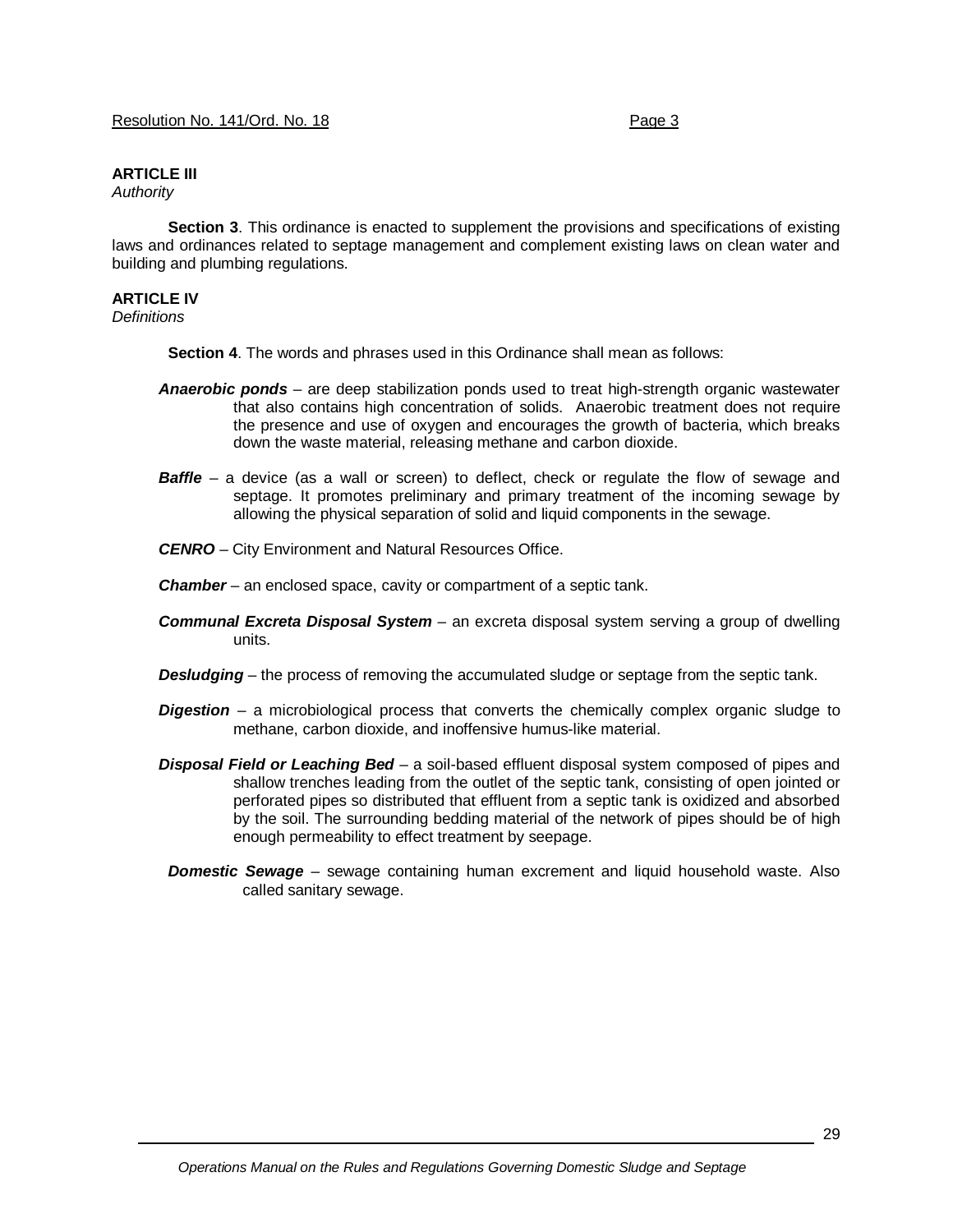- *Effluent* a general term denoting any wastewater, partially or completely treated, or in its natural state, flowing out of a drainage canal, septic tank, building, manufacturing plant, industrial plant, treatment plant, etc.
- *Facultative Ponds* shallow rectangular ponds that stabilize wastes using a combination of anaerobic, aerobic, and facultative (aerobic-anaerobic) processes.
- **Freeboard or Airspace of a Septic Tank** the distance as measured from the maximum liquid level line to the underside of the septic tank slab or cover.
- *Individual Excreta Disposal System* an excreta disposal system serving a dwelling unit.
- *Maturation ponds* low-rate stabilization ponds that are designed to provide for secondary effluent polishing and seasonal nitrification.
- *"P" traps* traps used on plumbing fixtures, such as toilets and drains, to prevent sewage gases from entering the plumbing system or the atmosphere.
- **Scum** a slimy or filmy covering on the surface of the liquid in the septic tank.
- *Seepage pit* a loosely lined excavation in the ground that receives the discharge of a septic tank and designed to permit the effluent from the septic tank to seep through pit bottom and sides.
- *Septage* thickened and partially treated sewage that is removed from a septic tank.
- **Septic tank** a watertight receptacle, which receives the discharge of a sanitary plumbing system or part thereof, and is designed and constructed to accomplish the sedimentation and digestion of the organic matter in the sewage within the period of detention/retention and to allow the liquid to discharge to a leaching field, sewer lines, a combined sewerage network or directly to a secondary wastewater treatment facility in accordance with the standards set forth by the Revised National Plumbing Code of the Philippines.
- *Sewage* any wastewater containing human, animal or vegetable waste matter in suspension or solution including human excreta and urine and may possibly contain liquids consisting of chemicals in solution.
- *Sewer* an artificial pipe or conduit for carrying sewage and wastewater.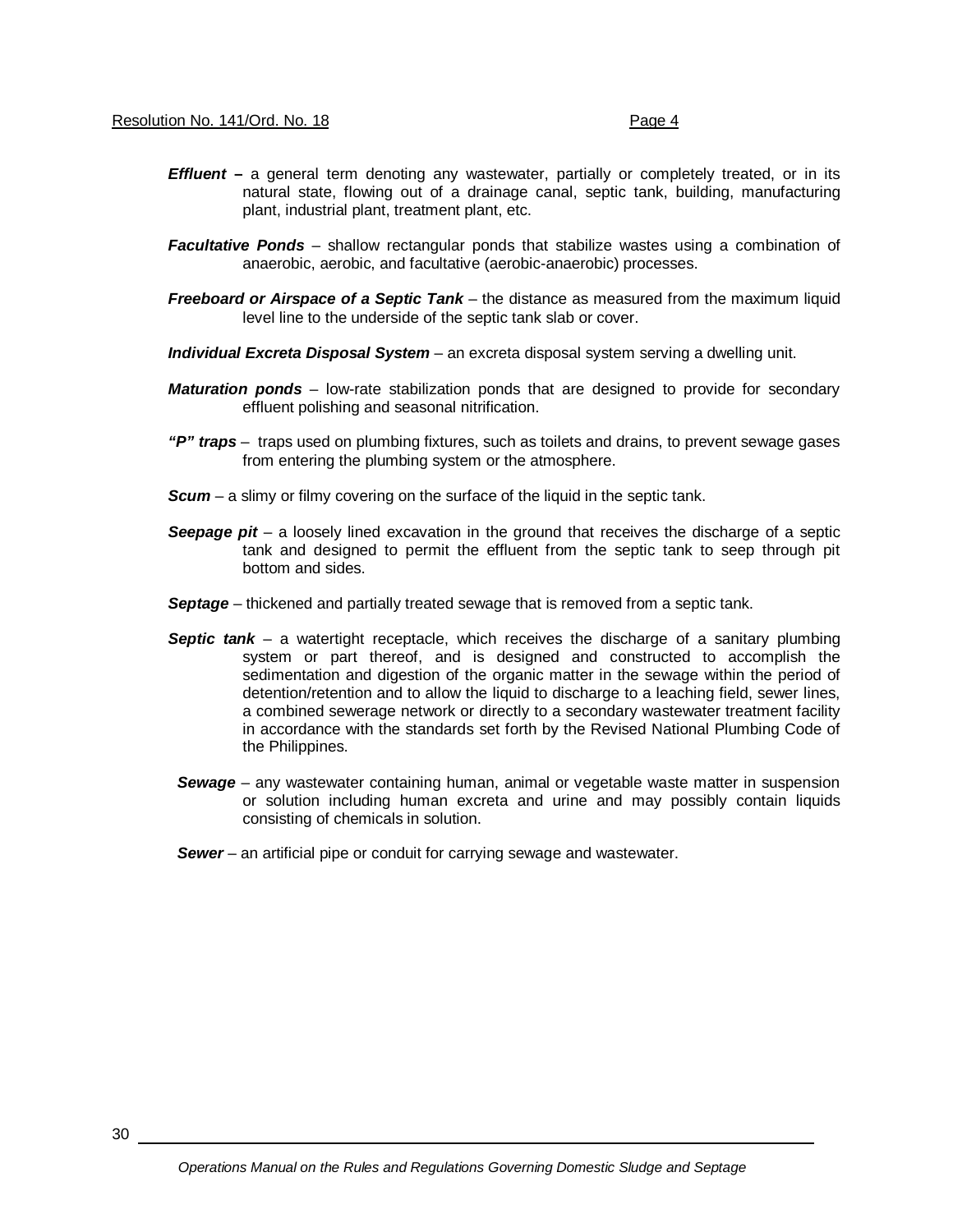- *Sewerage* a comprehensive term, including all construction for collecting, transporting, and pumping of sewage. Usually refers to a buried system of underground pipes.
- *Sewage works* a comprehensive term for pumping, treating and final disposal of effluent via a centralized treatment plant.
- **Sludge** precipitated solid matter with a highly mineralized content produced by water and sewage treatment processes.
- **Stabilization pond** An artificial pond designed to treat wastewater in general using solely naturally occurring biological treatment processes, and without the need for an electromechanical energy input.
- *Subsurface Absorption Bed or Drain field* also called leaching bed, leaching field, or soakaway. An underground system of pipes embedded in a suitably porous soil medium leading from the outlet of the septic tank, consisting of open jointed or perforated pipes so distributed that the effluent from a septic tank is oxidized and absorbed by the soil. Must be located far from environmentally critical waterways or groundwater wells.

#### **ARTICLE V**

*Septage Management System*

**Section 5**. *Excreta Disposal System*. All houses/buildings shall have an approved excreta disposal system for treatment of domestic sewage.

**Section 6.** *Desludging and Transfer of Septage to the Septage Treatment Facility*. Liquid and/or solid materials removed from septic tanks shall be transported by a septage hauler/pumper to the Septage Treatment Facility in Barangays Camanjac and Candau-ay of this City following Department of Health regulations on desludging and transport of sludge. No septage hauler/pumper can unload or dispose of septage in other places, including bodies of water, agricultural fields, and the drainage system within the city until the implementing rules and regulations for proper land application have been issued by the authorized government agencies.

**Section 7.** *Septage Treatment Facility*. The septage treatment facility shall use stabilization ponds or lagoons, composed of anaerobic, facultative, and maturation or aerobic ponds. All stabilization ponds shall be lined with high density polyethylene (HDPE) geomembrane on top of highly compacted soil. Jointing of adjacent sections of geomembrane sections shall be in accordance with manufacturers' jointing guidelines. Effluent from the last aerobic pond shall flow into a constructed wetland to ensure that the quality of the final effluent shall meet DENR standard for the receiving water body. Periodically, the solid material that accumulates in the receiving tank and ponds shall be removed and deposited in sludge drying beds. Dried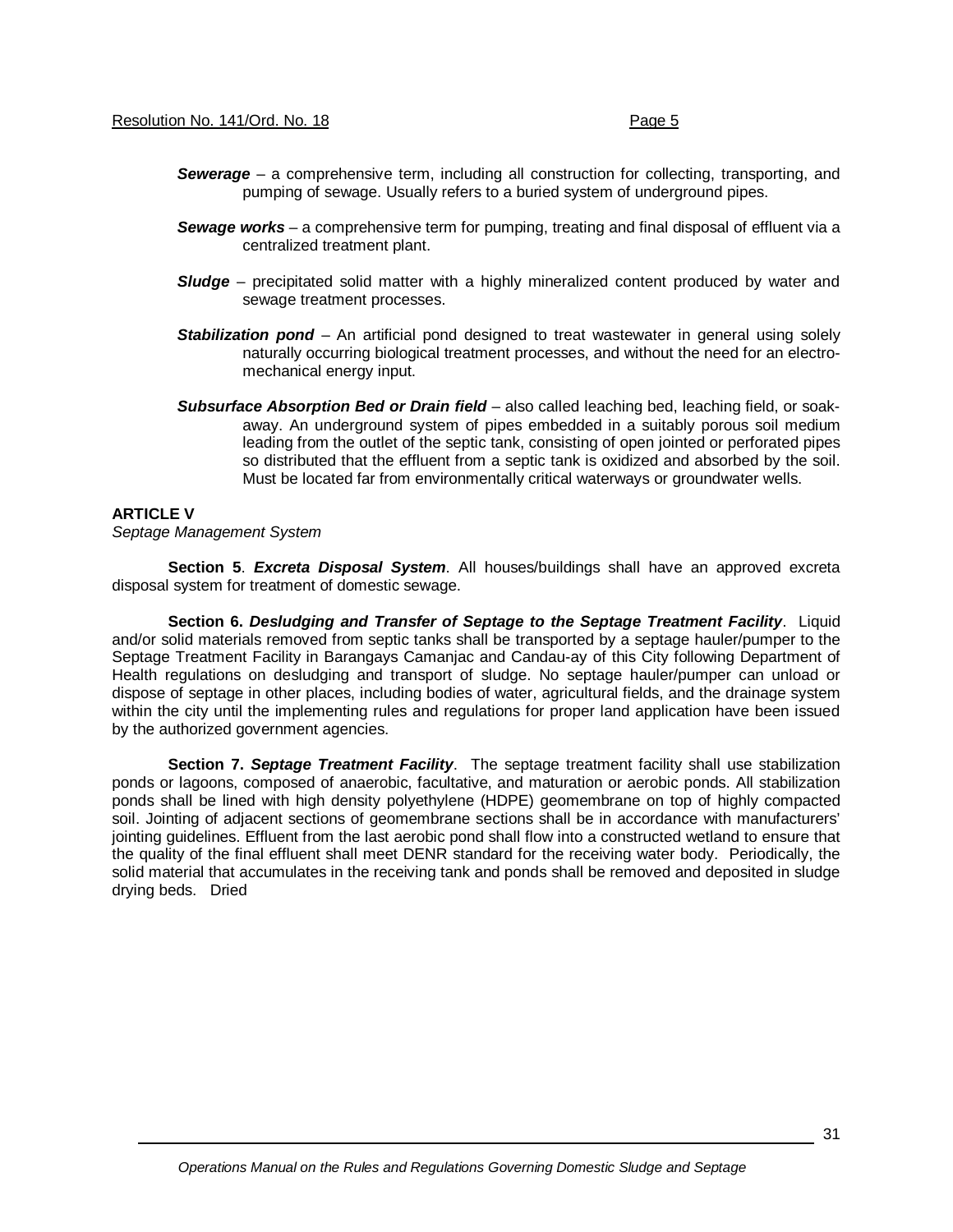#### Resolution No. 141/Ord. No. 18 Page 6

sludge shall be recovered as compost material, soil conditioner or landfill material. An operations and maintenance plan shall be developed, which shall include a vector control strategy to insure that no disease-causing elements shall thrive in the treatment facility and a maintenance schedule for clearing excess vegetation growth.

The operations and maintenance plan shall also include provisions for reducing system upset, including immediate actions to prevent the occurrence of foul smells and release of partially treated effluent from the system.

#### **ARTICLE VI**

*General Design and Construction Requirements of Septic Tanks*

#### **Section 8**. *General Requirements.*

#### **Section 8.1**. *Buildings or Structures Proposed for Construction*

- a. No building plan for residential dwelling units or commercial and institutional structures shall be approved unless the design of the sanitary plumbing and septic tank conforms to the specifications set herein and other pertinent regulations; alternative wastewater treatment systems shall be duly approved and endorsed by the CENRO. Further, per DENR regulations, all malls, restaurants, hotels, apartelles and other residential buildings, subdivisions, hospitals and similar establishments are required to utilize sewage treatment facilities as a condition to the granting of Environmental Clearance Certificates (ECCs) and permits to operate.
- b. It shall be the duty of the owner, administrator or contractor to inform the concerned agency that the newly constructed septic tank, sewage treatment facility or alternative treatment system, with prior plan approval, is ready for inspection. The new system shall not be covered or used until inspected and approved by the City Engineer's Office.

#### **Section 8.2.** *Existing Buildings or Structures*

- a. Owners of existing septic tanks that are not accessible for desludging are required to repair or upgrade their tank so it can be desludged. If repairs are not possible, such owners are encouraged to build a new septic tank that will comply with the provisions set herein.
- b. The cost of repair and upgrading of septic tanks shall be borne by the owners.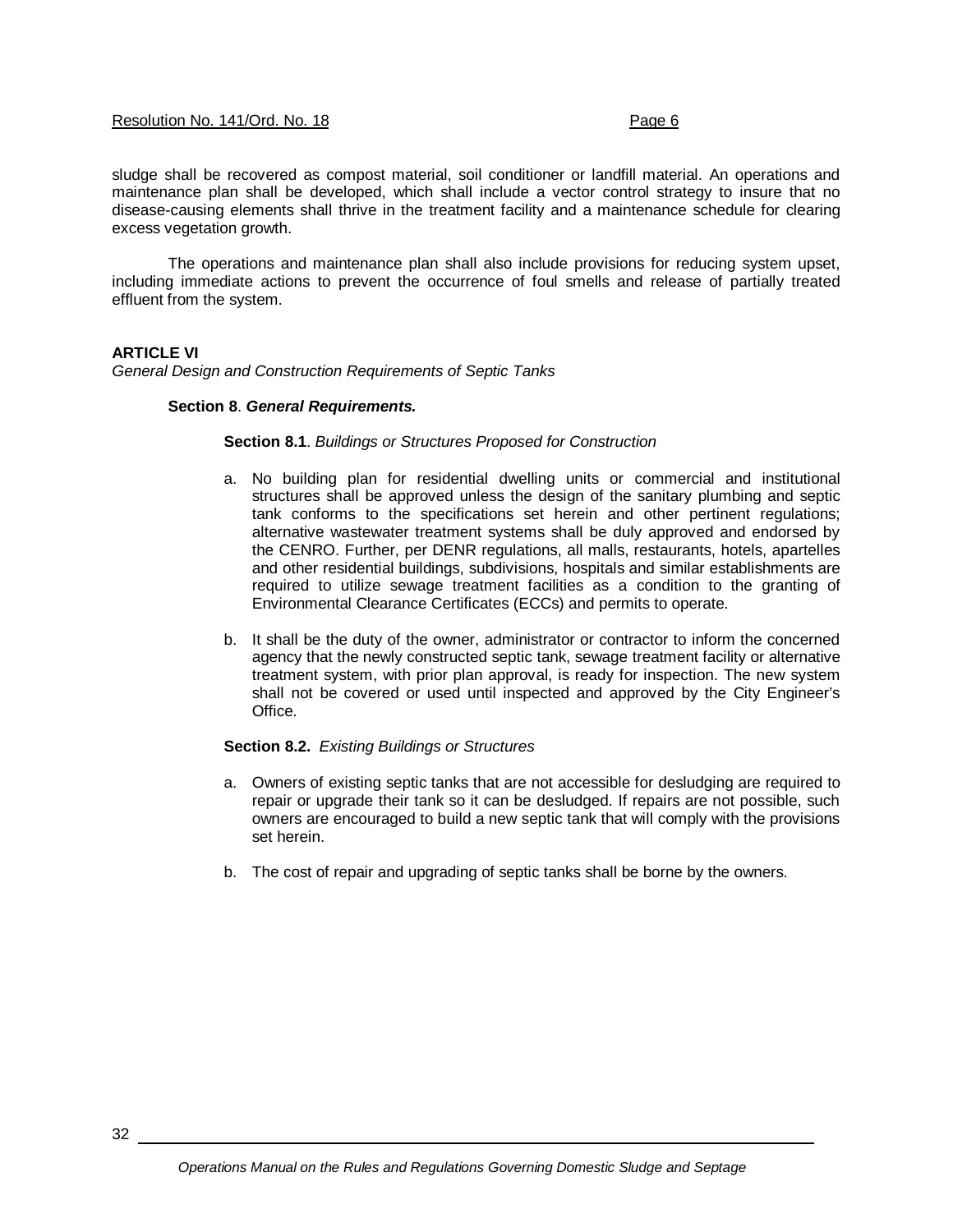c. Communal or shared septic tanks can be used alternatively whenever feasible, particularly for existing clustered structures that are highly dense and characterized by lack of or inadequate land space. The design and the manifest of ownership and joint maintenance shall go through an approval process as determined by the City Government.

**Section 9.** *Specifications*. Septic tanks shall be designed and constructed in compliance with the mandate set forth in the National Building Code, including use of unconventional or new material for building parts, and as prescribed by the National Plumbing Code and the Code on Sanitation, including proper sizing and layout, and the criteria set forth below.

- a. It shall be designed to produce an effluent consistent with approved engineering and environmental standards.
- b. It shall be built of solid durable materials and shall be watertight. Materials shall conform to applicable Philippine material standards.
- c. It shall not be constructed under any building and not within twenty–five (25) meters from any existing source of water supply.
- d. It shall be divided into three compartments; the volume of the first compartment shall be between one-half to two-thirds of the total tank volume.
- e. Where more than one tank is used to accommodate the required liquid volume in a given minimum retention time of 2 days, the tanks shall be conjoined. The first tank shall be equal to or larger than any subsequent tank in the series.
- f. Baffles or similar devices shall be installed at each inlet and outlet of the tank and at each compartment. Materials shall conform to approved applicable standards. It must be integrally cast with the tank, affixed with a permanent waterproofing material, or attached at the top and bottom with connectors that are not subject to corrosion or decay. Sanitary tees used on baffles shall have a minimum diameter of 100 mm (4 inches).
- g. The baffles between compartments shall extend at least 200 mm above the maximum liquid surface or all the way to the underside of the top cover.
- h. The centerline of the inlet pipe shall be at least 50 mm above the centerline of the outlet pipe. Both inlet and outlet pipes shall be similar in diameter with each other and shall have a minimum diameter of 100 mm.
- i. Adequate venting shall be provided in each compartment with the use of ventilating pipes not less than 50 mm in diameter. For buildings where plumbing fixtures have appropriate "p" traps, venting should occur through the plumbing stack in the building, not from the septic tank. For buildings where toilets and sinks are not protected with "p" traps, traps should be installed, or vent directly from the septic tank.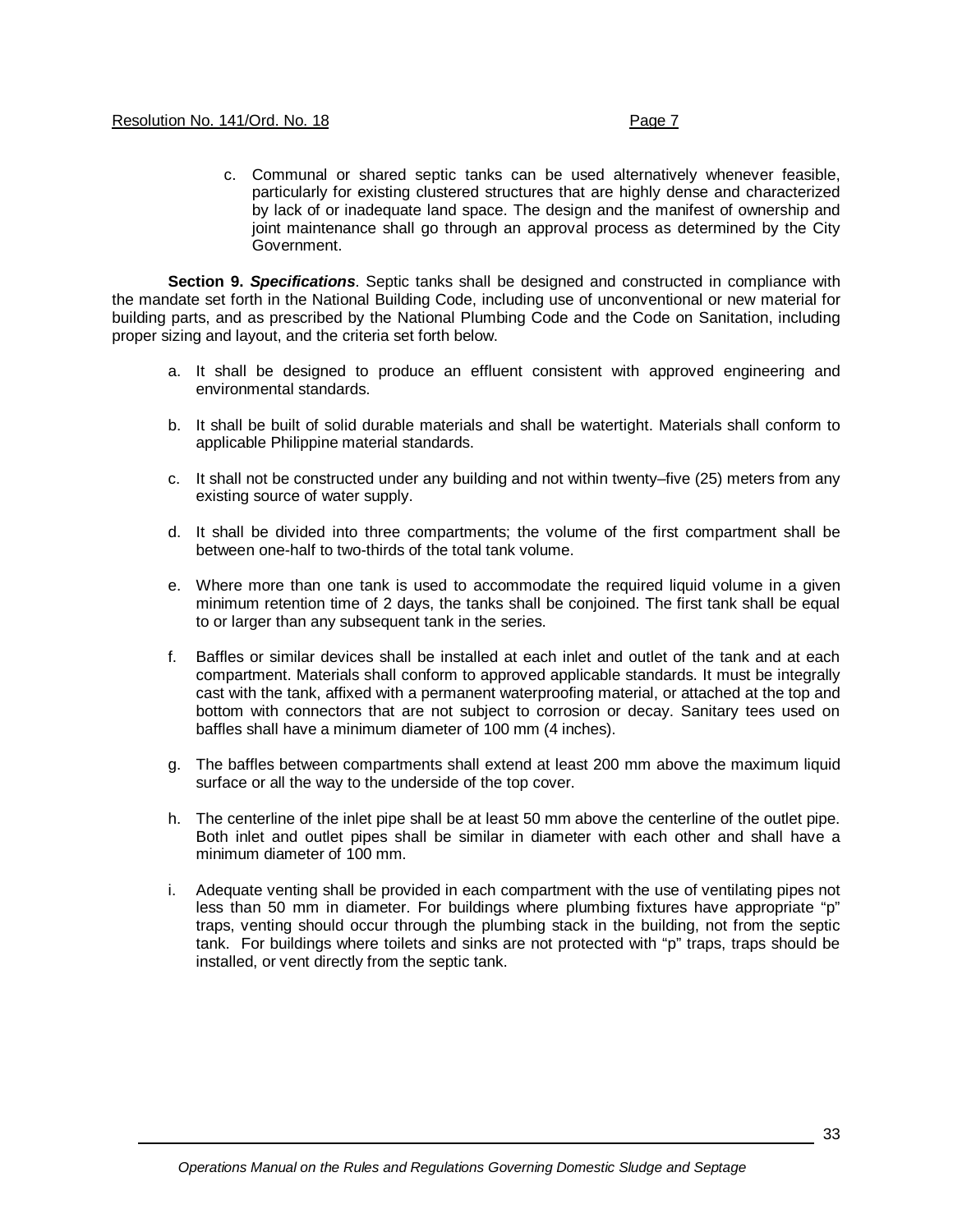- j. Access to the septic tank: There shall be at least one maintenance hole for each compartment, with a minimum side dimension of 500 mm. All maintenance holes shall extend through the tank cover and shall extend to finished grade. Manhole covers shall be designed with durable and fully coated or non-corrosive handles for easy lifting. Septic tank access covers should be secured from unauthorized entry, either through safety screws, locks or a tank lid that weighs 15 kg or more.
- k. Outlet from the septic tank:

The design, construction, and location of structures receiving effluent from septic tanks shall conform to the National Plumbing Code of the Philippines. Effluent treatment is further required but will be covered by a separate ordinance and other infrastructure projects.

l. For clustered structures or houses that are highly dense and characterized by lack of or inadequate land space, there shall be designed a communal septic tank consistent with approved engineering and environmental standards.

#### **ARTICLE VII**

#### *Administration and Enforcement*

**Section 10.** The administration and enforcement of this ordinance for new buildings is hereby vested in the Building Official of the City Government of Dumaguete.

**Section 11.** There shall be created a City Septage Management Authority (CSMA) composed of representatives from the City Environment and Natural Resources Office, City Health Office, General Services, City Treasurer's Office, Dumaguete City Water District, City Legal Office, City Engineer's Office and a non-government organization who shall be appointed by the City Chief Executive from the NGO members of the City Development Council. Other persons may be invited to provide technical advice to the CSMA.

- a. The CSMA shall conduct a survey of all properties and premises in coordination with barangay officials to determine if a septic tank is present, and if it is accessible for desludging.
- b. If a septic tank is not present or it is inaccessible for desludging, the CSMA shall serve notices of non-conformance to the provisions of this ordinance to the owners/administrators, or occupants.
- c. The CSMA or its authorized representatives shall be permitted to enter all properties for the purpose of inspection, observation, measurement, sampling and testing. A prior notice shall be given property-owners to facilitate inspection and provide assistance to the CSMA representatives.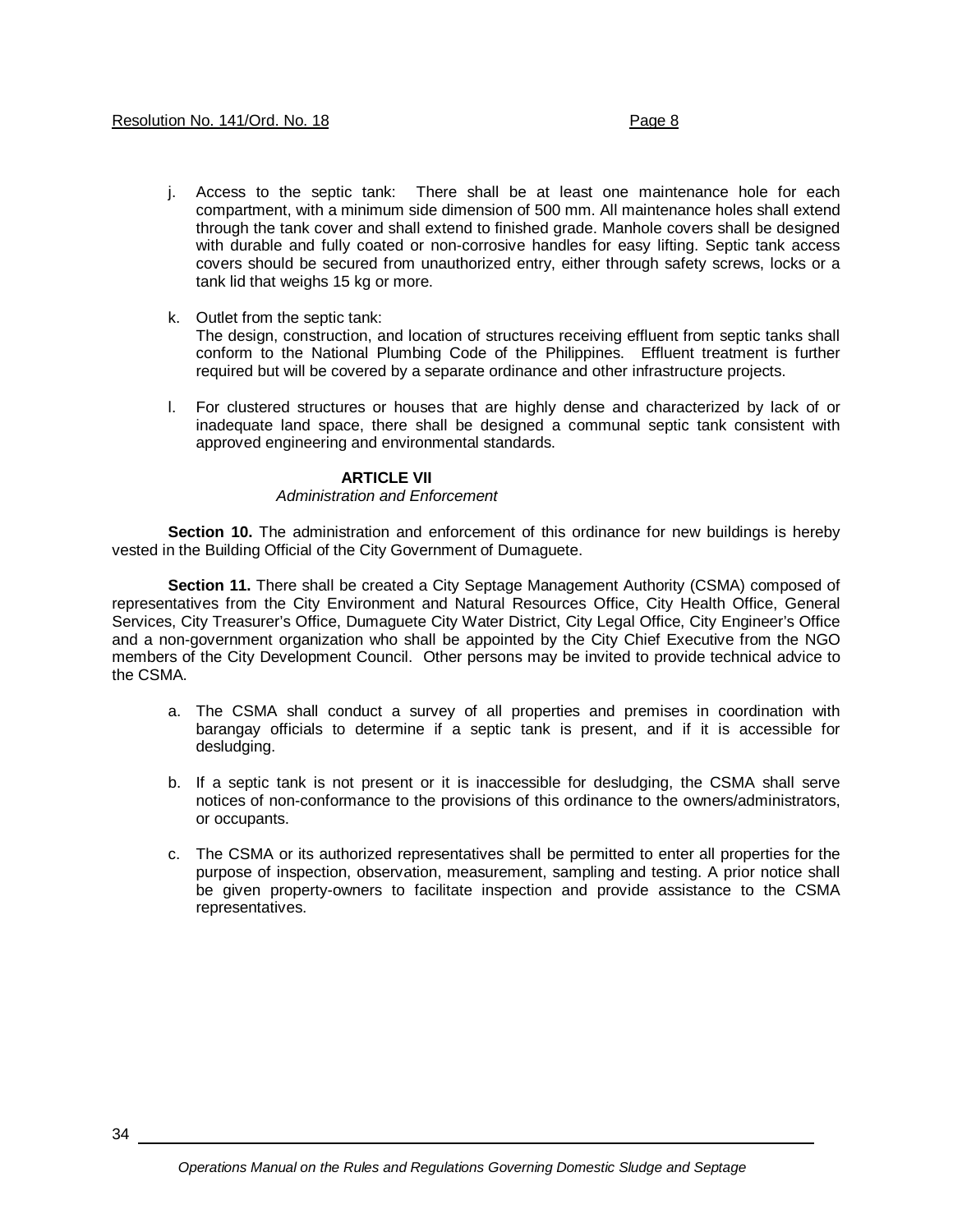- d. For those property owners, administrators or occupants served with notices of nonconformance, a compliance period shall be set by the property owners, administrators or occupants and the CSMA. The compliance period shall be based on the proper installation of an acceptable septic tank of which design is specified in this ordinance
- e. The CSMA shall issue a certificate of compliance to the property owners who are deemed to have met the minimum requirements for septic tanks.
- f. For new developments, the occupancy permit issued by the building officials shall serve as certificate of compliance until the CSMA conducts another round of inspection.
- g. The CSMA shall conduct a periodic survey of properties every 3 years or as determined by the CSMA to verify changes in septic tank accessibility or changes in tank capacity requirements. This shall be done in coordination with the barangay officials.
- h. The CSMA shall plan and implement an information and education program on wastewater management and the city's septage management system.

**Section 12.** *Monitoring and Evaluation*. Close monitoring of all activities in the treatment facility shall be conducted by the CSMA in conjunction with the operations and maintenance plan that will be contained in the operational guidelines. Adverse effects of the project shall be mitigated and considered top priority in prevention and maintenance operations. Any environmental change/hazard attributed to the project implementation shall be immediately addressed.

**Section 13.** *Desludging*. Septic tanks require desludging on an average of every 3 to 5 years. Septic tanks shall be desludged when the sludge volume is  $1/3<sup>rd</sup>$  of the total volume of the septic tank.

- a. The CSMA shall keep a record of all owners/administrators of buildings and structures who have desludged their septic tanks, those that are inaccessible, those that do not have septic tanks, and those that do not have water-sealed toilets, and other data that may be deemed necessary by the CSMA.
- b. The CSMA shall implement and adhere to the rules and regulations set forth by the Department of Health in handling, transporting, treatment and disposal of septage.
- c. The CSMA shall strictly implement an accreditation system and operational guidelines for private desludging service providers that would like to operate in the city, including but not limited to securing an environmental sanitation clearance (ESC) which is discussed more thoroughly in the rules and regulations set forth by the Department of Health in handling, transporting, treatment and disposal of septage.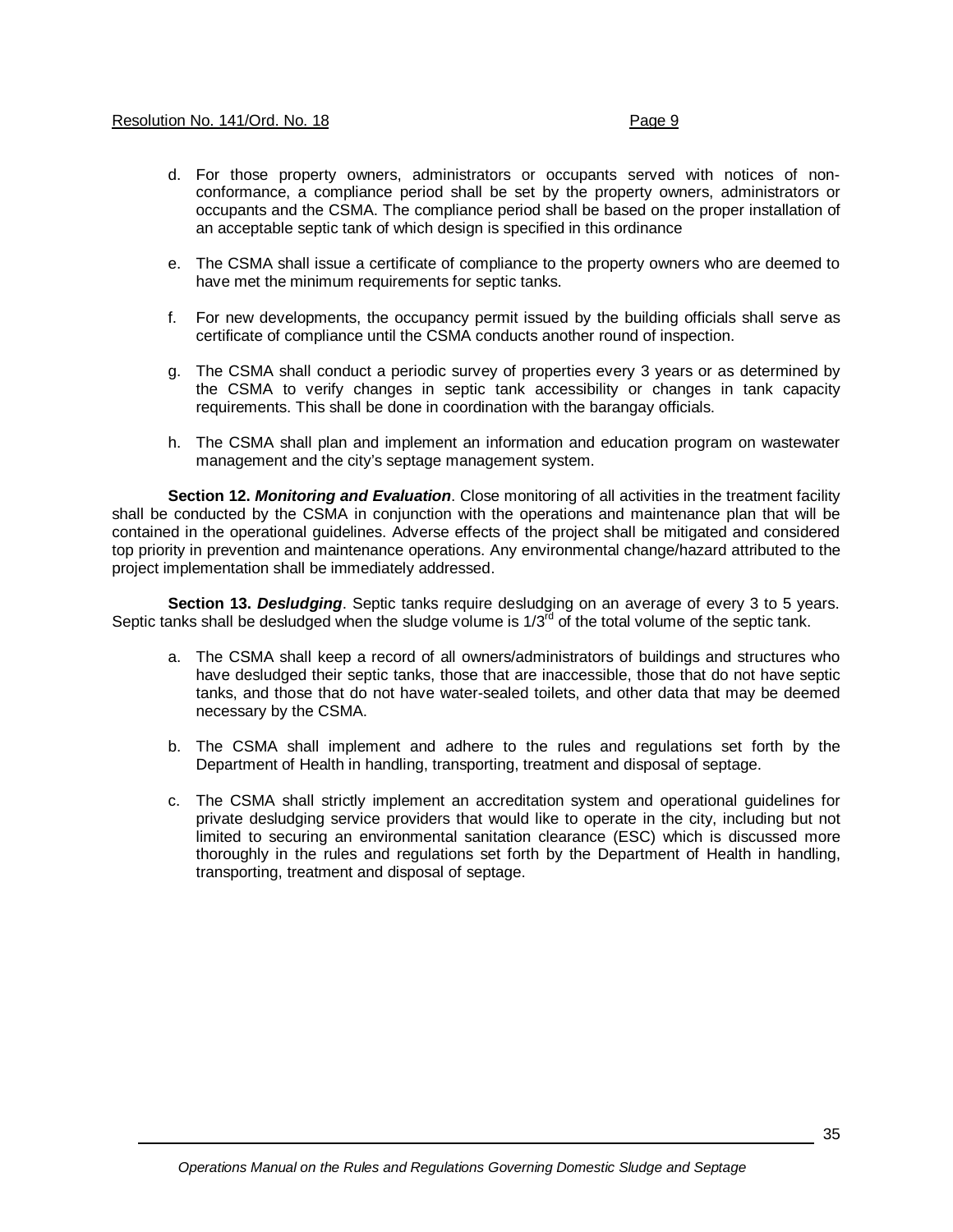#### Resolution No. 141/Ord. No. 18 Page 10

**Section 14.** *Funding*. The City Government shall allocate necessary funds to support capital expenditures and operating and maintenance expenses of the septage management system.

**Section 15.** *User fee*. All building or structure owners shall pay an amount for the desludging of their septic tanks and treatment of the septage equivalent to the following:

**User Fees**. A user fee of Two Pesos (P2.00) per cubic meter of water consumed shall be charged and added to the Dumaguete City Water District (DCWD) monthly water bill. The fee may be adjusted periodically following public consultations.

**Section 15.1.** Users of un-metered water and users with no history of billable water flow or water consumption shall have their user fee estimated by the Water District by averaging the billable flow of other households with the same number of members and toilets. Commercial establishments that have their own water source shall be required to install a production meter. The quantity of water produced shall be the basis for computing the cost of desludging the septic tank.

**Section 15.2.** Users who have their own onsite wastewater treatment system certified by the CENRO as functioning and compliant shall be exempt from paying the required user fee.

**Section 15.3.** Trust Fund. Monies collected from **users' fee** or the desludging and treatment fees shall be held in Trust by the City Treasurer's Office. Said Trust Fund shall only be disbursed upon proper authorization by the CSMA, subject to the usual accounting and auditing regulations.

#### **Section 16.** *Violations and Penalties*. -

**Section 16.1.** *Issuance of Non-Conformity*. The CSMA shall issue a notice of nonconformity to property owners, administrators or occupants who do not have a septic tank, whose septic tank is not designed properly, or is inaccessible for desludging unless they have an alternative system approved by the CENRO.

**Section 16.2.** *Penalties*. The violator, or owner of a non-complying establishment or household, who fails to comply with the provisions of this Ordinance within one (1) year as provided by the Local Government Code, must pay the fines per violation set herein in lieu of prosecution:

a. For private residential buildings ………… …… **P1,000**.**00**

b. For hotels, apartments, banks, offices, shops, lodging houses, malls, restaurants, and other commercial establishments ………. **P2,000.00**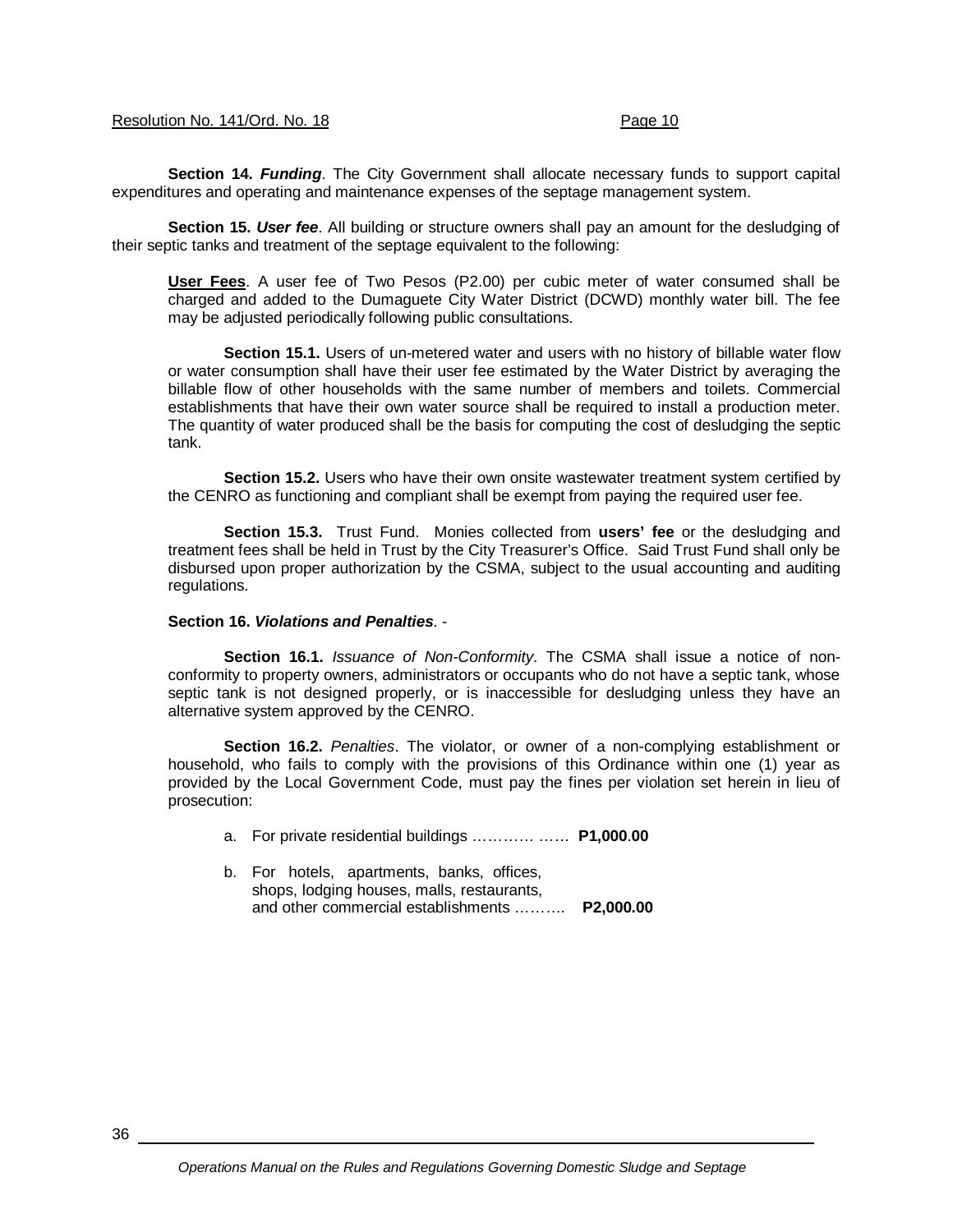#### Resolution No. 141/Ord. No. 18 Page 11

c. For hospitals, funeral parlors and similar operation ………………………………………… **P3,000.00**

or by imprisonment of not less than one (1) day nor more than one (1) year, or both fine and imprisonment at the discretion of the court. Failure to comply with the provisions herein shall result in the cancellation of business permits for commercial establishments.

#### **ARTICLE VIII**

*Final Provision*

**Section 17**. All provisions of existing laws and ordinances are hereby supplemented and added to come up with a system that will work for the city.

**Section 18**. This Ordinance shall take effect upon its approval.

UNANIMOUSLY APPROVED.

**o o o O o o o**

I hereby certify to the correctness of the above quoted resolution with an ordinance.

AMON A. VILLAROSA *City Secretary* 

ATTESTED:

*WILLIAM E. ABLONG City Vice-Mayor*  Presiding Officer APPROVED: **AGUSTIN R. PERDICES**

*City Mayor*

*lbtorres*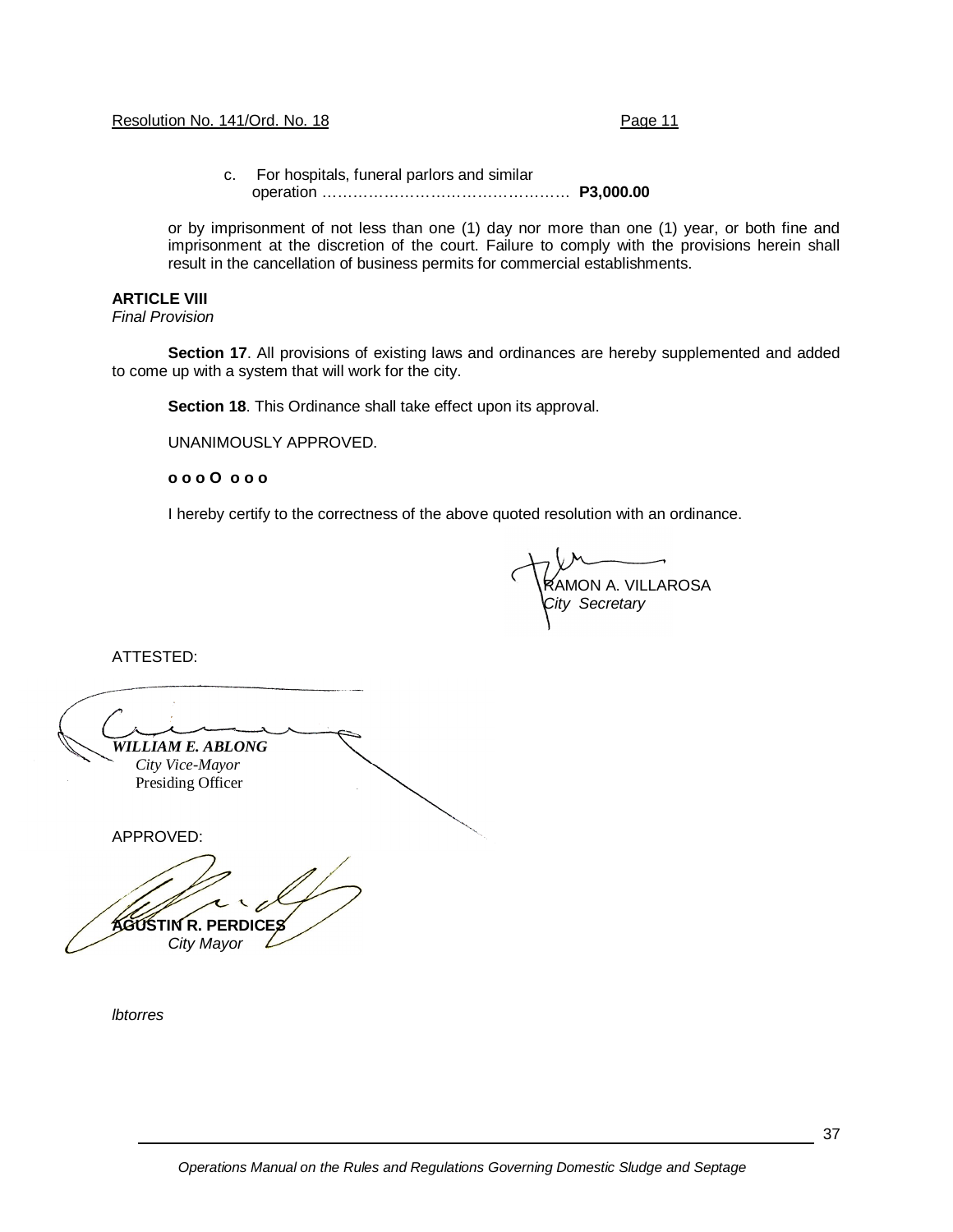**Annex D. Flow Chart for Securing an Environmental Sanitation Clearance**

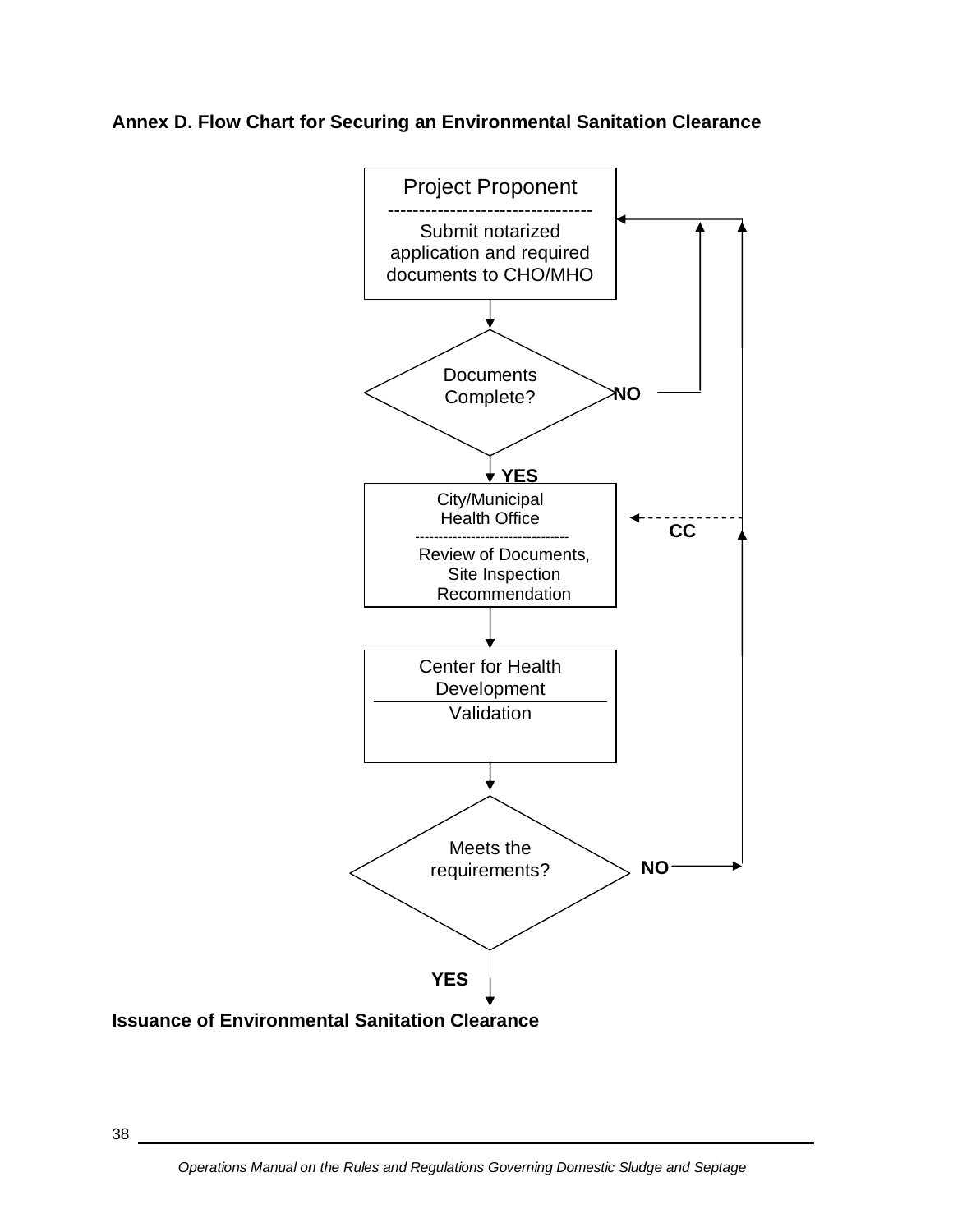# **Annex E: Environmental Sanitation Clearance Application Form**

| Application No. ________                                                                                                                                                                                                                                                                     |
|----------------------------------------------------------------------------------------------------------------------------------------------------------------------------------------------------------------------------------------------------------------------------------------------|
| Date:                                                                                                                                                                                                                                                                                        |
| To: Mayor __________________________________                                                                                                                                                                                                                                                 |
|                                                                                                                                                                                                                                                                                              |
| Dear Sir/Madam:                                                                                                                                                                                                                                                                              |
| I would like to apply for an Environmental Sanitation Clearance. Please see the attached<br>documents to support my application.                                                                                                                                                             |
|                                                                                                                                                                                                                                                                                              |
| <u> 1990 - Johann Stoff, amerikansk politik (d. 1980)</u>                                                                                                                                                                                                                                    |
| I hereby certify that the statements made in this application and the attachments are<br>given/submitted under pain of PERJURY/FALSIFICATION OF OFFICIAL DOCUMENTS against<br>the applicant if warranted.<br>IN WITNESS WHEREOF, I have hereunto set my hand this _______day of _________ in |
| Applicant                                                                                                                                                                                                                                                                                    |
| <b>SUBSCRIBED AND SWORN</b> to before me, in ___________, this ____ day of<br>_________, Applicant exhibiting to me his/her Community Tax Certificate No.                                                                                                                                    |
| WITNESS MY HAND AND SEAL the same date and place above stated.                                                                                                                                                                                                                               |
| <b>Notary Public</b>                                                                                                                                                                                                                                                                         |
|                                                                                                                                                                                                                                                                                              |

**\*C***omplete the checklist on the following pages and submit this form with the required attachments.*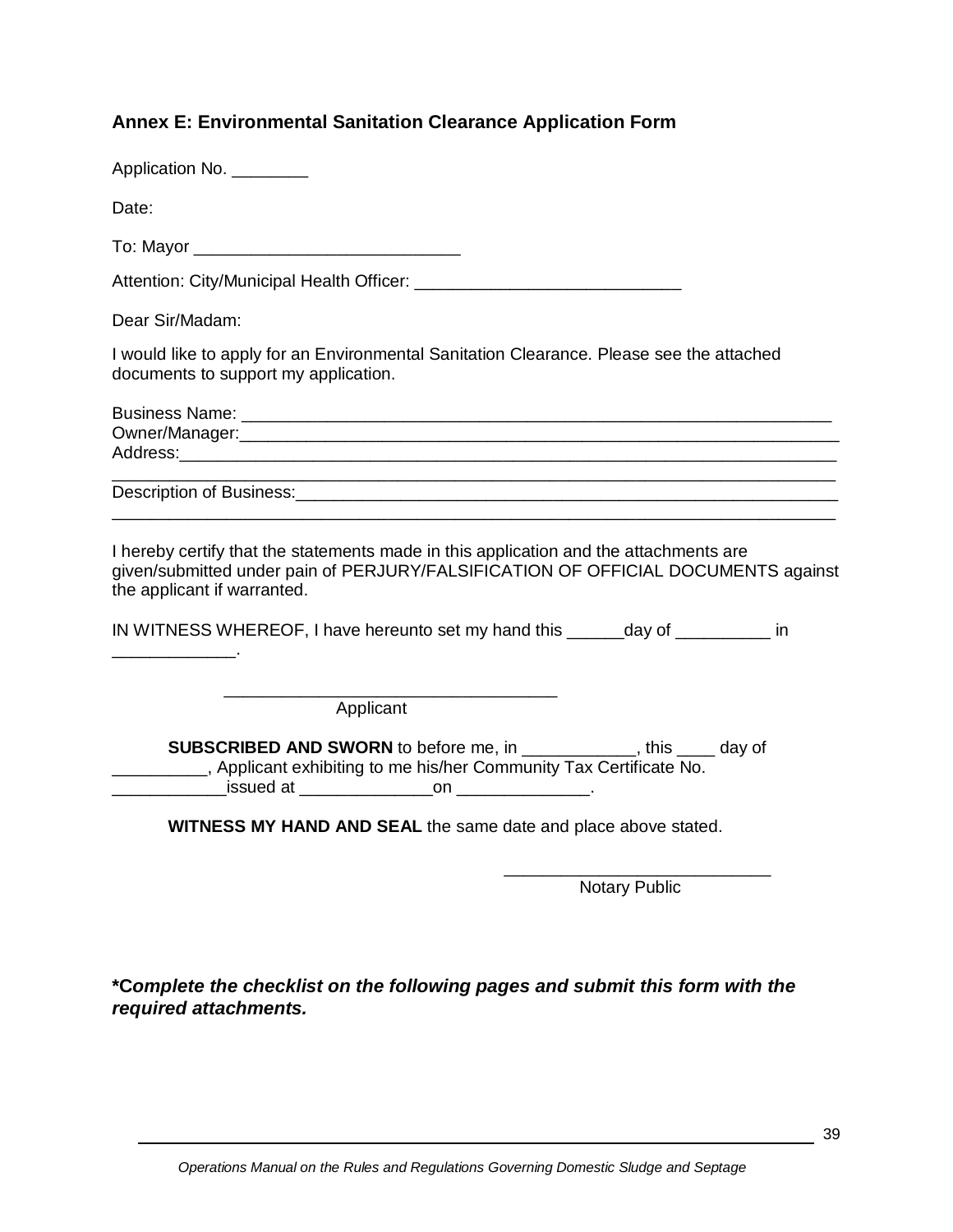**Notice to Applicants**: The checklist below is a list of the attachments required to apply for an Environmental Sanitation Clearance. Please complete the checklist for either stationary or mobile service provider and attach the required documents to your application.

# **Checklist for Stationary Service Provider**

- \_\_ Basic project information
- \_\_ Site information (including neighboring parcels with land ownership information and information on wells and drinking water intakes)
- \_ Project rationale/objective
- \_\_ Project type and area covered
- \_\_ Operational processes
- \_\_ Plans and specifications (including site plan for septage treatment facilities including all treatment and disposal components)
- \_\_ Description of existing environment
	- \_\_ Topography
	- \_\_ Hydrology (including information on surface waters like streams, lakes, coastal water resources)
	- \_\_ Geological condition
- \_\_ Brief discussion on environmental and health impacts
- \_\_ Brief discussion on mitigating/control measures
- $\equiv$  Occupational and health safety measures
- \_\_ Monitoring and evaluation plan
- \_\_ Design report and detailed plans and specifications for domestic septage, sludge treatment and disposal facilities signed and sealed by licensed civil or sanitary engineer
- \_\_ Target market of septage pumping activities including planned volume per month
- \_\_ Staffing plan indicating number of employees, job descriptions, and organizational chart
- Business plan indicating anticipated costs of providing services and expected revenues from grants, loans, and tariffs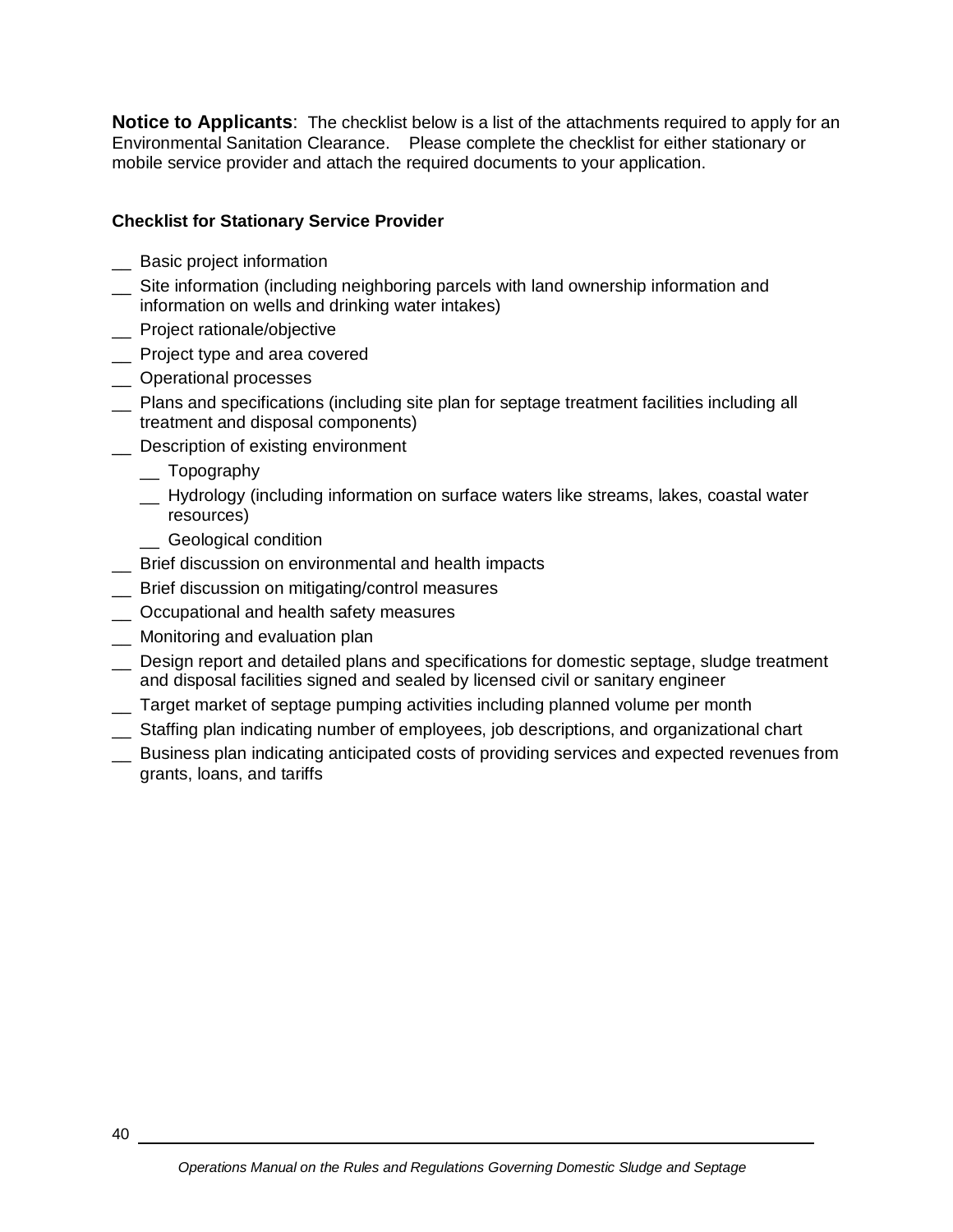## **Checklist for Mobile Service Provider**

- \_\_ Proponent information and contact details
- \_ Scope of activities
- \_\_ Area covered
- \_\_ Method of collection
- \_\_ Type of vehicles and equipment
- \_\_ Occupational and health safety measures
- \_\_ Staffing plan
- \_\_ Mitigating/Control measures
- \_\_ Maps that provide the following details:
	- \_\_ Service area indicating residential, commercial, industrial and agricultural lands with major routes for septage hauling indicated
	- \_\_ Location of proposed septage treatment and disposal sites
- \_\_ Target market of septage pumping activities including planned volume per month
- \_\_ Make and model of septage pumping trucks
- \_\_ Staffing plan indicating number of employees, job descriptions, and organizational chart
- \_\_ Business plan indicating anticipated costs of providing services and expected revenues from grants, loans, and tariffs.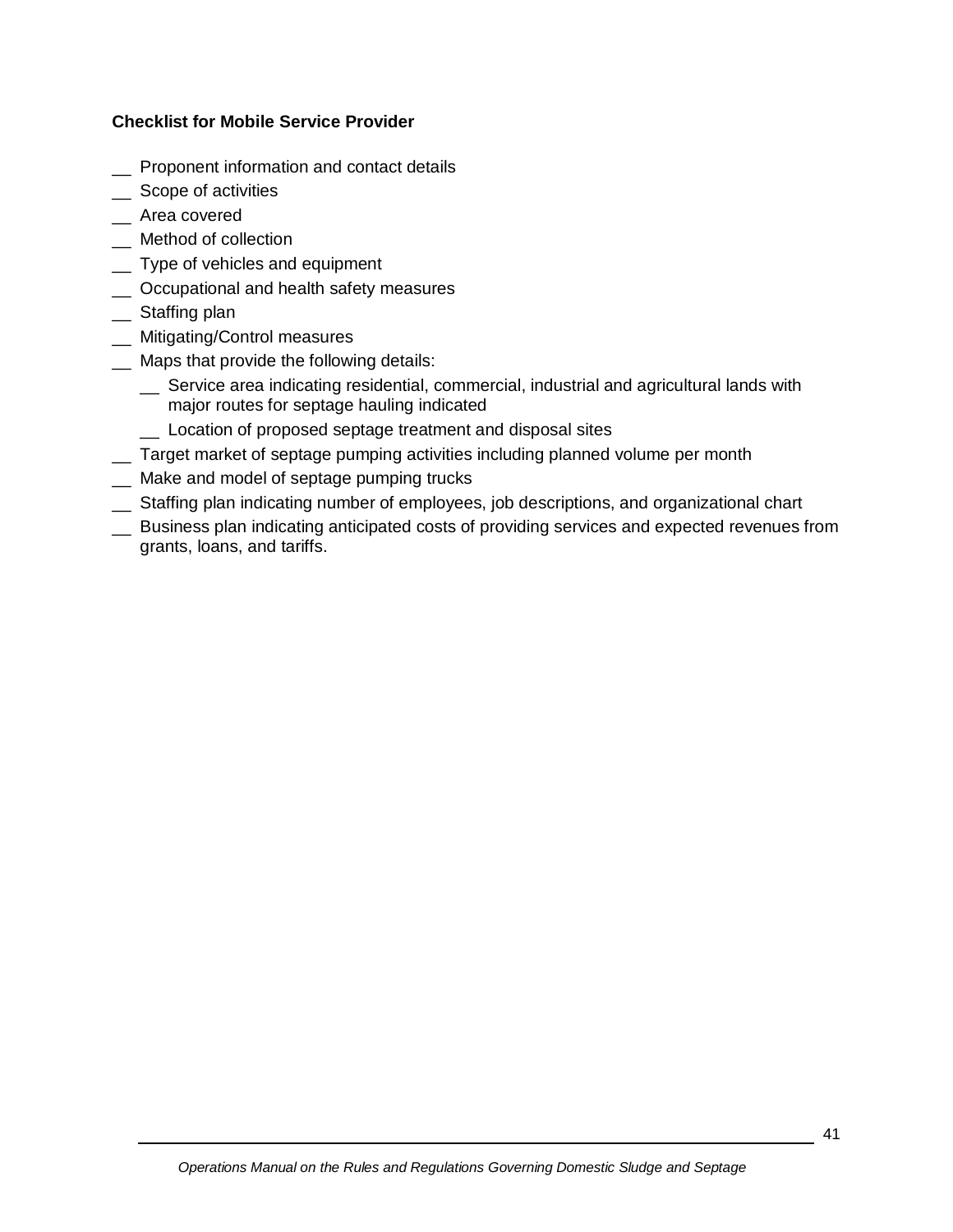## **Annex F: Manifest Form**

**CONTROL NO. \_\_\_\_\_\_\_**

## **MANIFEST FORM**

#### *SLUDGE/SEPTAGE ORIGIN*

Name (Household/Unit Owner):\_\_\_\_\_\_\_\_\_\_\_\_\_\_\_\_\_\_\_\_\_\_\_\_\_\_\_\_\_\_\_\_\_\_\_\_\_\_\_\_\_\_\_\_\_\_\_\_\_\_\_\_\_\_\_\_\_\_\_ Address:\_\_\_\_\_\_\_\_\_\_\_\_\_\_\_\_\_\_\_\_\_\_\_\_\_\_\_\_\_\_\_\_\_\_\_\_\_\_\_\_\_\_\_\_\_\_\_\_\_\_\_\_\_\_\_\_\_\_\_\_\_\_\_\_\_\_\_\_\_\_\_\_\_\_\_\_\_

 $\overline{\phantom{a}}$  , and the contribution of the contribution of the contribution of the contribution of the contribution of the contribution of the contribution of the contribution of the contribution of the contribution of the Date and Time of Collection:

#### *SOURCE AND VOLUME OF SLUDGE/SEPTAGE*

| Source                | <b>Check one</b> | Volume (cubic meters) |
|-----------------------|------------------|-----------------------|
| Residential           |                  |                       |
| Commercial/Industrial |                  |                       |
| Institutional         |                  |                       |
| Wastewater Treatment  |                  |                       |
| Plant                 |                  |                       |

Commercial/industrial waste must be sampled and tested before it is off-loaded at the treatment facility to ensure that the material won't contaminate the treatment process. Contamination can be caused by grease, oil, metals, and chemicals.

\_\_\_\_\_\_\_\_\_\_\_\_\_\_\_\_\_\_\_\_\_\_\_\_\_\_\_\_\_\_\_\_\_\_\_\_\_\_\_\_\_\_\_\_\_\_\_\_\_\_\_\_\_\_\_\_\_\_\_\_\_\_\_\_\_\_\_\_\_\_\_\_\_\_\_\_\_\_\_\_\_\_\_

Description of Commercial/Industrial Waste:\_\_\_\_\_\_\_\_\_\_\_\_\_\_\_\_\_\_\_\_\_\_\_\_\_\_\_\_\_\_\_\_\_\_\_\_\_\_\_\_\_\_\_\_\_\_\_\_

## *EXCAVATOR/TRANSPORTER*

| Operator/Company        |  |
|-------------------------|--|
| Address                 |  |
| Type of Vehicle         |  |
| Plate No./Body No.      |  |
| Name of Driver          |  |
| Signature               |  |
| Driver's License No.    |  |
| Name of Other Personnel |  |

Attested by Barangay Captain or Authorized Representative:\_\_\_\_\_\_\_\_\_\_\_\_\_\_\_\_\_\_\_\_\_\_\_\_\_\_\_\_\_\_\_\_\_\_\_\_\_\_\_\_

(Name and Signature)

#### *TREATMENT/DISPOSAL FACILITY*

| Name of Treatment/Disposal Facility     |  |
|-----------------------------------------|--|
| Address of Treatment/Disposal Facility  |  |
| Date and Time Received                  |  |
| Type of Treatment/Disposal              |  |
| Name and Signature of Disposal Facility |  |
| Owner or Authorized Representative      |  |